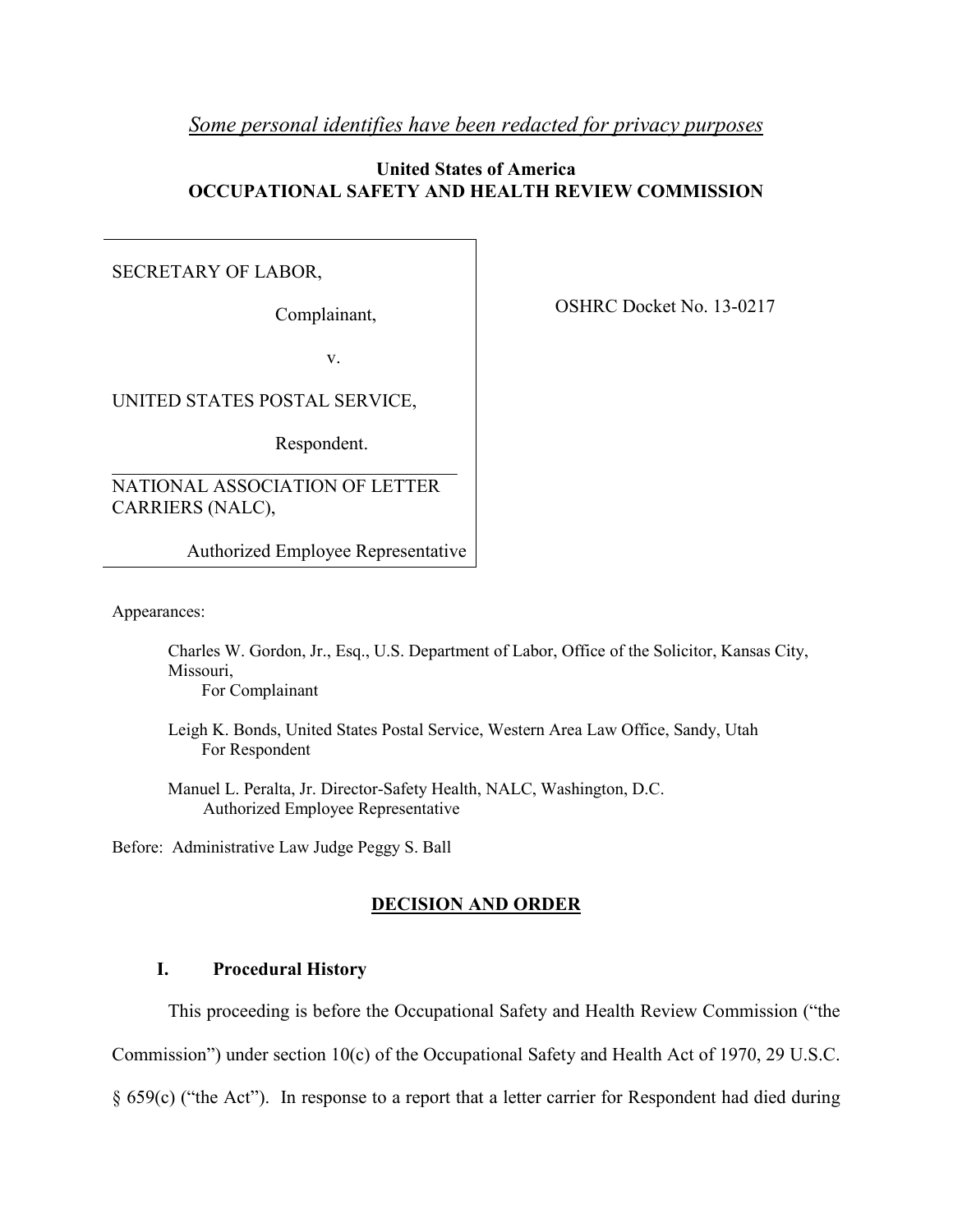the course of his duties, the Occupational Safety and Health Administration ("OSHA") initiated an inspection of the United States Postal Service ("Respondent") on July 24, 2012, at Respondent's worksite in Independence, Missouri, which included the location where the letter carrier was found, as well as the Harry S. Truman Postal Station. As a result, OSHA issued a *Citation and Notification of Penalty* ("Citation") to Respondent alleging one willful violation of Section  $5(a)(1)$  of the Act—the general duty clause—with a proposed penalty of \$70,000.00. Respondent timely contested the Citation.

The trial took place on February 25–27, 2014, in Kansas City, Missouri. Both parties have submitted post-trial briefs. After reviewing the parties' respective briefs and the record, the Court finds that Respondent committed a willful violation of the general duty clause by failing to adequately protect its employees from the hazards associated with working in extreme heat.

# **II. Stipulations[1](#page-1-0)**

The parties stipulated to the following:

1. Jurisdiction of this proceeding is conferred upon the Occupational Safety and Health Review Commission ("OSHRC") by Section 10(c) of the Act.

2. Respondent the United States Postal Service (USPS) is a [sic] an independent establishment of the executive branch of the Government of the United States with a principal office and place of business at 14200 E. 32nd Street, Independence, MO 64055, and at all times hereinafter mentioned, a workplace consisting of mail routes in Independence, MO. USPS is, and at all times hereinafter mentioned was, engaged in providing mail services under a universal service obligation.

3. Respondent is an employer within the meaning of the Act, and by virtue of the Postal Employees Safety Enhancement Act, the OSH Act became applicable to the USPS in the same manner as to any other employer. Pub. L. No. 105-241, 112 Stat. 1572–1573 (1998); *see also* 29 U.S.C. § 652(5).

4. On or about July 23 and 24 of 2012, USPS employed letter carrier employees to work delivering mail on mail delivery routes in Independence, MO, including a route that included the street address 3525 Cottage, Independence, MO, 64055, hereinafter "the Worksite".

<span id="page-1-0"></span><sup>1.</sup> The parties' stipulations reproduced herein can also be found in the parties' *Joint Factual and Legal Stipulations*, which was filed with the Court as Complainant's Exhibit 63 (Ex. C-63).  $\overline{a}$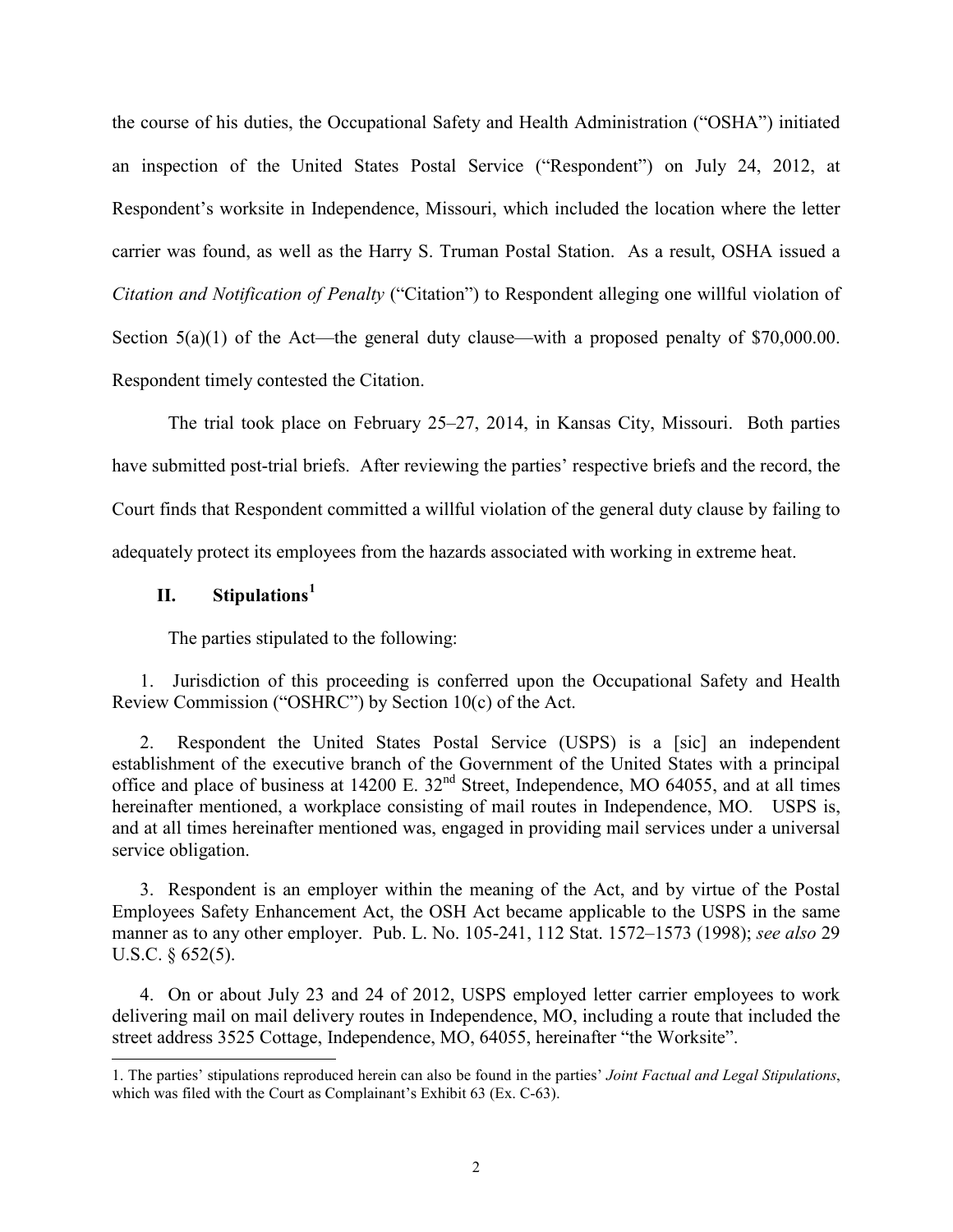5. [redacted] was a 55-year old USPS letter carrier with over 27 years of experience. USPS employed him at the Truman Station of the Independence Post Office.

6. On July 23, 2012, he returned to work after a five week absence for knee surgery and annual leave delivering mail along the Worksite.

7. On that day, the Kansas City metropolitan area was under an excessive heat warning issued from the national weather service [sic].

8. The National Weather Service defines an excessive heat warning as follows: "The warning is used for conditions posing a threat to life or property." The impact on this specific warning stated,

These prolonged hot and humid conditions will lead to an increased risk of heat related stress and illness including heat exhaustion and heat stroke. These conditions are especially dangerous to those working outside.

9. [redacted] returned to regular duty on July 23, 2012. This required him to work outside, carrying mail and operating an un-air-conditioned delivery vehicle, from about 8:00 a.m. to about 5:30 p.m.

10. During the afternoon of July 23, 2012, the temperature was approximately 104 degrees F and the humidity was approximately 24% and the heat index was 105 degrees F.

11. At around noon, [redacted] spoke to his supervisor, Herb Harvey, on the telephone.

12. After this telephone call on July 23, 2012, [redacted]'s supervisor did not remove [redacted] from his route.

13. After this telephone call on July 23, 2012, [redacted] supervisor did not arrange for any assessment or evaluation of [redacted]'s condition.

14. [redacted] returned to work the next morning, July 24, 2012. The weather was the same, and the area was still under an excessive heat warning. During the afternoon, the temperature was approximately 102 degrees F and the humidity was 28% and the heat index was 104 degrees F.

15. Again, [redacted] was on his route by 7:40 a.m. At around noon, he called Mr. Harvey.

16. After this telephone call on July 24, 2012, [redacted]'s supervisor did not remove [redacted] from his route.

17. After this telephone call on July 24, 2012, [redacted]'s supervisor did not arrange for any assessment or evaluation of [redacted]'s condition.

18. After this telephone call on July 24, 2012, [redacted]'s supervisor did not go into the field to assess or evaluate [redacted]'s condition.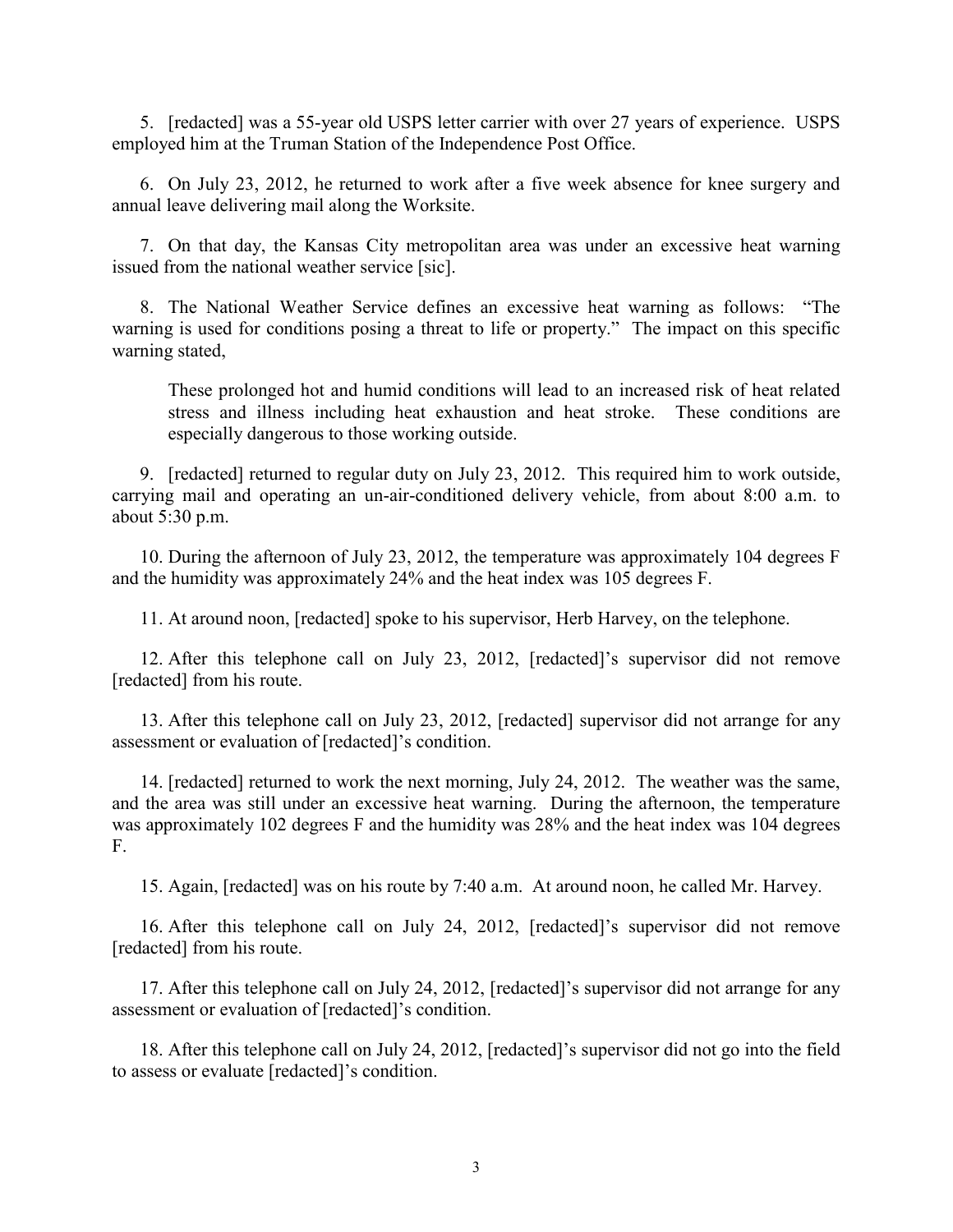19. After this telephone call on July 24, 2012, [redacted]'s supervisor did not send anyone into the field to assess or evaluate [redacted]'s condition.

20. [redacted] collapsed on his route at about 2:50 p.m. His [redacted] temperature was 108.7°F when measured at the hospital.

21. [redacted] died later that day as a result of hyperthermia.

22. The parties agree to the admissibility of Mr. Behrend's emails identified on Complainant's Exhibit List.

23. Before July 23, 2012, USPS had in its files a power point presentation that mentioned the need to acclimate. It said:

Persons working in either indoors or outdoors in high temperatures should take special precautions including allowing 10–14 days to acclimate to high temperatures.

24. Before July 23, 2012, USPS also had an OSHA Fact Sheet that addressed the need to acclimate. It provided:

Allow workers to get used to hot environments by gradually increasing exposure over a 5 day work period. Begin with 50% of normal workload and time spent in the hot environment and then gradually build up to 100% by the fifth day. New workers and those returning from an absence of two weeks or more should have a 5-day adjustment period.

25. USPS did nothing to acclimate [redacted] for his return to work.

26. USPS had in its files materials that said if a person is experiencing signs of heat induced illness certain steps should be taken, including the need to "act immediately," the need to move the victim to a cool shaded area and give cool water, the admonition, "Don't leave the person alone," and the need to 'treat all heat disorders seriously." The materials also acknowledge that "sometimes people don't notice their own heat stress symptoms. Their survival depends on coworker's ability to recognize symptoms and seek medical help." One document acknowledges that "it's essential that workers—and their supervisors—understand the risks and how to protect against them."

27. As of July 23 and 24 of 2012, USPS did not have a program or procedure to do any of the following:

Acclimatize letter carriers returning to work after an extended absence (i.e., five days or more) to work in the heat.

Required supervisors to go into the field and conduct in-person evaluations of letter carrier complaining of heat induced symptoms.

28. USPS knew before July 23 of 2012 that excessive heat could pose a risk to the safety and health of its letter carriers, including, under some circumstances, the risk of serious injury or death.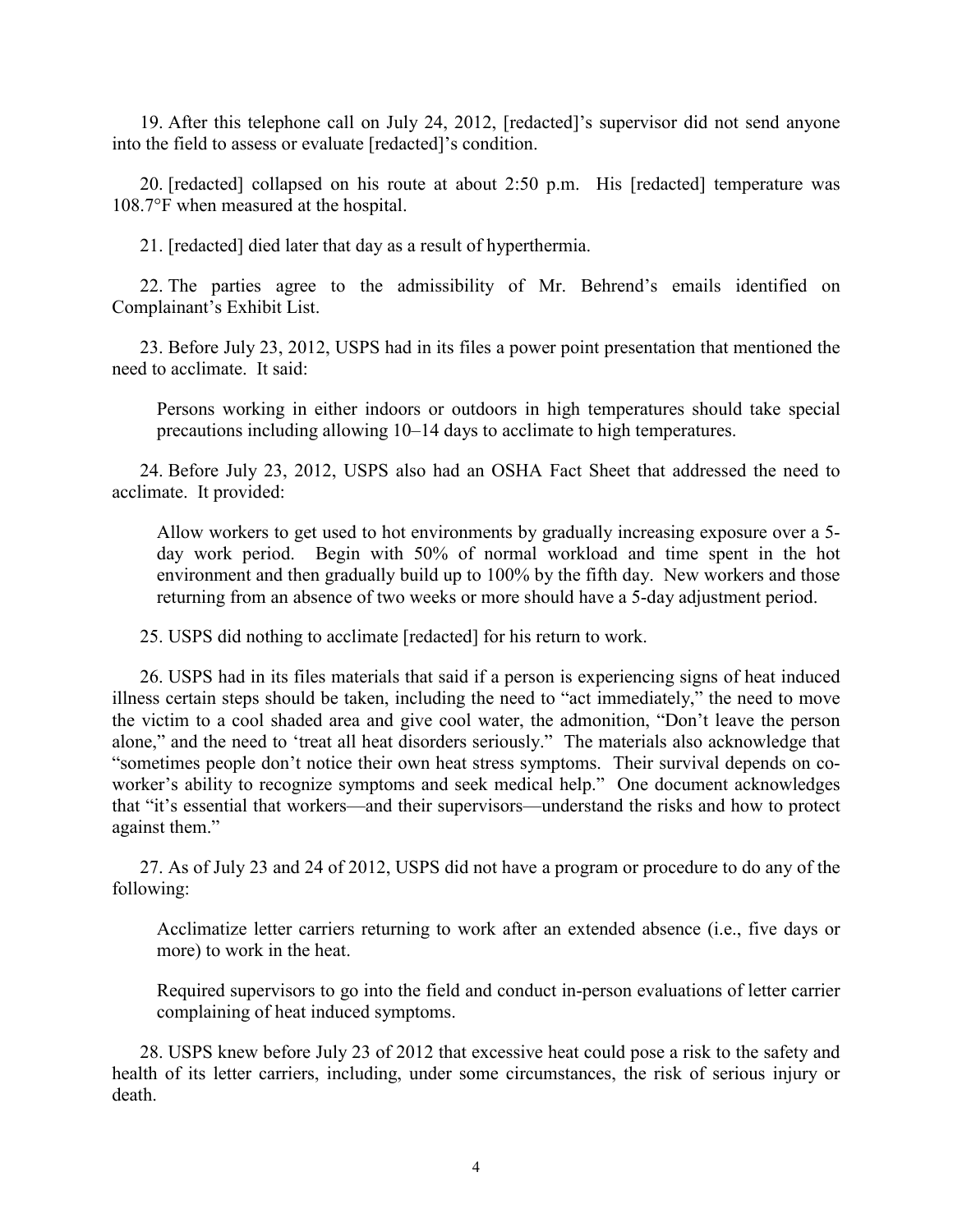29. USPS had the OSHA Fact Sheet—Protecting Workers from the Effects of Heat in its possession prior to July 23, 2012.

30. The documents that USPS has produced in this case numbered 1 through 00040174 are genuine and authentic and no further foundation for the introduction of the documents into evidence need be established.

31. The report of the Jackson County medical Examiner, Mary H. Dudley, M.D., dated August 22, 2012, concerning the death of [redacted], III is genuine and authentic and no further foundation for introduction of the report into evidence need be established. Moreover, the parties agree to the admissibility of this report.

32. The weather and heat advisories and warnings of the National Weather Service for the Kansas City metropolitan area for the period July 1, 2012, through July 24, 2012 are genuine and authentic and no further foundation for introduction of the records into evidence need be established. Moreover, the parties agree to the admissibility of these records.

#### **III. Jurisdiction**

 The parties have stipulated that the Act applies and that the Commission has jurisdiction over this proceeding pursuant to § 10(c) of the Act, 29 U.S.C. § 659(c). (Ex. C-63). Further, as noted above, the parties stipulated that Respondent is an employer within the meaning of the Act, and by virtue of the Postal Employees Safety Enhancement Act, the OSH Act became applicable to the USPS in the same manner as to any other employer. Pub. L. No. 105-241, 112 Stat. 1572– 1573 (1998); *see also* 29 U.S.C. § 652(5).

# **IV. Findings of Fact[2](#page-4-0)**

 $\overline{a}$ 

#### **A. Structure of Post Office Operations**

This case involves the operations of the Truman Station of the Independence, Missouri Post Office. The United States Postal Service is divided into seven Areas, which are, in turn, divided into Districts. The Truman Station is located in the Mid-America District, which includes 8,000 employees and consists of most of Missouri and parts of eastern Kansas. (Tr. 492). The Mid-America District is comprised of multiple post offices, which are grouped for

<span id="page-4-0"></span><sup>2.</sup> The information contained in this section does not necessarily constitute the entirety of the Court's findings of fact. Additional facts can be found in Section V, *infra*.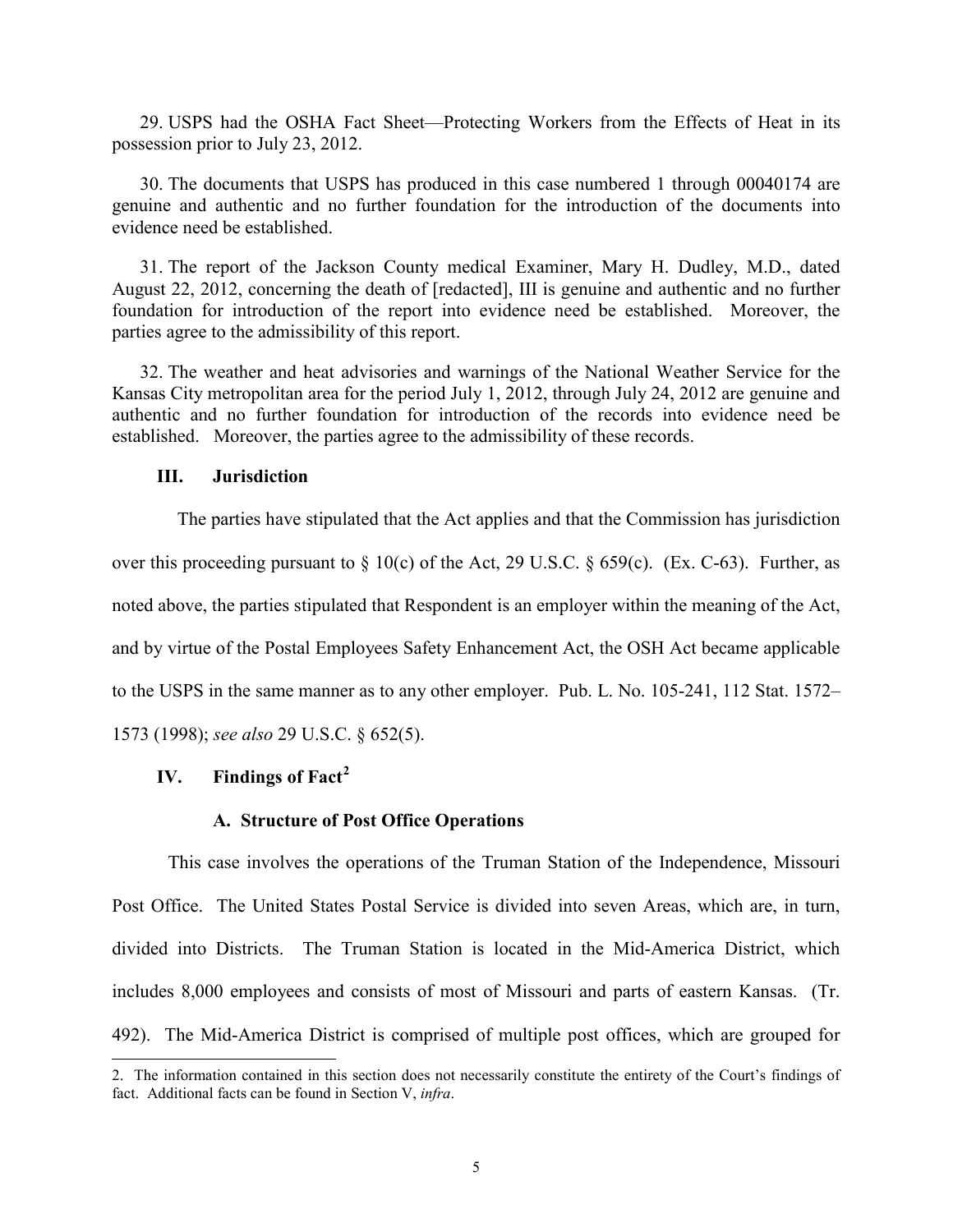administrative purposes into stations. The Independence Post Office is comprised of three stations—Truman, Englewood, and the Main Office. (Tr. 49). Post Offices, such as Independence, are typically run by Managers of Post Office Operations (MPOOs or POOMs) or by Postmasters, who report to the District Manager. (Tr. 125–26). Individual stations, such as Truman, are run by Station Managers, who report to Postmasters. These stations also employ floor supervisors, who handle day-to-day operations involving the distribution and collection of mail. (Tr. 51).

The Mid-America District is presided over by District Manager Gail Hendrix. (Tr. 492). During the week of the incident at issue, Steve Erbland served as the Acting MPOO over the Independence Post Office. (Tr. 124). Mike Behrend served as the Officer-in-Charge or Acting Postmaster in June 2012 and left sometime in July 2012. (Tr. 836). David Dyer was the Truman Station Manager in July 2012 and Herb Harvey was his opening supervisor. Mr. Dyer and Mr. Harvey supervise over 50 letter carriers, who are responsible for 38 separate mail routes. (Tr. 725, Ex. R-1 at 106).

The workday at Truman Station begins with Mr. Harvey ensuring that the mail is properly prepared for the arrival of the letter carriers so the mail can be cased (sorted and put in delivery order) and loaded into the mail trucks. (Tr. 722). Depending on the amount of mail, this process can take an hour or more. (Tr. 729). Once the mail has been cased and loaded, the letter carriers leave the station to perform their routes, which usually begin somewhere between 7:30 a.m. and 8:00 a.m. (Tr. 726). Routes are assigned based on a bidding system, and it is not unusual for a letter carrier to have a route for a long period of time. (Tr. 728–29). In some instances, letter carriers call in sick, which requires the opening supervisor to split up the absent carrier's route and distribute sections of that route to other carriers. (Tr. 724). Those sections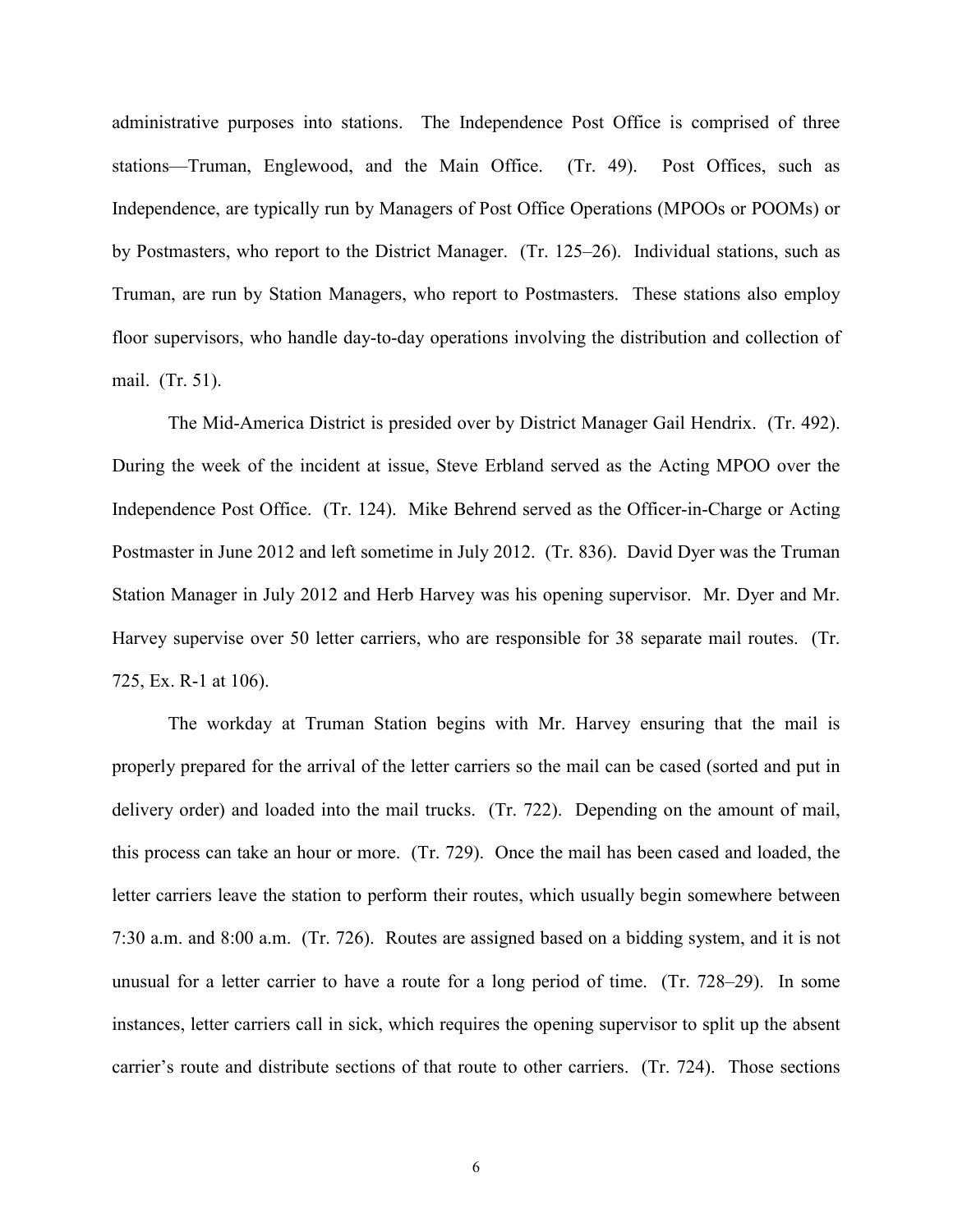are typically given to letter carriers who are on a voluntary sign-up sheet, known as the OTDL, or overtime desired list, which provides overtime opportunities to carriers on a 10- or 12-hour basis. $3$  (Tr. 726).

A standard workday for a letter carrier lasts from 7:00 a.m. to approximately 4:00 p.m. (Tr. 727). However, a carrier who has been assigned overtime from the OTDL list is required to return to the office by 5:30 p.m. (Tr. 727). This requirement is motivated by two things: (1) collected mail needs to be placed on an outgoing truck before 6:00 p.m.; and (2) penalty overtime, or double-time pay, kicks in after a ten-hour workday. (Tr. 727). In order to minimize double-time pay, Mr. Harvey confers with his letter carriers at the beginning of the day to come up with an estimate as to the amount of time required to complete each route. (Tr. 92, 735–36). If a carrier needs to change the projected return time, he calls into the office between 12:15 and 1:15 p.m. to inform Mr. Harvey. (Tr. 736). If it is clear the carrier will not make the projected time, Mr. Harvey has the option to either send additional help or authorize additional overtime. (Tr. 738).

During the course of the workday, a carrier delivers mail through a combination of walking and driving routes, known as relays. (Tr. 534–35). Some relays consist entirely of indoor delivery to businesses, some allow for curbside delivery to CBUs (centralized box units), and some require walking from house to house in a residential neighborhood. (Tr. 784–85). The vehicles driven by most Post Office carriers are Grumman LLVs, or long life vehicles. (Tr. 66– 67). These trucks do not come with air-conditioning, though they are equipped with a fan in the driver-side window. (Tr. 176). While on their route, letter carriers are authorized to take two 10-minute breaks and one 30-minute lunch break per day. (Tr. 83, 739–40). Throughout the

 $\overline{a}$ 

<span id="page-6-0"></span><sup>3.</sup> The OTDL is a product of the bargaining unit contract between the union and management. (Tr. 725–26).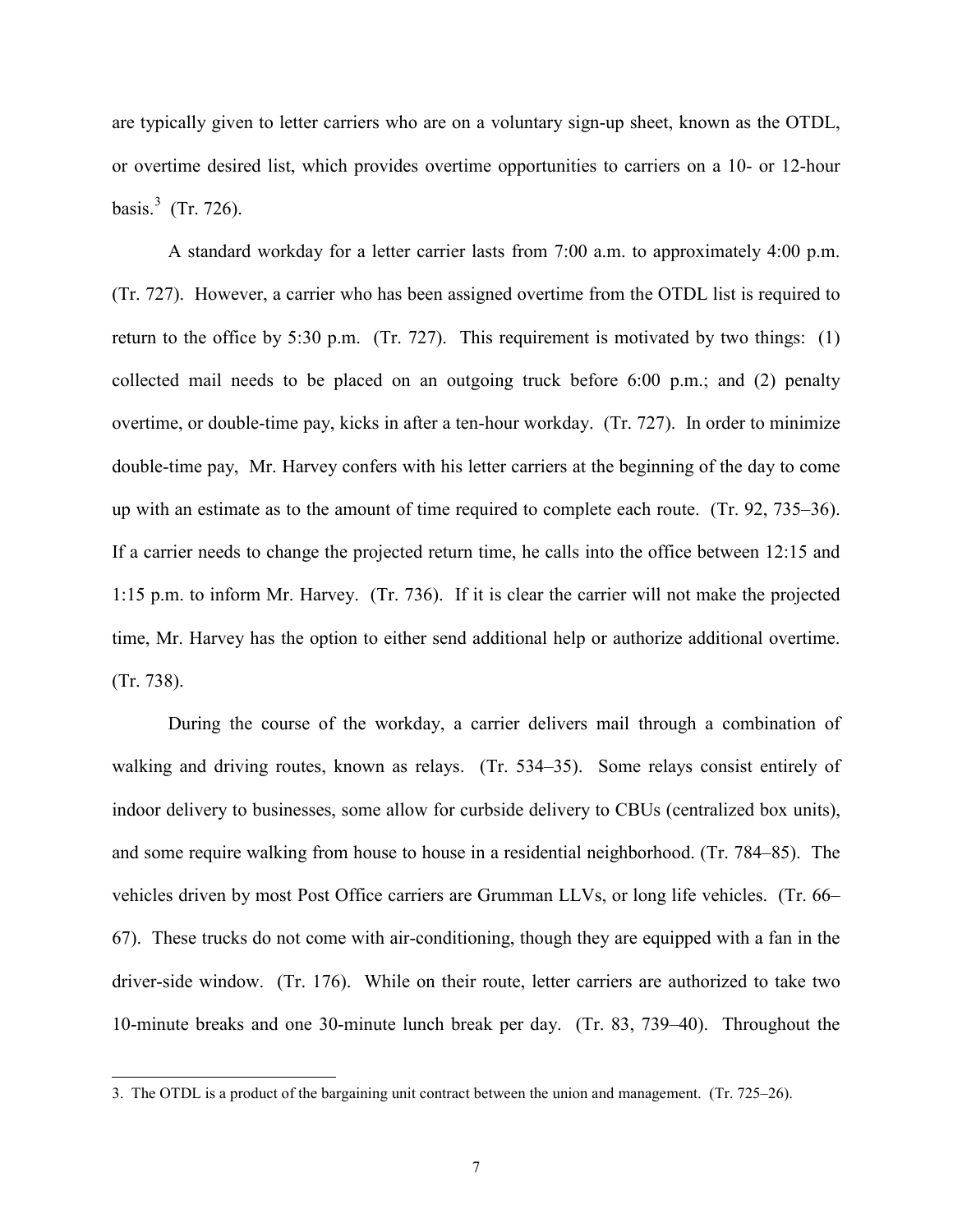day, carriers are also allowed to take so-called "comfort breaks", which most people understand to be bathroom breaks. (Tr. 83–84, 850).

#### **B. Respondent's Safety Program**

The Mid-America District has a safety manager, Donna Goza, who is responsible for a group of safety specialists and driving safety instructors. (Ex. C-68 at 19). Although she is the top safety official for the Mid-America District, Ms. Goza testified that she does not have authority over other managers and supervisors in the district. (Ex. C-68 at 38–39). For the most part, Ms. Goza is responsible for disseminating safety-related information, including, as is germane to the present case, heat safety tips, talks, posters, and other materials. $4$  (Ex. C-68 at 28–29). Ms. Goza does not generate such materials herself, nor does she review the materials prior to sending them along to MPOOs, Station Managers, and other members of management. (Ex. C-68 at 96, 104).

During the time period at issue herein, Respondent's heat safety program was, at best, informal. Ms. Goza stated that she had not received heat safety training prior to 2013. (Ex. C-68 at 27). Thus, with respect to heat-related issues, Ms. Goza served mostly as a conduit for information—she received information from various sources, including a member of the IT Department, which she then transmitted to members of the management team with the expectation that such information would be disseminated to the letter carriers.<sup>[5](#page-7-1)</sup> (Tr. C-68 at 78– 88). Such information included safety tips and talks to be provided to letter carriers, as well as

 $\overline{a}$ 

<span id="page-7-0"></span><sup>4.</sup> Some of the materials that Ms. Goza sent out to the management team included the following documents: (1) a Power Point presentation entitled "Heat Stress"; (2) Preventing and Treating Heat Illness; (3) Summer Weather Preparedness; (4) a color poster describing the signs of heat illness; (5) a safety talk entitled "Heat Stress"; and (6) a heat safety fact sheet entitled "Water. Rest. Shade." (Exs. C-28 to C-35). Many of these documents were sent out multiple times by Ms. Goza, as indicated in the emails to which the foregoing documents were attached. (*Id.*). 5. The information contained in the emails referenced in footnote 3 was sent to managers listed on the ACE email

<span id="page-7-1"></span>distribution list. (Ex. C-68 at 29–31, 69). Letter carriers are not assigned email addresses by Respondent, which means that it is incumbent upon their managers and supervisors to provide them with safety information. (Ex. C-68 at 31).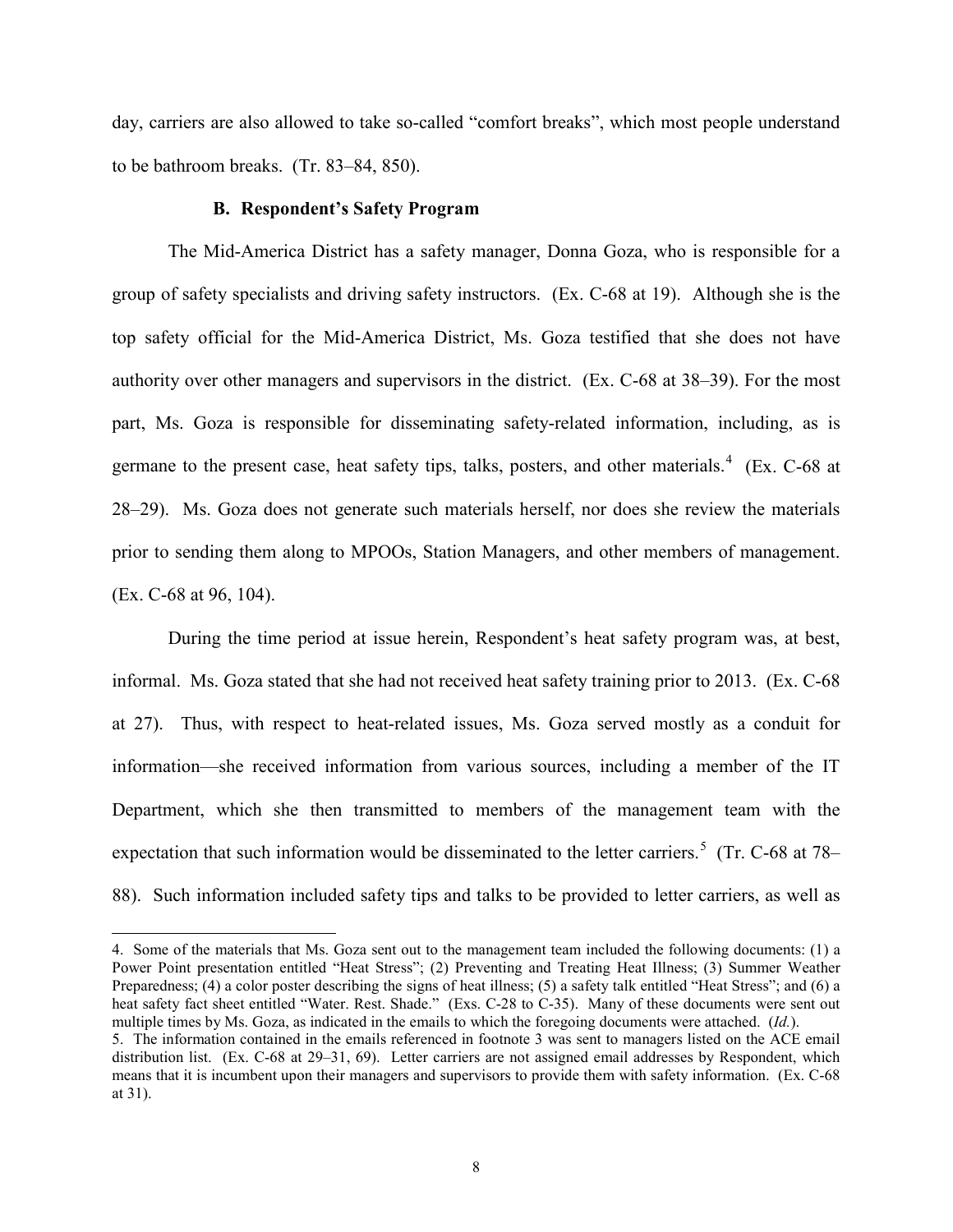weather warnings from the National Oceanic and Atmospheric Administration (NOAA). (Exs. C-68 at 48–66, C-25). Notwithstanding the expectation that such information would be shared with letter carriers, there was no meaningful system to follow up on the training provided. (Ex. C-68 at 96, 154). For that matter, it is not clear that Ms. Goza had a clear enough understanding of the materials such that meaningful follow up could take place. (Ex. C-68 at 27, 40, 104).

Once the materials were sent to management, it was expected that meetings would be held to disseminate the information amongst the letter carriers. This was normally done through what were known as "stand-up talks". These stand-up talks were typically provided by a floor supervisor, such as Mr. Harvey, or by the station manager, at the beginning of the day while carriers were sorting and casing their mail routes. (Tr. 158, 770). According to Mr. Harvey, he had provided numerous talks on heat and heat-related issues throughout the summer of 2012. (Tr. 791–95). However, Ms. Goza testified that many of these talks were not properly documented, and, according to the letter carriers, the information they received was fairly basic—stay hydrated and seek shade. (Tr. 71–72, 84–85, 104, 172, 457, 789). This is consistent with the testimony of Mr. Dyer and Mr. Harvey, who testified they had not received training on Respondent's policy for dealing with excessive heat but rather merely relayed information they gleaned from emails, stand-up talks and documents to be posted or distributed. (Tr. 252–53, 258). In fact, Mr. Harvey testified that he relied, for the most part, on "common sense" when it came to heat-related issues. (Tr. 258). This rather informal characterization of the training provided by management stands in stark contrast to the voluminous amount and gravity of material that had been provided to management by Ms. Goza. (Exs. C-28 to C-35).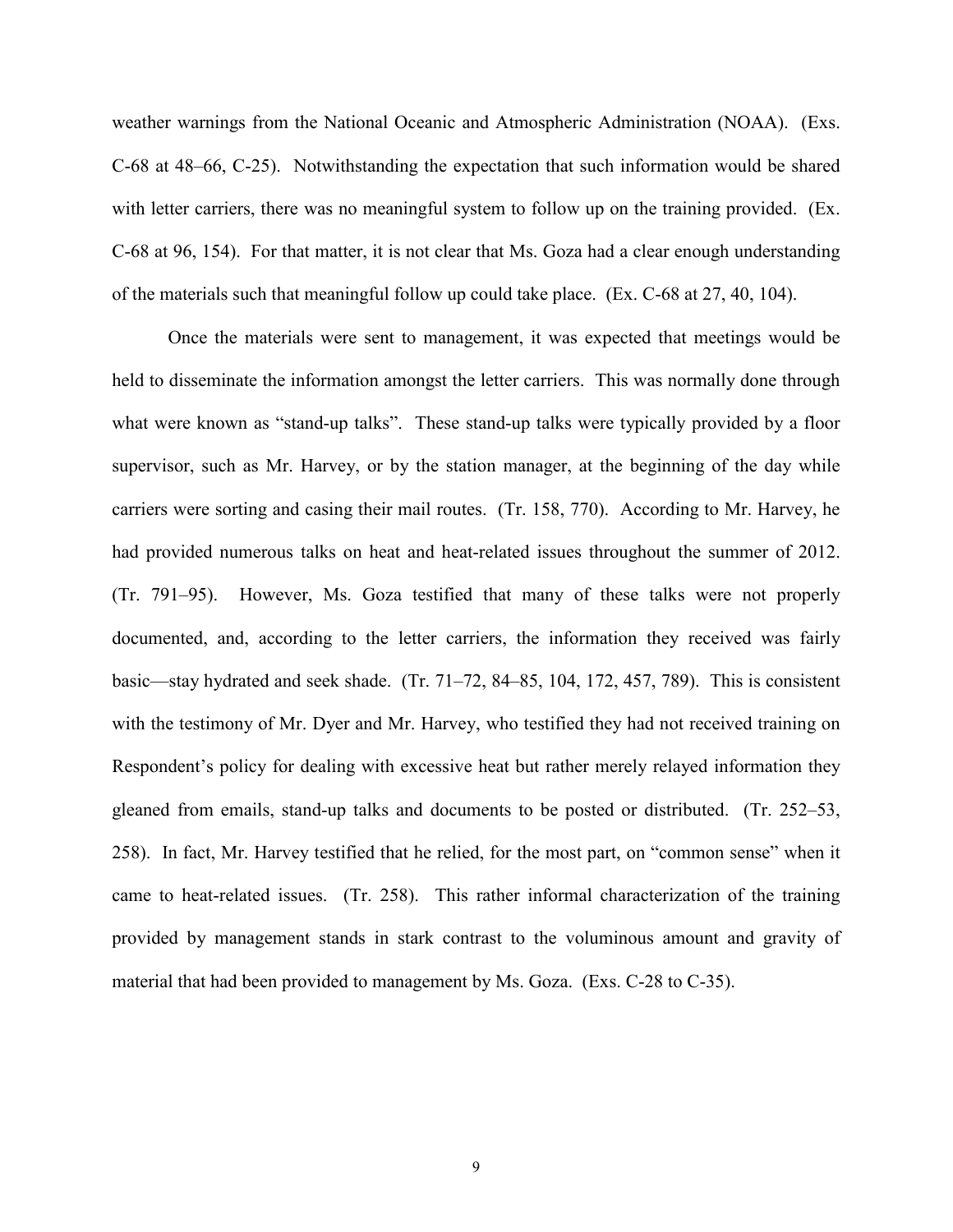#### **C. July 23, 2012**

 $\overline{a}$ 

On July 23, 2012, the National Weather Service had issued an excessive heat warning, indicating that "prolonged hot and humid conditions will lead to an increased risk of heat related stress and illness including heat exhaustion and heat stroke. These conditions are especially dangerous to those working outside." (Ex. C-63 at ¶ 8). In fact, the Kansas City metropolitan area, of which Independence is a part, had been under such heat advisories for most of the previous week, as well as many other days during the month of July. (Ex. C-25). On July 23, 2012, the temperature reached approximately 104° F, the humidity was approximately 24%, and the heat index was  $105^{\circ}$  F. (Ex. C-63 at  $\P$  10). Although this information was available to station managers and supervisors, neither Mr. Dyer nor Mr. Harvey reviewed it.<sup>[6](#page-9-0)</sup> (Tr. 252–58).

As noted above, [redacted] was a letter carrier for the Truman Station. July 23 was his first day back at work after being absent for five weeks due to knee surgery. (Ex. 63 at  $\P$  6). [redacted] was on the OTDL, so Mr. Harvey assigned him an hour-and-a-half of overtime to go along with his normal route. (Tr. 742–43). According to Mr. Harvey, he assigned [redacted] an overtime route that consisted primarily of mounted (driving) delivery because of his recent knee surgery. (Tr. 742). [redacted] completed his overtime route first—as most of the letter carriers do—and then moved on to his regular route, which consisted of approximately 3–4 hours of walking relays during the hottest part of the day. (Tr. 824–25).

Around noon on July 23, 2012, [redacted] called Mr. Harvey at the station and reported he was not feeling well, that he was "hot, real hot", and that he was not likely able to finish his route in time. (Tr. 541–42, 824). It is at this point that the parties' versions of the events of July 23 diverge. Through the testimony of Jay Bryant, the letter carrier sent out to assist [redacted],

<span id="page-9-0"></span><sup>6.</sup> Ms. Goza testified that she regularly received weather reports and extreme heat advisories and that she forwarded them along to members of management, but she also testified that she did not always do so. (Ex. C-68 at 52–54).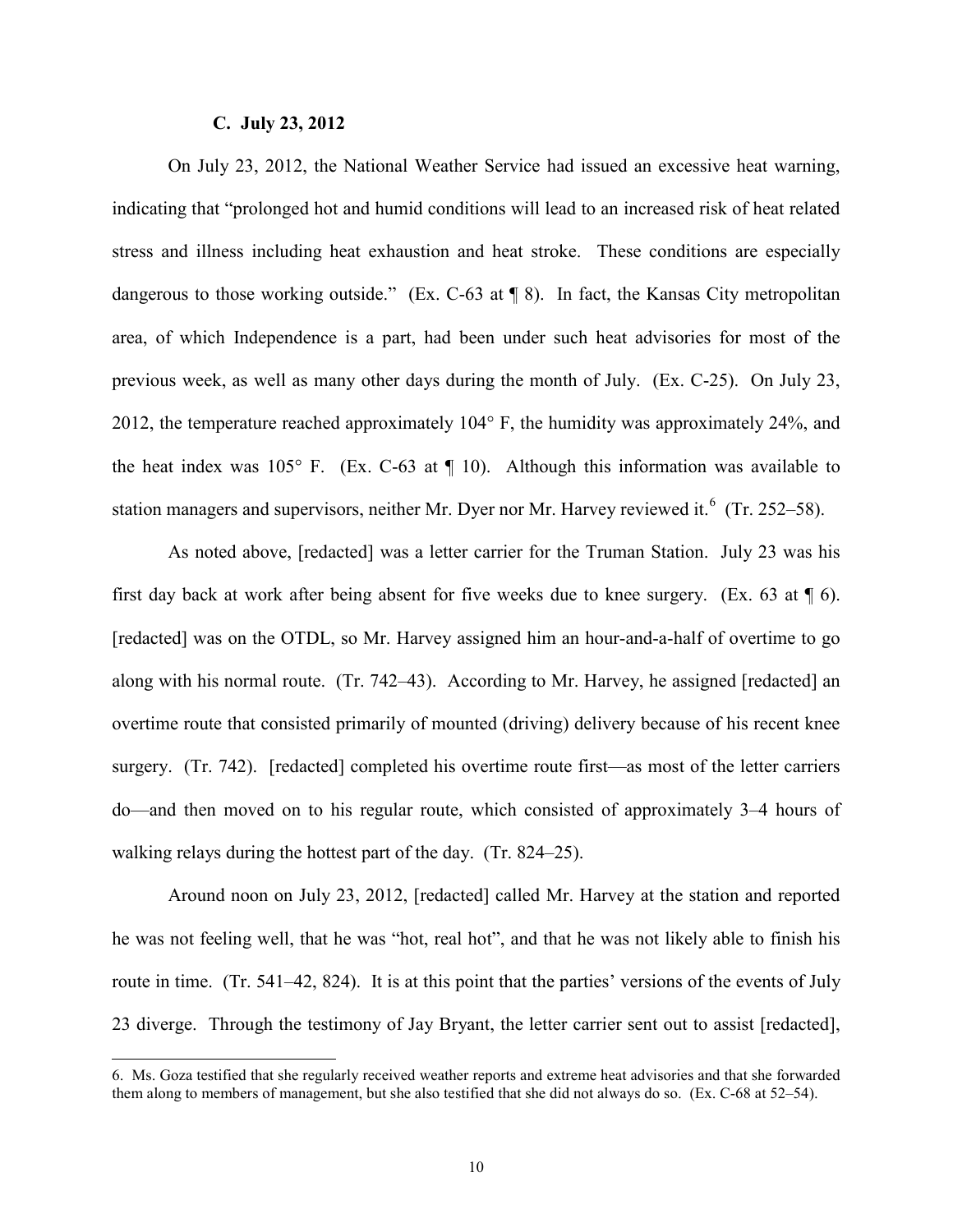and K.W., [redacted]'s wife, Complainant asserts [redacted] had requested that he be able to come back to the Truman Station and was told by Mr. Harvey that he needed to stay hydrated and keep delivering. (Tr. 62, 485). Respondent, on the other hand, points out that Mr. Harvey has consistently stated that he inquired as to how [redacted] was feeling and whether he needed to return to the station, to which [redacted] responded that he did not. (Tr. 744–45; Ex. R-1).

In support of its position regarding the conversation between [redacted] and Harvey, Complainant points to two events. First, Complainant introduced an email drafted by Steve Erbland in response to a request from Gail Hendrix that he gather the "facts" regarding what had occurred on the afternoon of July 23. (Ex. C-6). Specifically, Ms. Hendrix had asked Erbland, "Did the carrier call the station Mon or Tues; and if so, what was the conversation with Supervisor according to the Supervisor? Rather, than hearsay by the family, what are the facts?" (Ex. C-6). Mr. Erbland responded: "The supervisor stated when the employee called the office on Monday afternoon and said he was wanting to come back he told him he needed to keep delivering and stay hydrated. I do know another [carrier] was sent from another area and provided assistance on the route." (*Id.*). Second, Complainant also points to testimony from another carrier, [redacted], who testified that he also called in to report problems delivering on July 23. (Tr. 96–97). [redacted] testified that in response Mr. Harvey berated him and accused him of "laying down on him." (Tr. 96–97). Given this interaction, Complainant contends that Mr. Harvey's characterization of his conversation with [redacted] is not credible.

Respondent, on the other hand, argues that Mr. Erbland's account of Harvey's conversation with [redacted] was not based on a direct conversation between Erbland and Harvey, but rather based on second-hand accounts from other managers or supervisors. (Ex. 67

11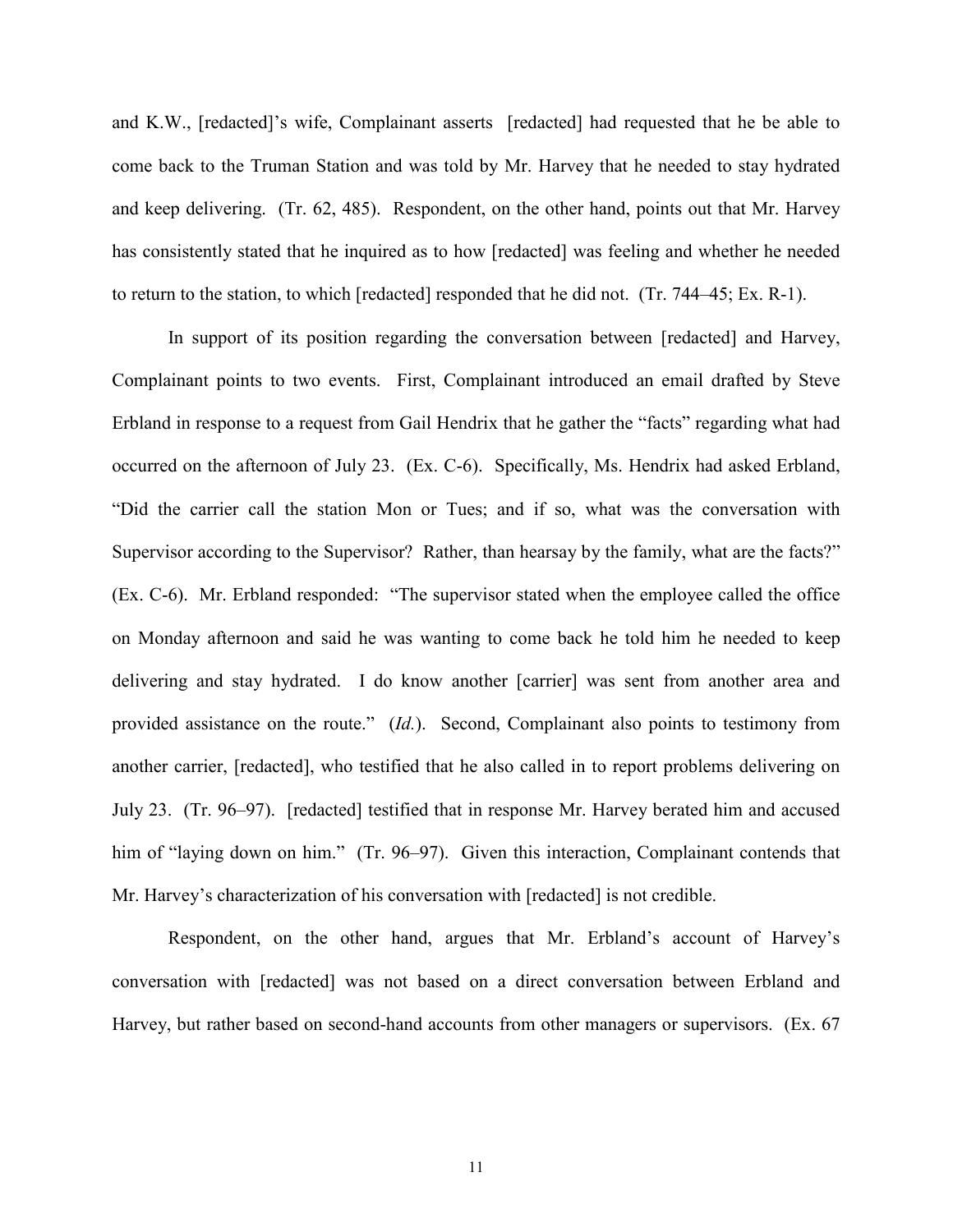at 115–17). Further, Respondent also points out that Mr. Harvey testified that he did not recall making the statements that [redacted] has attributed to him.

 The testimony of Mr. Bryant and Mrs. [redacted] regarding the statements made to them by [redacted], who reported statements made to him by Mr. Harvey, are hearsay<sup>[7](#page-11-0)</sup>. However, the Court still finds Mr. Harvey's characterization of his conversation with [redacted] to be less than credible. There are two separate accounts that undermine his version of events. First, the email from Mr. Erbland to Ms. Hendrix, which was dated the day after [redacted] died, indicates that Harvey, identified as "the Supervisor", specifically stated that [redacted] needed to "keep delivering and stay hydrated." (Ex. C-6). While Mr. Erbland hedged and stated that he did not recall whether he gathered this information directly from Mr. Harvey, the Court finds this testimony hard to believe. Ms. Hendrix asked Mr. Erbland to specifically gather the facts about the conversation "according to the Supervisor." (Ex. C-6). Given the clear mandate from his superior, and considering Ms. Hendrix's predilection towards fact gathering,<sup>[8](#page-11-1)</sup> it seems highly unlikely that Mr. Erbland would have been so cavalier in his approach to this issue. Second, [redacted] testified to a conversation that he had with Mr. Harvey on the same day (July  $23^{rd}$ ), wherein Mr. Harvey did not express the same level of concern as he testified to later with respect to his conversation with [redacted], and, in fact, appeared to be hostile to [redacted]' suggestion

 $\overline{a}$ 

<span id="page-11-1"></span><span id="page-11-0"></span><sup>7.</sup> While Mr. Harvey's statements qualify as an admission of a party-opponent under F.R.E. 801(d)(2), [redacted]'s repetition of such statements to Mr. Bryant or decedent's wife does not fit under any known exception. Contrary to the arguments of Complainant's counsel at trial, such statements do not fit under either the present sense impression or the excited utterance exception to the hearsay rule. The present sense impression exception, F.R.E. 803(1) requires that the statement must have been made while the speaker was perceiving the event or condition, or immediately thereafter. *See Cody v. Harris*, 409 F.3d 853 (7th Cir. 2005). By the time he spoke with Bryant, it had been almost 3 hours since [redacted] spoke with Harvey. He spoke with his wife even later. Nor does it fit under the excited utterance exception under F.R.E. 803(2), because such statements were not precipitated by a "startling event". F.R.E. 803(2); *see also Brunsting v. Lutsen Mountains Corp.*, 601 F.3d 813 (8th Cir. 2010). The Court does not find that being told one cannot break free from their route constitutes a startling event; nevertheless, even if it did, the Court does not find that a statement made three hours or more after the fact was made while under the excitement such an event would engender. *See U.S. v. Alexander*, 331 F.3d 116 (D.C. Cir. 2003). 8. For further indications of this, see Section IV.F, *infra*. *See also* Exs. C-14, C-66.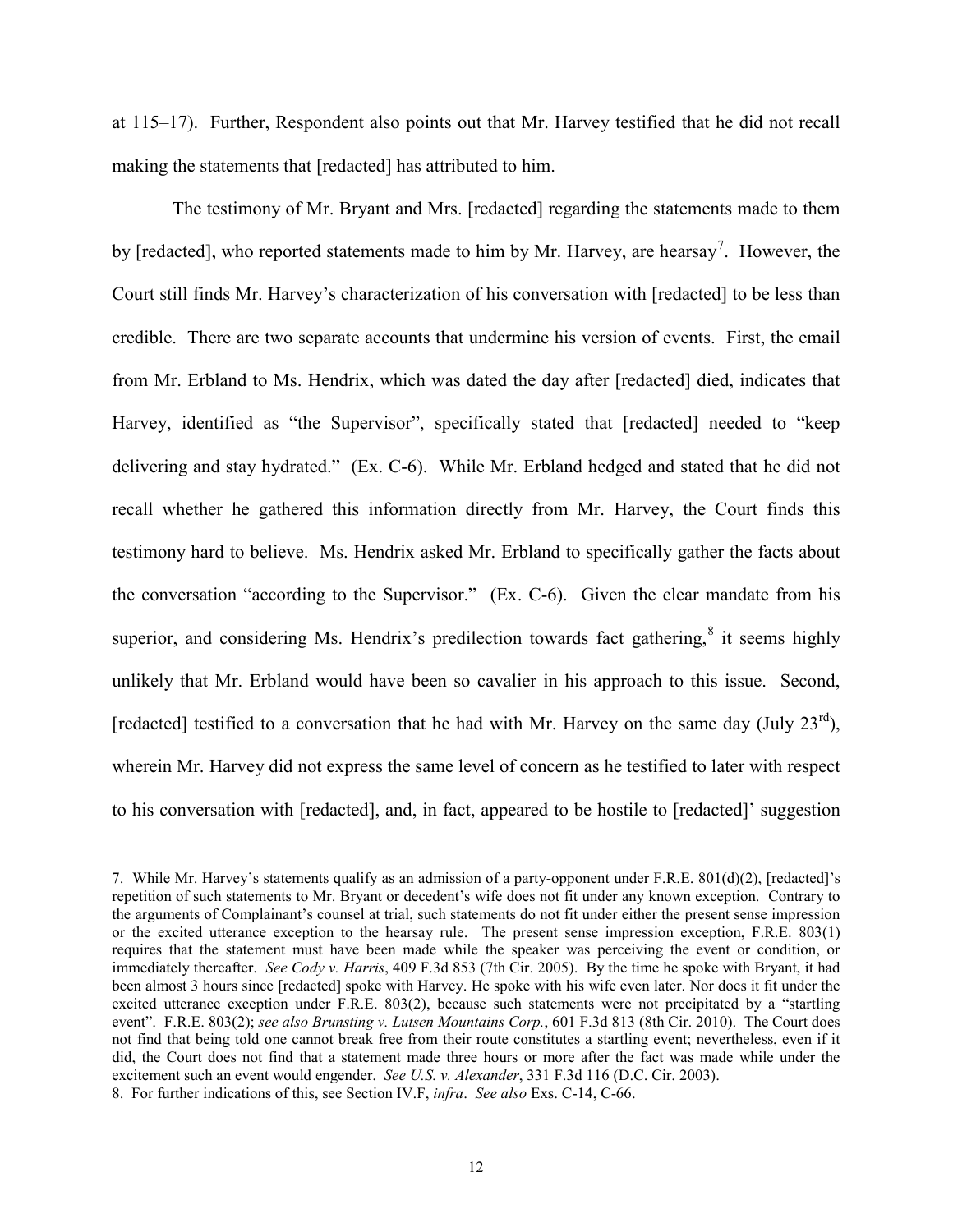that he would be unable to complete his route in a timely manner. (Tr. 98–99). With respect to this conversation, Mr. Harvey only testified that he did not recall speaking with [redacted]. (Tr. 769).

Based on the foregoing, the Court finds that, at the very least, Mr. Harvey was not credible in his characterization of his conversation with [redacted] What is clear is that [redacted] was having trouble carrying out his duties due to the heat and that, in response, Mr. Harvey waited more than three hours to send someone out to assist him, which, in and of itself, stands in stark contrast to the level of concern that Mr. Harvey purportedly expressed during his conversation with [redacted] on July 23. (Tr. 54, 744–45). When Jay Bryant was sent out to assist [redacted], it was not for the purpose of assessing him but, rather, for the purposes of ensuring that the route was completed prior to the 5:30 p.m. cut-off time. (Tr. 66; Ex. R-1 at 27).

Once Mr. Bryant arrived to assist [redacted], he observed that [redacted] was walking slowly and appeared to be struggling. (Tr. 55). He further observed that [redacted] looked really hot and uncomfortable, that he was breathing heavily, and could not catch his breath. (Tr. 69– 70). Although [redacted] was reluctant to relinquish his duties, Mr. Bryant ended up completing most of [redacted]'s remaining walking relays. (Tr. 63–69). Once they finished the remaining relays, they returned to the station with [redacted] returning approximately 10–15 minutes after Mr. Bryant.

When [redacted] returned home, he dragged his feet as he came into the house, took off his uniform, and sat in the living room in his underwear, which, according to Mrs. W., was unusual for him. (Tr. 483–84). He barely ate any dinner and fell asleep on the couch, which was also unusual. (*Id.*). According to Mrs. W., he was still speaking slowly and had trouble choking down his morning toast before he went to work the next day. (Tr. 489).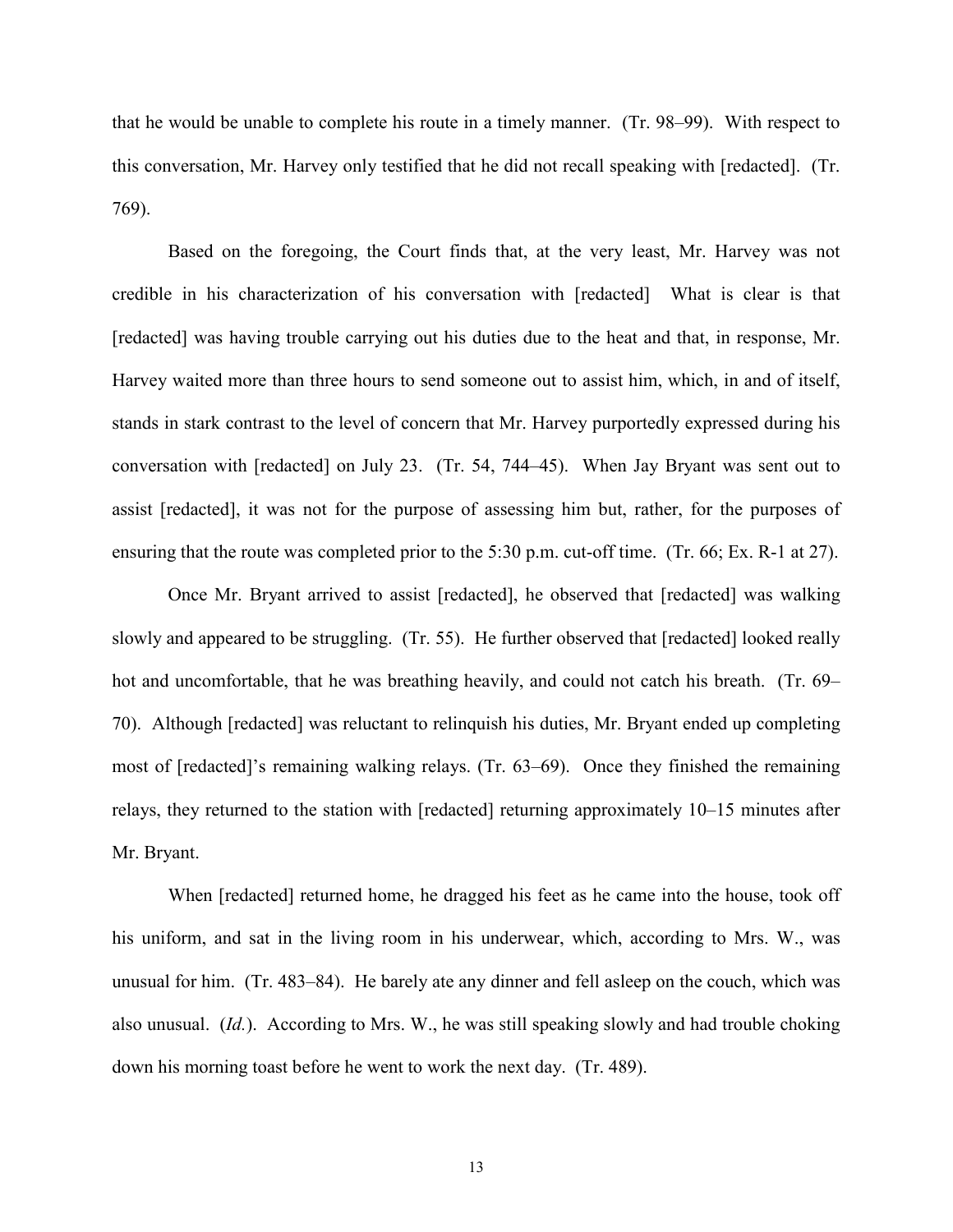#### **D. July 24, 2012**

At the beginning of the day on July 24, 2012, Mr. Bryant reported to Mr. Harvey that he did not expect to see [redacted] report to work because of what he observed at the end of the day on July 23, 2012. (Tr. 753–54). Shortly thereafter, [redacted] arrived at work and was given his regular route along with a mounted relay based on his being on the OTDL list. (Tr. 754–55). The weather did not change much from the day before, as the area was still under an excessive heat warning from the National Weather Service. During the afternoon, the temperature was approximately 102 $^{\circ}$  F, the humidity was 28%, and the heat index was 104 $^{\circ}$  F. (Ex. C-63 at ¶ 14).

Around noon, [redacted] again called into the station and spoke with Mr. Harvey. (Tr. 755). He again stated that the heat was dragging him down, that he was tired and feeling sick, and that he thought he would need some help. (Ex. R-1 at 28). Mr. Harvey testified that he told [redacted] to "take care of himself" and that he would find out where everyone was and send help later. (Tr. 756). This was the last contact that anyone at the Truman Station had with [redacted] Approximately 3 hours later, [redacted] collapsed on his route at 3525 Cottage Avenue in a residential neighborhood. (Ex. C-63 at ¶ 20).

[redacted] was discovered by Alan Leroy Earle, who was driving by at the time. Mr. Earle described [redacted] as unconscious, in distress, and breathing rapidly. (Tr. 34). He had blood coming from his head and he felt as if he was "burning up. He was very, very hot." (Tr. 35). These observations were more or less confirmed by Officer Ricky Pope, who arrived in response to the 911 call. (Tr. 40). [redacted] was taken to a nearby hospital where his body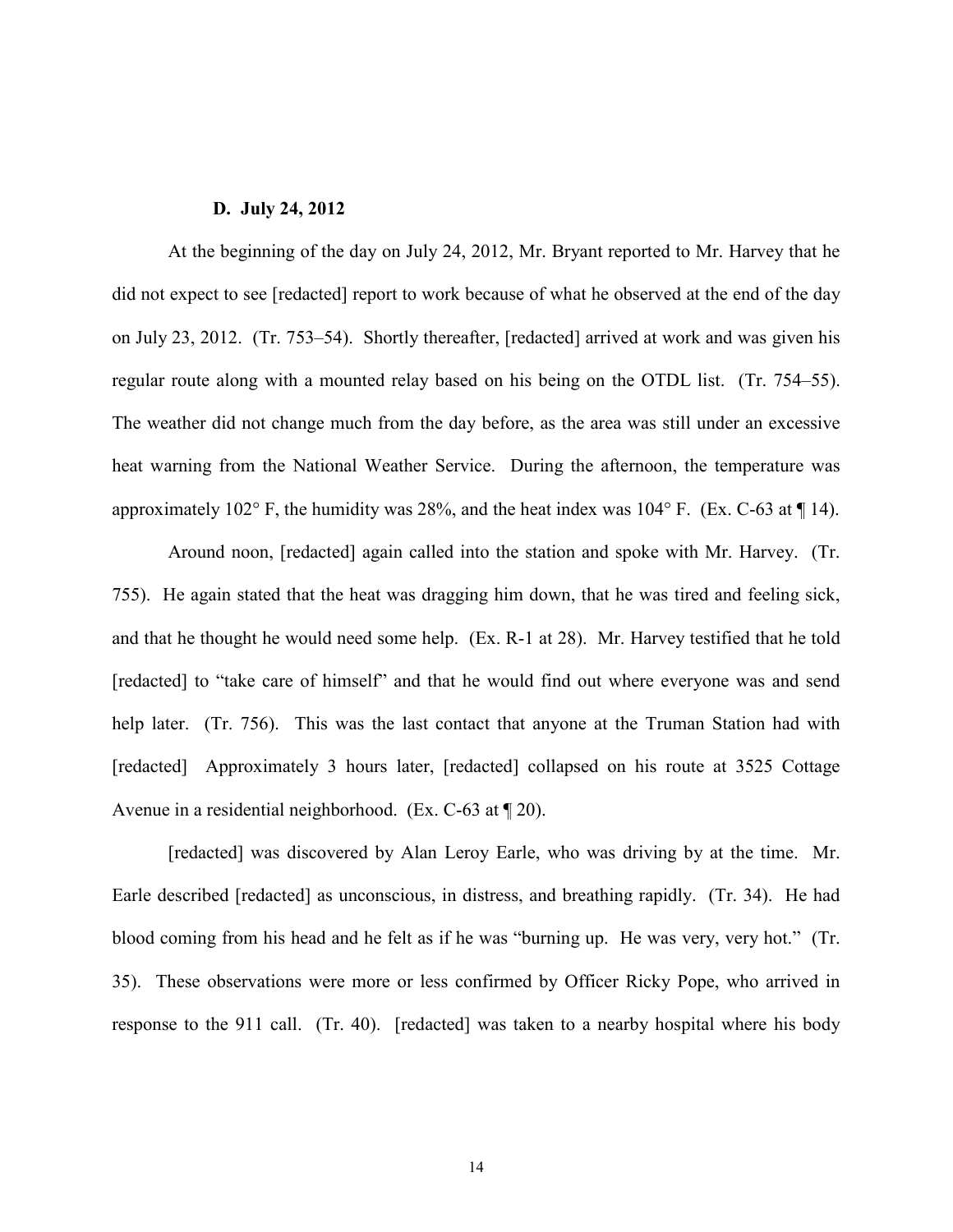temperature was measured at 108.7° F. (Ex. C-19). He died shortly after arriving at the hospital. The coroner later determined that [redacted]'s death was caused by hyperthermia. $9$  (Ex. C-19).

# **E. Other Incidents Involving Heat-Related Illness**

#### i. [redacted]

 $\overline{a}$ 

[redacted] is currently a carrier for the Main Office of the Independence Post Office; however, at the time of the incident in July 2012, he was working out of the Truman Station. (Tr. 90–91). On July 23, 2012, [redacted] also suffered from a heat-related incident. (Tr. 91). As per office policy, [redacted] called into the Truman Station around 1:00 p.m. and indicated to Mr. Dyer that the amount of work in his route was going to take him past the 5:30 p.m. cutoff time. (Tr. 96). This was a concern because [redacted], amongst other carriers, had been told that they would be disciplined for coming in past the 5:30 p.m. cutoff time, at which point Respondent was obligated to pay penalty (or double) overtime. Dyer told [redacted] that they did not have extra help at that time and that [redacted] should call in again at 2:00 p.m. with another update. (Tr. 97). When [redacted] called in around 2:00 p.m., he indicated that he was still behind schedule, that he was in pain and that his stomach was upset.<sup>10</sup> (Tr. 98). In response, [redacted] testified that Mr. Harvey said, "[Y]ou must be laying down on me. . . . You must be slumped over the wheel to be going that slow."<sup>[11](#page-14-2)</sup> (Tr. 98). Around 5:00 p.m., another letter

<span id="page-14-0"></span><sup>9.</sup> The coroner's report also indicates that a significant contributing cause was from an acute myocardial infarction, also known as a heart attack. (Ex. C-19). Dr. Parmet testified that this was likely the result of [redacted]'s blood thickening due to the excessive heat. (Tr. 406).

<span id="page-14-1"></span><sup>10.</sup> In this case, as in others, Respondent makes much of the fact that [redacted] did not specifically say that he was suffering because of the heat. The problem with this argument, as will be shown later, is that it illustrates Respondent's failure to properly implement a heat stress management program and training regime that equips managers and supervisors with the tools necessary to identify signs and symptoms of heat-related illness.

<span id="page-14-2"></span><sup>11. [</sup>redacted] testified that he believed he was on speakerphone and that Mr. Dyer was influencing the course of the conversation because he had a hard time hearing Mr. Harvey and because the tone of the conversation was uncharacteristic of Mr. Harvey. (Tr. 97–99).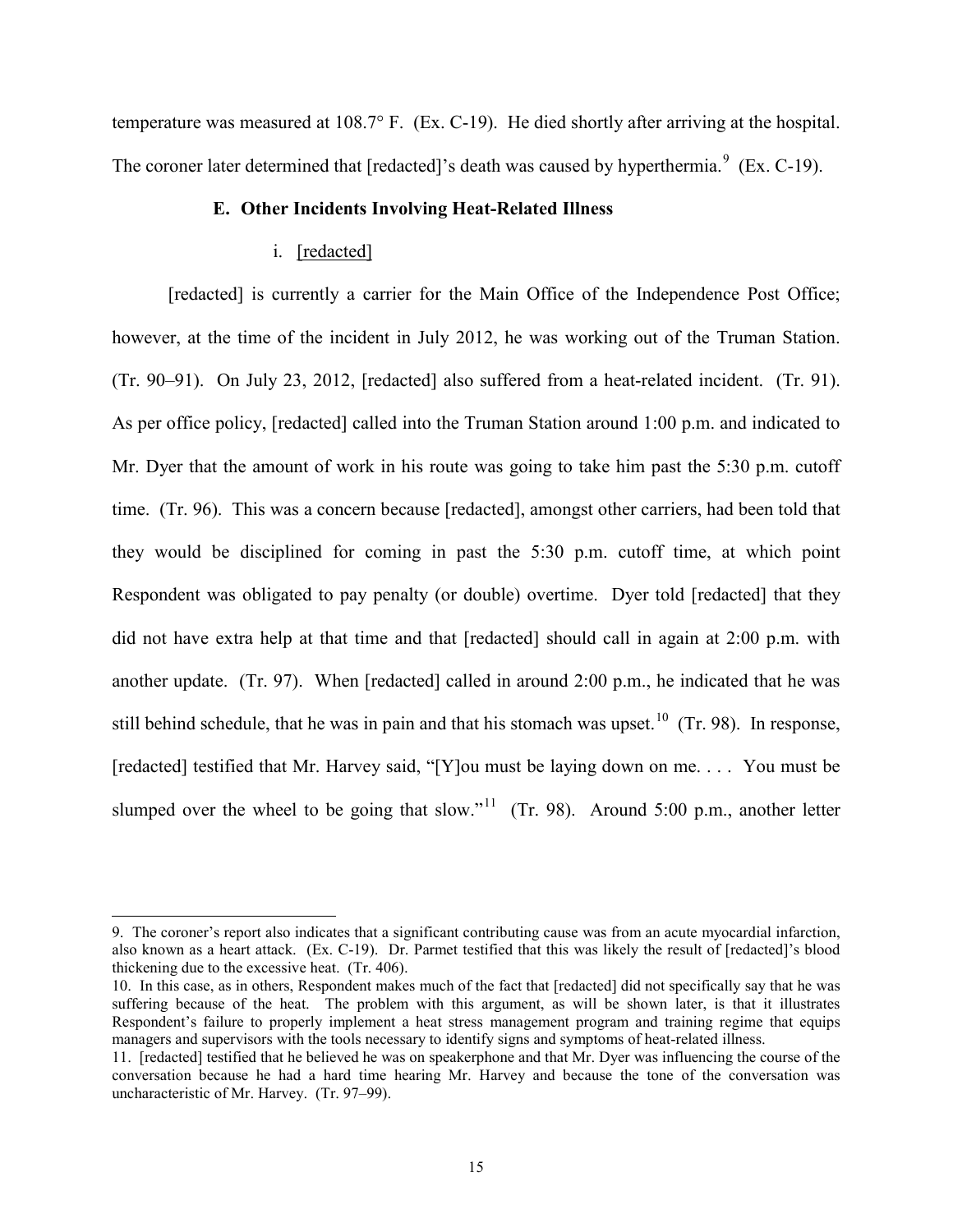carrier was sent out to help [redacted] finish the route so that he could return by the  $5:30$  p.m. cutoff.

After he finished his shift and returned home, [redacted] still felt ill, so his wife made him go to the emergency room. (Tr. 102). After running a number of tests, the hospital determined that he had heat distress and kept him overnight for observation. (Tr. 102). [redacted] called in to work the next day through the ERMS system, which is an 800 number for post office workers to report an absence. (Tr. 111). [redacted] does not recall telling Mr. Harvey or Mr. Dyer that he had been to the hospital for heat-related illness; however, he does remember speaking with the Postmaster, Pat Clark, who was at the Truman Station when he returned to work a few days later. (Tr. 113). He also recalled that, while in the hospital, someone from the office called his cell phone to ask whether he would be reporting to work the next day to which his wife responded that he was in the hospital. (Tr. 111).

# ii. [redacted]

 $\overline{a}$ 

On July 24, 2012, the day that [redacted] passed away, [redacted] also suffered from heat-induced illness. (Tr. 148). At some point in the afternoon, Mr. Harvey contacted [redacted] to see if he was available to help complete the remainder of [redacted]'s route. (Tr. 771). At the time of the call, [redacted] was feeling nauseous and light-headed. (Tr. 148–50). As he was speaking to Mr. Harvey on the phone, [redacted] threw up. (Tr. 151, 771). Mr. Harvey stated that [redacted] did not sound good, but told him to continue his route and to get back in time.<sup>[12](#page-15-0)</sup> (Tr. 151). Nobody was sent to check on [redacted], nor was he given any instruction as to how to address his symptoms. (Tr. 151–52).

<span id="page-15-0"></span><sup>12.</sup> As noted above, Respondent points out that [redacted] did not state that he was suffering specifically from heatrelated issues; however, the Court finds that [redacted], as well as other letter carriers', failure to identify their symptoms as being specifically related to the heat does not absolve Respondent of its responsibility to monitor the safety and health of its employees, especially in light of the NWS extreme heat warnings on the days in question.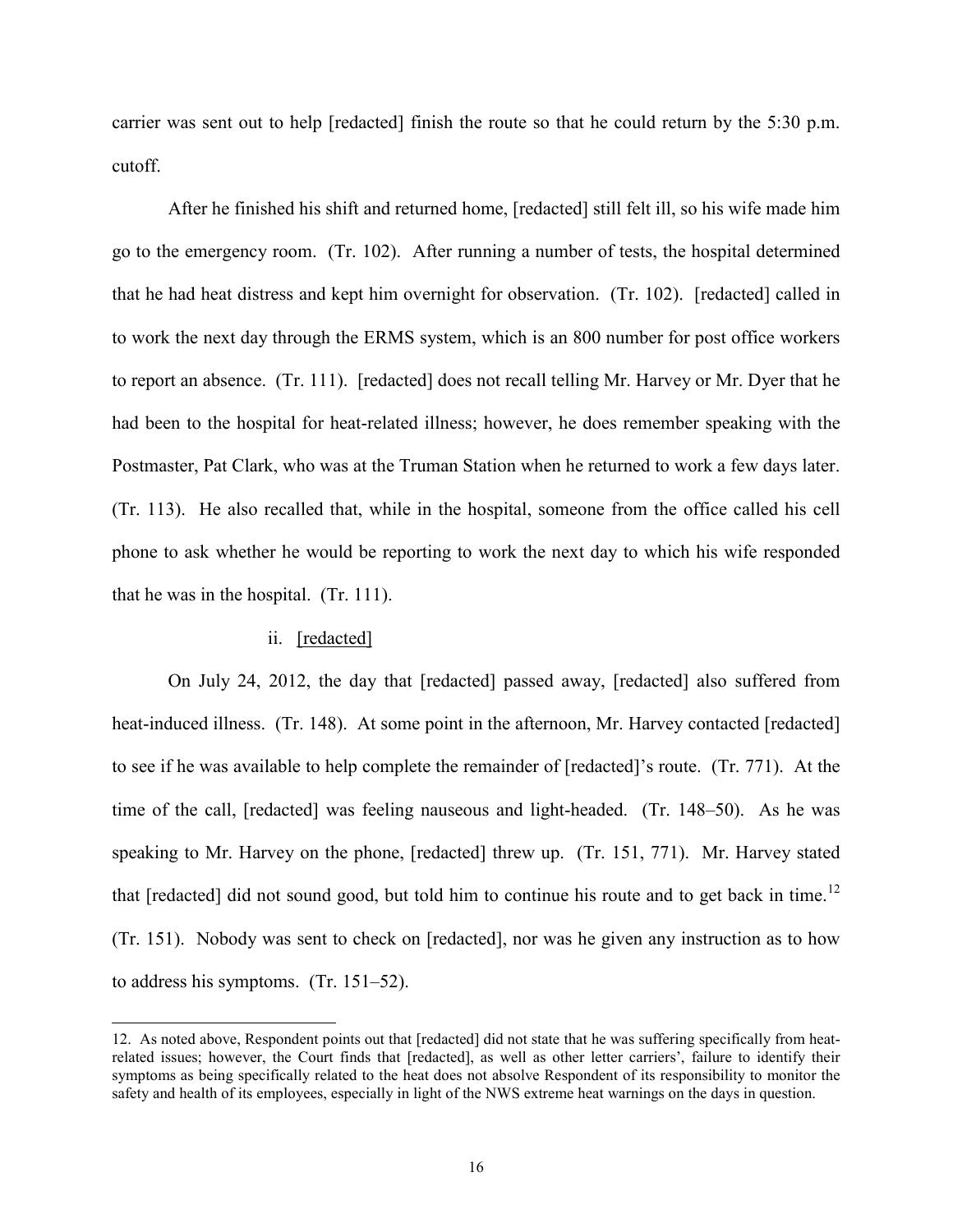When [redacted] returned to the Truman Station, he was not feeling well. (Tr. 152–53). Initially, Mr. Harvey was going to send him back out to complete [redacted]'s route, but he reconsidered after looking at [redacted]. (Tr. 153, 772). According to [redacted], Mr. Dyer then said, "No. [redacted] is going back out. Give him a bottle of water." (Tr. 153–54). [redacted] went back out to complete the route. (Tr. 154–56; Ex. R-1 at 67). Respondent contends that Mr. Dyer could not have said this because he was at the hospital until 6:00 p.m., which means that he could not have been at the station when [redacted] returned. (Tr. 684). This is not exactly true, as Mr. Dyer returned from the scene of the accident to switch cars at the Truman Station. (Tr. 682). Mr. Dyer testified that he did not recall going back into the office, but none of Respondent's witnesses specifically rebutted [redacted]'s testimony that a conversation took place between him and Mr. Dyer. (Tr. 683). [redacted]'s and Mr. Harvey's testimony was consistent regarding their particular interaction. Someone sent [redacted] back into the field because there is a record in the Daily MSP Route Report, which tracks delivery points along a given route. (Tr. 776, Ex. R-1 at 67). Given [redacted]'s stated condition, the Court finds that it is unlikely that he volunteered to go back out.

#### iii. [redacted]

On July 19, 2012, five days before [redacted]'s death, letter carrier [redacted] had to be taken to the hospital due to heat-related illness. (Tr. 174). On that day, [redacted] reported to his supervisor that he had stopped sweating, was having a hard time breathing, and was not feeling well. (Tr. 174–75). [redacted] testified that he told his supervisor that he would continue working and switch from walking relays to driving relays in order to make it easier on himself. (Tr. 174). Nobody from the station went out to check on [redacted], nor were any steps taken to evaluate his condition. (Tr. 174–176). After his conversation with management, [redacted]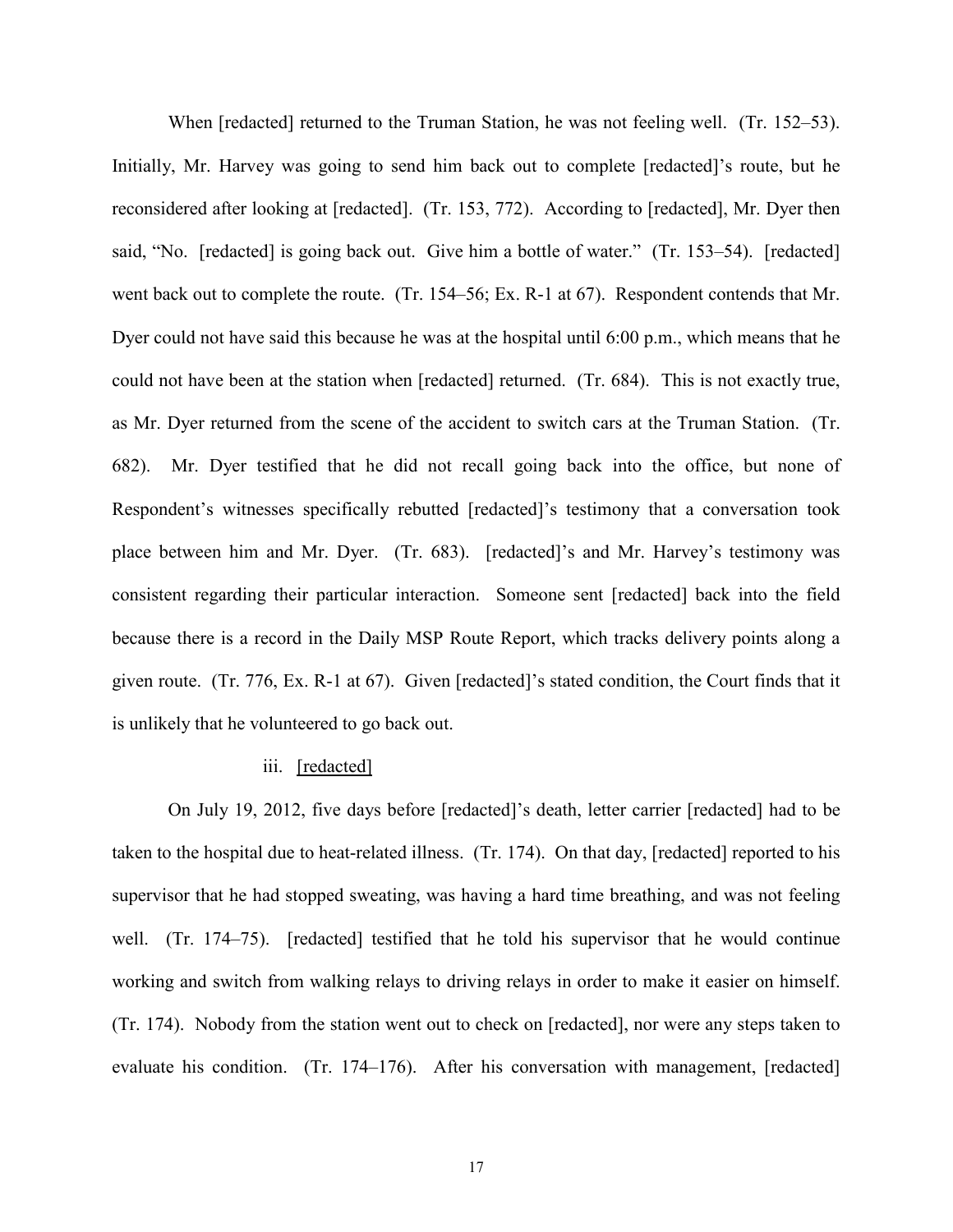called his wife, who contacted his doctor. (Tr. 178). [redacted] was directed to go to the hospital immediately, whereupon he was diagnosed with acute renal failure related to heat. (Tr. 180). Respondent notes that [redacted] was not disciplined for leaving his route.

In addition, a day before [redacted]'s incident, [redacted], a letter carrier at the Truman Station, reported feeling ill due to heat while working at the station. She was taken away in an ambulance. (Tr. 543; Ex. C-68 at 213).

#### **F. Management Discussions of Heat and Sick Leave Usage**

With the exception of Harvey Colston, who was called by Respondent, each of the letter carriers who were called to testify stated that they were given the message that heat was not an excuse for a delay in delivering the mail. (Tr. 73, 104, 159, 169, 834). This stands in stark contrast to the numerous documents distributed to Respondent's management team by Respondent's safety manager and to the testimony of both Dr. Thomas Bernard and Dr. Alan Parmet. (Exs. C-28 to C-35). Respondent attempts to explain that this message was limited in scope and taken out of context—Mr. Behrend and Mr. Harvey testified that, with respect to the admonition that "heat is no excuse", they were merely speaking about the impact of heat on employees who perform their work indoors. (Tr. 798, 847). The Court is not convinced. In addition to the testimony of the letter carriers, there were a number of memos and emails exchanged amongst members of management that illustrate Respondent's attitude towards heat's effect on performance:

• Mr. Behrend, who served as the Officer-in-Charge or Acting Postmaster in June 2012, and left sometime in July 2012, testified in a sworn statement that District Manager Gail Hendrix and Acting Senior MPOO Steve Erbland told him numerous times that "heat does not matter". (Tr. 245–46).

18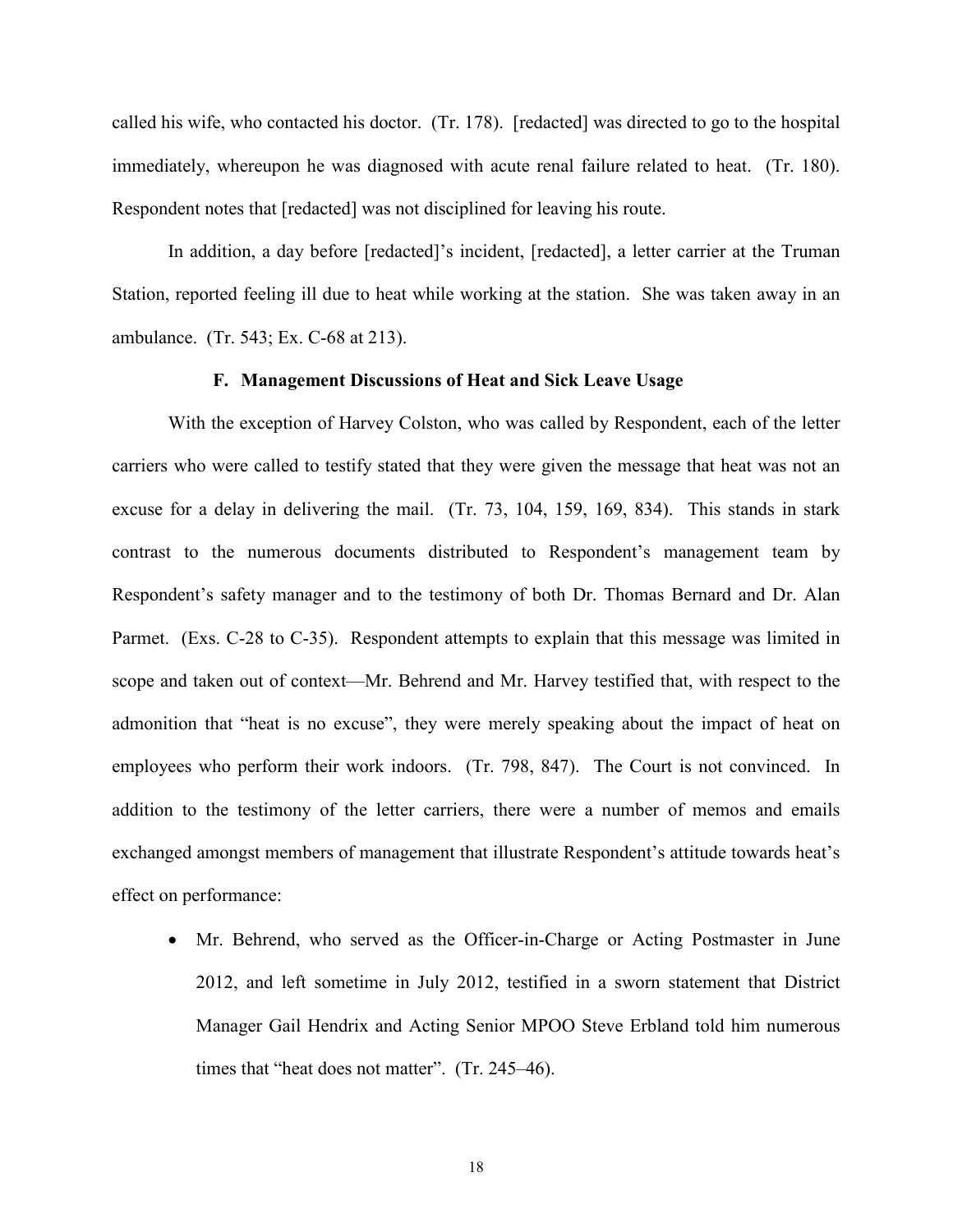- This message was conveyed to managers working under Mr. Behrend, as well as to letter carriers. (Tr. 261–64; Exs. C-9 at 1–2, C-10 at 1–2).
- Notwithstanding the information available at the time, Ms. Hendrix characterized as an assumption the concept that heat/weather creates performance concerns. Specifically, she wrote to her managers:

Assumption: Weather causes performance concerns. . . Reality: We live in the Midwest and we experience variation in weather. Reality: Our REGULAR CARRIERS have at least 10+ years [sic] experience. They are professional letter carriers, and we provide uniform allowances to support their needs in dealing with variation in weather conditions. We have provided and paid for time to train letter carriers, which includes training for variation in weather conditions. We have invested in their success. We should expect a return on our investment.

(Ex. C-14 at 2; Tr. 499–502).

This point of view is further reflected in the correspondence between managers regarding

the use of sick leave. Instead of viewing the correlation between the extreme heat conditions and the use of sick leave as a safety and health problem, management perceived the problem as one of abuse and its resultant impact on production. For example, on July 2, 2012, Mr. Behrend wrote the following email to his boss, Eric Henry, who reported directly to Gail Hendrix:

Boss,

I am going to need your help as some of the employees in Independence seem to just give up on delivering mail when it's hot out. It has been brought to my attention that the employees in Independence were not abusing sick leave until 2 weeks ago when the hot weather set in. I will assure you that attendance will be addressed with all employees failing to meet a regular schedule. However, this is costing the company money we don't have and I know this.

(Ex. C-9 at 1–2). This message, albeit in slightly different form, was then relayed to the managers under Mr. Behrend's supervision. (Ex. C-10 at 1–2).

Later that month, after [redacted] had to be taken to the hospital, Anthony Mitchell, the president of the local letter carrier's union, expressed his concern that Respondent was going to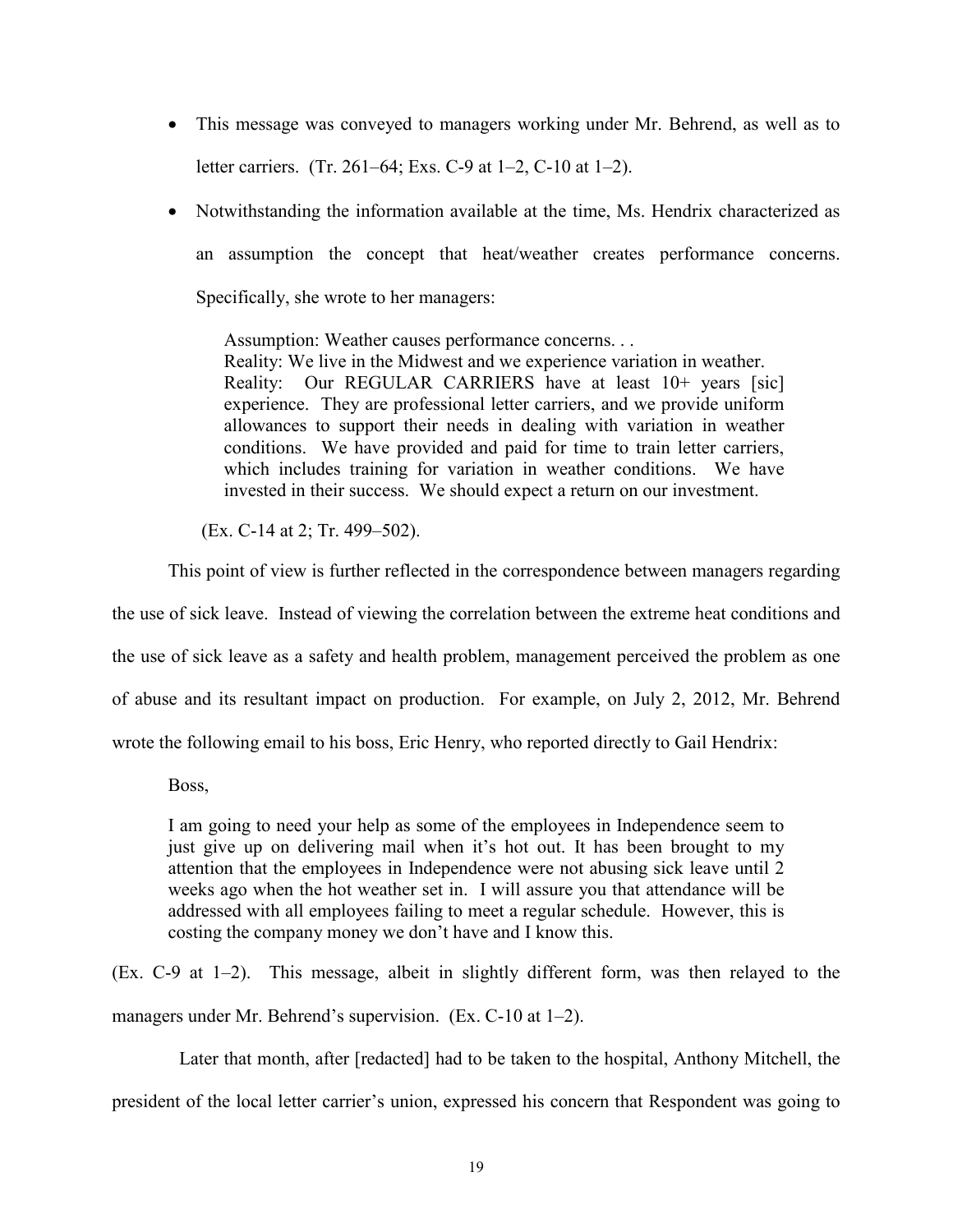see more carriers getting sick if Respondent continued to work them long hours in extreme heat. (Tr. 434–36; Ex. C-12). This prompted Mr. Behrend to write an email to Mr. Henry, which characterized Mr. Mitchell's statement regarding the impact of heat upon sick leave as a threat of a work slowdown. (Ex. C-12).

Most of the correspondence between members of Respondent's management team reflects a similar tone of suspicion regarding the use of sick leave and the impact of its use on the bottom line. (Exs. C-6 to C-14). The one exception to this was an email drafted by Donna Goza. On July 20, 2012, Ms. Goza wrote an email to managers in the Mid-America District, which stated, "We've had six (6) reported incidents involving the current weather condition—are safety talks being given to your employees?" (Ex. C-68 at 227–30). Based on the evidence and testimony at trial, it does not appear that Ms. Goza's inquiry was acted upon or heeded until after [redacted] collapsed on his route four days later.

# **V. Discussion**

# **A. Citation 1, Item 1**

Complainant alleged a willful violation of the Act in Citation 1, Item 1 as follows:

Section 5(a)(1) of the Occupational Safety & Health Act of 1970: The employer did not furnish employment and a place of employment which were free from recognized hazards that were causing or likely to cause death or serious physical harm to employees in that employees were exposed to recognized hazards related to working outside during periods of excessive heat.

a) On July 24, 2012, at job sites located on mail routes in Independence, Missouri, with the afternoon temperature in excess of 100 degrees F and the job sites under an excessive heat warning from the National Weather Service, the employer exposed employees to the recognized hazard of excessive heat during mail delivery. This included a letter carrier who had just returned to work after a five week absence and was not acclimated to the heat. Beginning at approximately 7:30 a.m., that employee worked in the heat walking a mail route outside delivering mail from an enclosed vehicle without air-conditioning. At approximately, [sic] 12:15 p.m., the employee reported to his supervisor symptoms of heat induced illness. At approximately 2:50 p.m., the employee collapsed while walking a mail route. At that time, the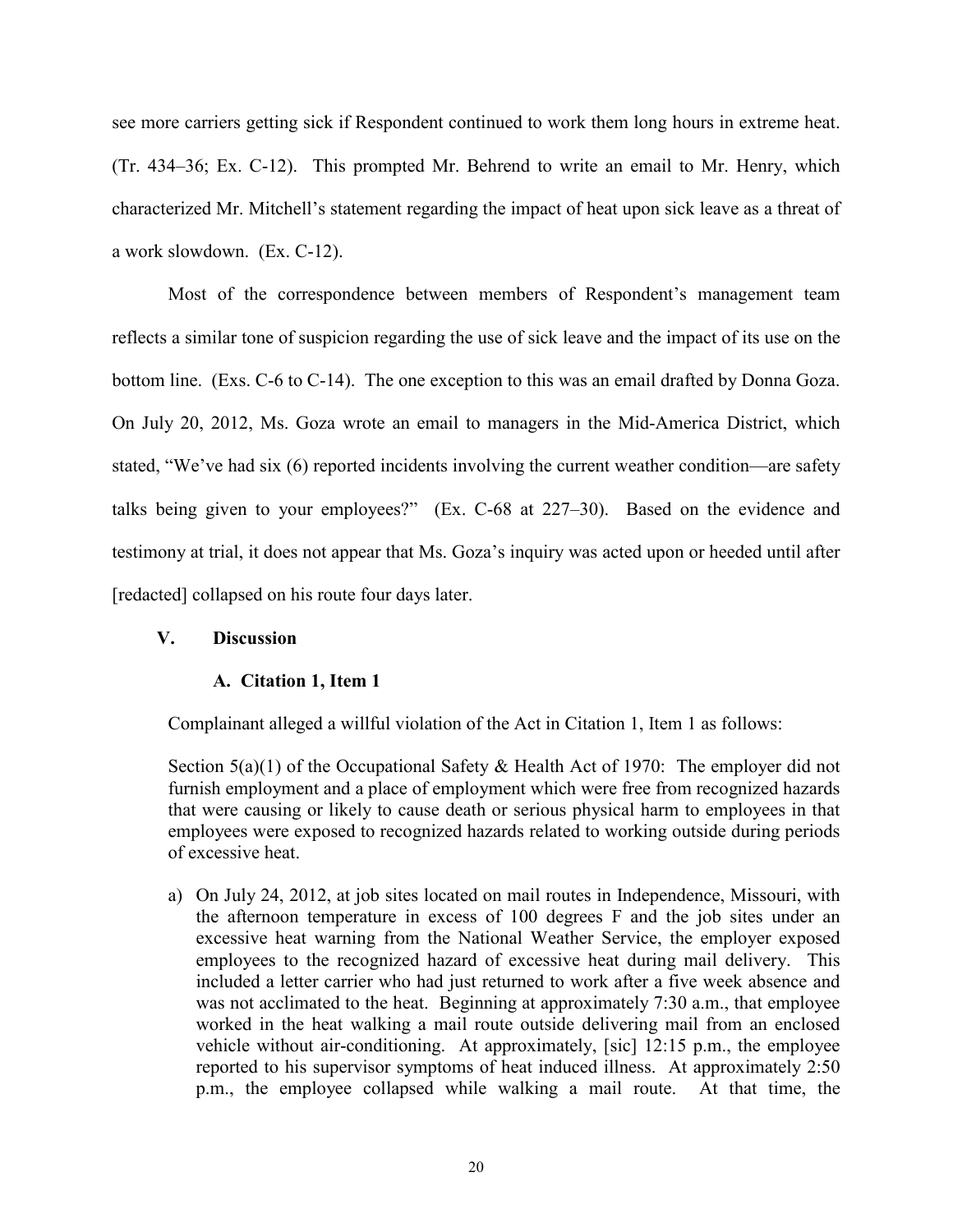temperature was 102 degrees F, the humidity was 28%, and the heat index was 104 degrees F. The employee's core body temperature on arriving at the hospital was 108.7 degrees F, and he died as a result of his exposure to excessive heat. This included another letter carrier who reported symptoms of heat induced illness that day but was required to finish his route.

b) On July 24, 2012, at job sites located on mail routes in Independence, Missouri, with the afternoon temperature in excess of 100 degrees F and the job sites under an excessive heat warning from the National Weather Service, the employer exposed employees to the recognized hazard of excessive heat during mail delivery. This included a letter carrier who had just returned to work after a five week absence and was not acclimated to the heat. Beginning at approximately 7:30 a.m., that employee worked in the heat walking a mail route outside delivering mail from an enclosed vehicle without air-conditioning. At around 12:00 noon, the employee called his supervisor and reported symptoms of heat induced illness and asked to go home; the employer required the employee to continue working in the excessive heat. That afternoon, the temperature was 104 degrees F, the humidity was 24%, and the heat index was 105 degrees F. The next day the employee returned to work in the same conditions and collapsed at approximately 2:50 p.m. while walking a mail route. The employee's core body temperature on arriving at the hospital was 108.7 degrees F, and he died as a result of his exposure to excessive heat. This included another letter carrier who called into his supervisor around 2:00 p.m. on July 23 and reported feeling ill because of the heat. He was pressured to continue working and was finally relieved at around 5:00 p.m. After his shift he reported to the hospital emergency room and was admitted with heat induced illness.

Among other methods, feasible and acceptable means of hazard abatement include:

- (i) acclimatizing employees returning to work after an extended absence to working in the heat;
- (ii) training supervisors and other employees in the proper response to employees reporting heat induced illness symptoms, which includes stopping work, getting to a cool place, and providing help, evaluation, and medical assistance;
- (iii)requiring trained supervisors to go into the field and conduct in-person evaluations of employees complaining of heat induced symptoms, arranging for medical attention or other assistance as necessary;
- (iv)establishing work rules and practices that encourage employees to seek assistance and evaluation when experiencing heat stress symptoms; and,
- (v) establishing a heat stress management program which incorporates guidelines from the ACGIH's threshold limit values and biological exposure indices and/or the National Institute for Occupational Safety and Health (NIOSH) document, "Working in Hot Environments;" such a program should be tailored to the particulars of the employer's work, and may include, the following:
	- 1. Providing adequate amounts of cool (50 degrees to 60 degrees F), potable water and electrolyte replacements (specific recommendations should be made by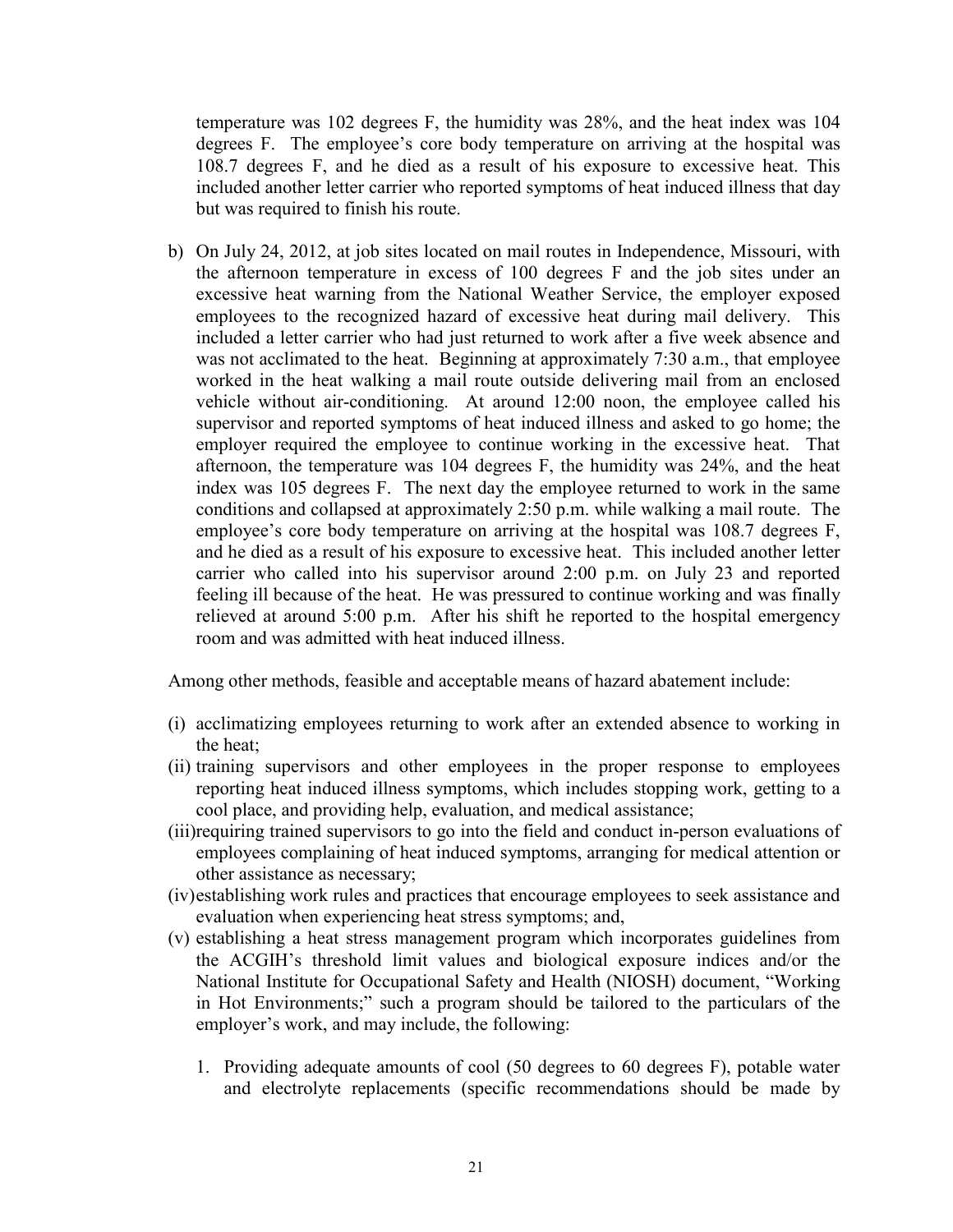medical consultation) in the work area and require employees to drink frequently, e.g., one cup every 20 minutes.

- 2. Provide a work/rest regimen.
- 3. Training employees about the effect of heat-related illness, how to report and recognize heat-related illness symptoms and how to prevent heat-related illness.
- 4. Including a heat acclimatization program for new employees or employees returning to work from absences of three or more days.
- 5. Providing a cool, climate-controlled area where heat-affected employees may take their breaks and/or recover when signs and symptoms of heat-related illnesses are recognized.
- 6. Providing shaded areas where heat-affected employees may take their breaks and/or recover on worksites that don't have access to climate-controlled areas.
- 7. Providing specific procedures to be followed for heat related emergency situations and procedures for first aid to be administered immediately to employees displaying symptoms of heat-related illness.
- 8. Using dermal patches for monitoring core temperature to better identify when workers need to be removed from the work area.
- 9. Allowing employees to modify their work schedules in the summer months to begin an hour to two hours earlier, and end their shift one to two hours earlier.
- 10. Monitoring the National Weather heat advisories or alerts and physically checking on carriers in the field during heat advisories or alerts.

*See* Citation and Notification of Penalty at 6–8.

#### **B. Complainant Established a** *prima facie* **Violation of the Act**

To establish a *prima facie* violation of Section 5(a)(1) of the Act, also known as the general duty clause, Complainant must prove by a preponderance of the evidence that: (1) a condition or activity in the workplace presented a hazard to employees; (2) the employer or its industry recognized the hazard; (3) the hazard was likely to cause death or serious physical harm; and (4) a feasible and effective means existed to eliminate or materially reduce the hazard. *Kokosing Constr. Co*., 17 BNA OSHC 1869 (No. 92-2596, 1996); *see also* 29 U.S.C. §  $654(a)(1)$ . The evidence must also show that the employer knew or with the exercise of reasonable diligence, should have known of the hazardous condition. *Otis Elevator Company*, 21 BNA OSHC 2204 (No. 03-1344, 2007).

For the most part, it appears that Respondent does not contest the existence of a violation of the general duty clause—almost all of Respondent's brief is directed towards the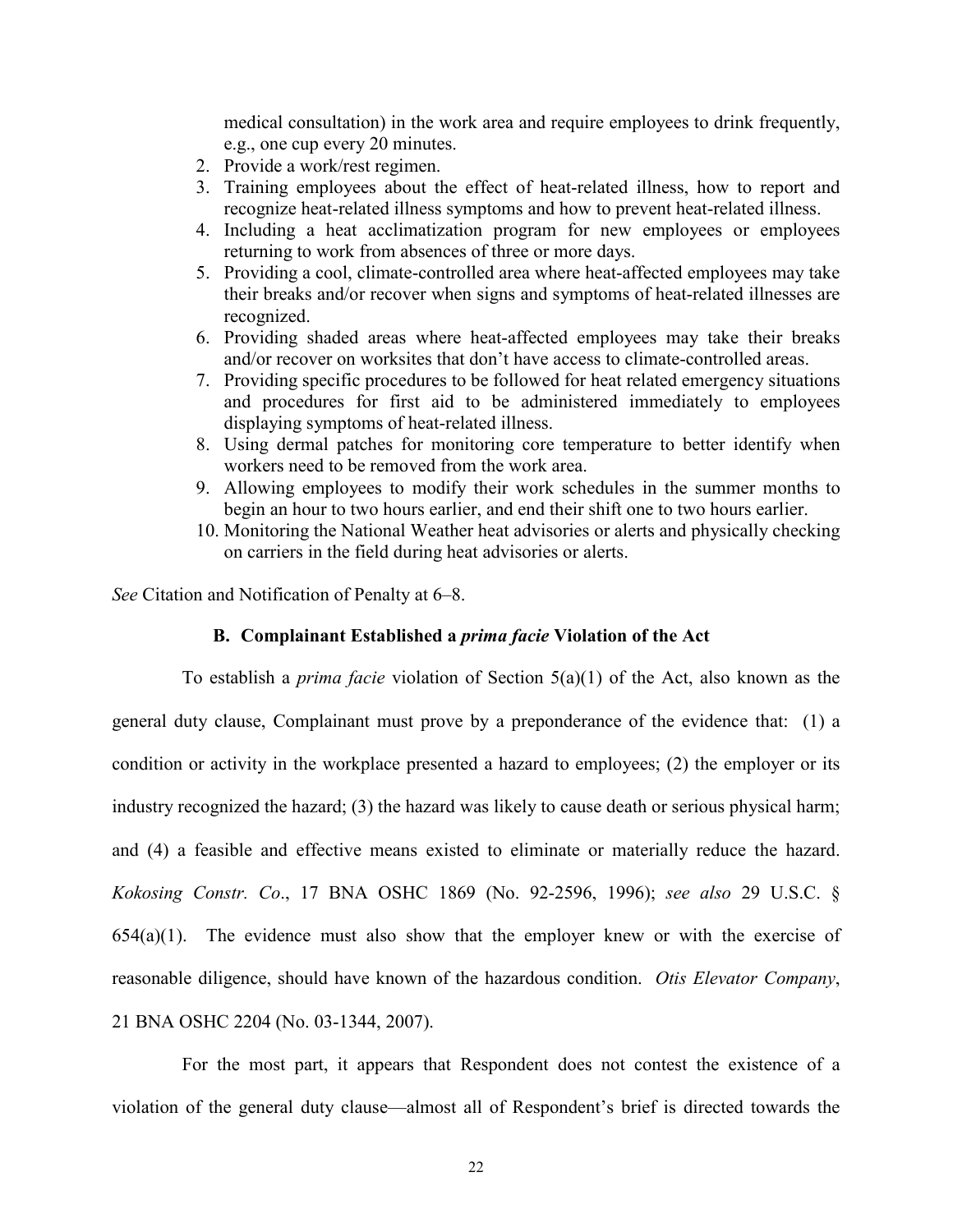willful characterization. That said, as Respondent has not specifically conceded the point, the Court shall address each of the elements of Complainant's *prima facie* case.

#### **i. Letter Carriers Were Exposed to the Hazard of Extreme Heat**

There is no real dispute over the fact that [redacted], as well as the other carriers in the Independence Post Office, were exposed to extreme heat on July 23 and 24 and that such heat was a hazard. The fact that heat was a hazard on those particular days is supported by Respondent's own safety materials, the National Weather Service reports, and the expert testimony of both Dr. Bernard and Dr. Parmet.

The National Weather Service issued warnings for the Kansas City Metropolitan area, which includes Independence (and expressly lists it as such), indicating that "dangerously hot temperatures will occur . . . in which heat illnesses are likely and can be life threatening." (Ex. C-17 at 6). Those warnings were supported by the actual temperatures on those two days, as the heat indices for July 23 and 24 were 105° F and 104° F, respectively. *See Post Buckley Schuh & Jernigan, Inc.*, 24 BNA OSHC 1155 (Docket No. 10-2587, 2012) (ALJ) (finding that temperatures in the range of 84° F with 63% humidity to 99° F with 29% humidity were in the range where an individual could suffer serious physical harm or death).

According to Dr. Parmet, a person's normal core body temperature is approximately 98.6° F. (Tr. 449). In order to regulate that temperature, the body dissipates heat through sweating. (Tr. 449–51). However, when temperatures reach into the high 90's, the body begins to have trouble keeping its core temperature at a normal level. (Tr. 449–451). This is particularly pronounced when an individual has not properly acclimated to working in hot temperatures because "his skin is not trained to lose heat as efficiently" as someone who has been continually working in a high heat environment. (Tr. 467). Dr. Parmet testified as to the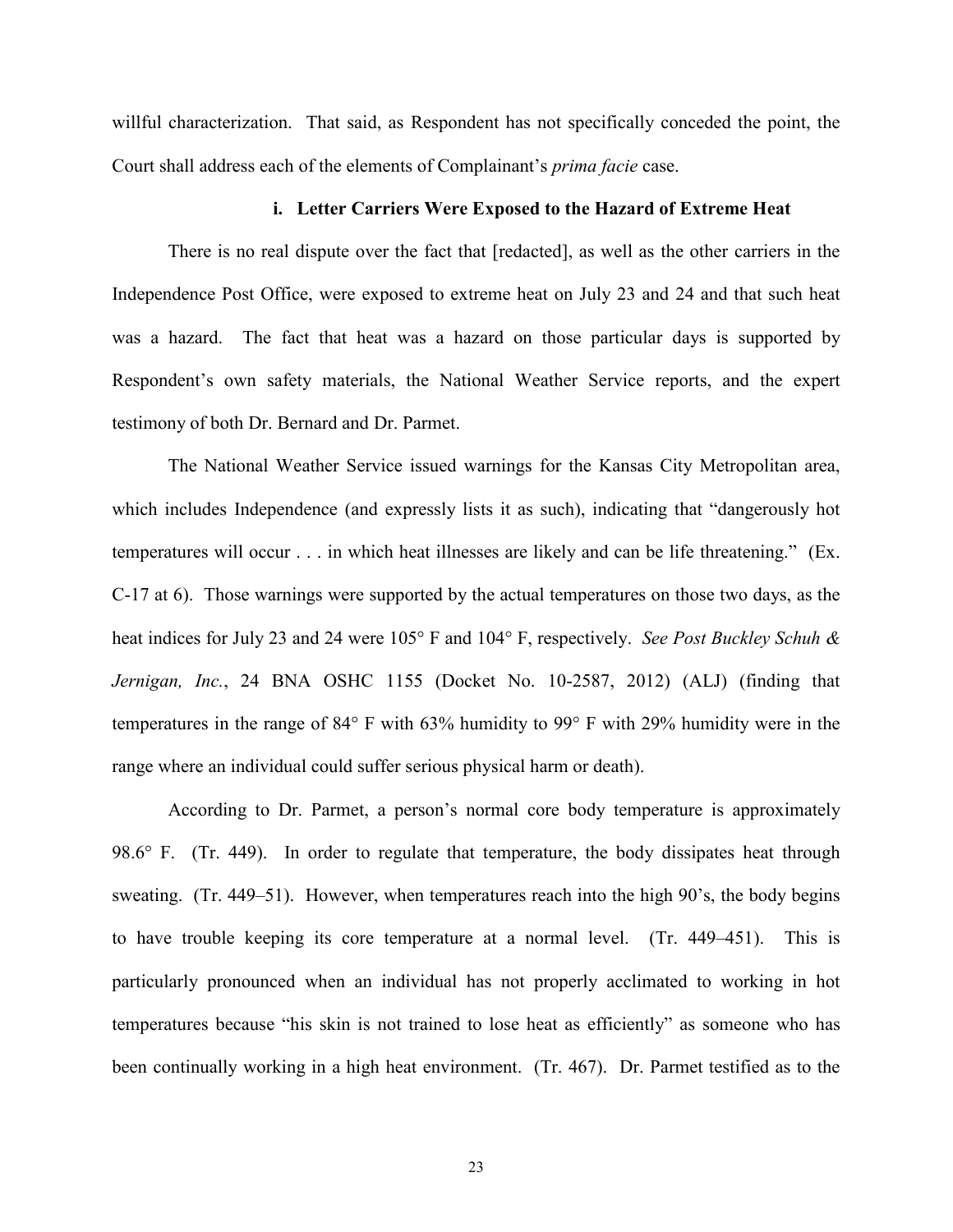effects of such high heat on the body; specifically, he mentioned that the blood thickens, making it more difficult for the body to process oxygen, and that at a certain temperature, the proteins in the blood can be permanently altered, like an egg in a frying pan. (Tr. 462). Both doctors testified that prolonged exposure can lead to heat exhaustion, heat stroke, and even death. (Tr. 225–26, 463).

Using metrics from the ACGIH and NIOSH, Dr. Bernard concluded that the temperatures on July 23 and 24, 2012, were a hazard to both acclimated and unacclimated letter carriers alike.<sup>[13](#page-23-0)</sup> (Tr. 204–13). This stands to reason, since at least three individuals on those two days suffered from heat-related illnesses—[redacted], [redacted], and [redacted] Based on the foregoing, the Court finds that Respondent's employees were exposed to the hazard of extreme heat.

#### **ii. Respondent and its Industry Recognized the Hazard**

Respondent stipulated that it recognized the hazard heat posed to its letter carriers. (Ex. C-63 at ¶ 28). The documents distributed by Ms. Goza clearly identify this fact and discuss the warning signs and symptoms of heat stroke and heat exhaustion, and also identify precautionary measures that should be taken to prevent heat-related illness. (Ex. C-28 to C-35). The stipulations, coupled with the numerous documents in Respondent's possession, establish that Respondent recognized the hazard posed by excessive heat. *See General Land Dynamics Systs. Div., Inc.*, 15 BNA OSHC 1275, 1285 (No. 83-1293, 1991) (safety bulletins issued by employer underscored actual recognition of the hazard).

 $\overline{a}$ 

<span id="page-23-0"></span><sup>13.</sup> Even though he used a more complex analysis than would be expected of Respondent, Dr. Bernard pointed out that the National Weather Service warnings would serve as a sufficient proxy to determine when heat posed a hazard to letter carriers. (Tr. 214–15).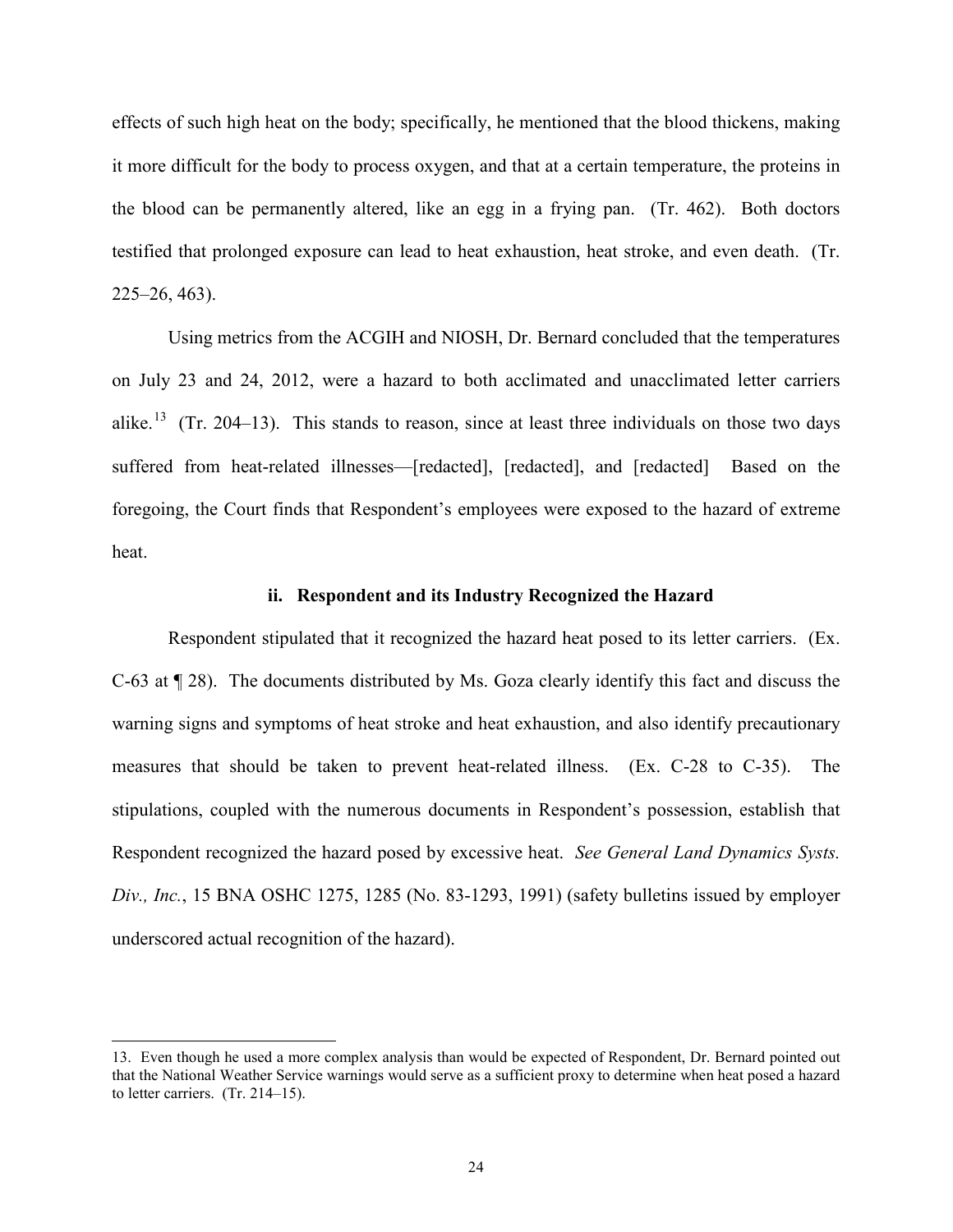In addition, the industry clearly recognized the hazard of excessive heat. The CDC-NIOSH documents admitted into evidence clearly indicate that the industry recognizes working in hot temperatures constitutes a hazard. Further, both Dr. Parmet and Dr. Bernard testified that industry in general has considered heat to be a hazard for at least 30 years, if not longer. (Tr. 193–96, 221–24, 451–53).

### **iii. The Hazard was Likely to Cause Death or Serious Physical Harm**

As with the previous element, Respondent has stipulated that excessive heat exposure is likely to cause death or serious physical harm. (Ex. C-63 at  $\P$  28). One of the materials that was sent to the management group by Ms. Goza stated: "ACT IMMEDIATELY! If not treated heat exhaustion can advance to heat stroke or death!" (Ex. C-30 at 22). Another document, a Power Point presentation created by Respondent, stated that "although heat-related illness and death are readily preventable, exposure to extremely high temperatures caused an annual average of 381 deaths in the U.S." (Ex. C-30 at 6). Further, the hazard at issue in this case caused the death of [redacted], as well as other serious physical harm, such as [redacted]'s acute renal failure. *See Marquette Cement Mfg. Co.*, 568 F.2d at 910 ("The fact that the activity in question actually caused death or serious injury constitutes at least *prima facie* evidence of likelihood."). Thus, the Court finds that Complainant has established that the heat on July 23 and 24, 2012 was likely to cause death or serious physical harm.

# **iv. Feasible Means of Abatement Existed to Eliminate or Materially Reduce the Hazard**

To prove a violation of the general duty clause, Complainant must "specify the particular steps a cited employer should have taken to avoid citation, and . . . demonstrate the feasibility and likely utility of those measures." *Nat'l Realty & Constr. Co. v. OSHRC*, 489 F.2d 1257, 1268 (D.C. Cir. 1973). As part of his burden, Complainant "must define the hazard in a manner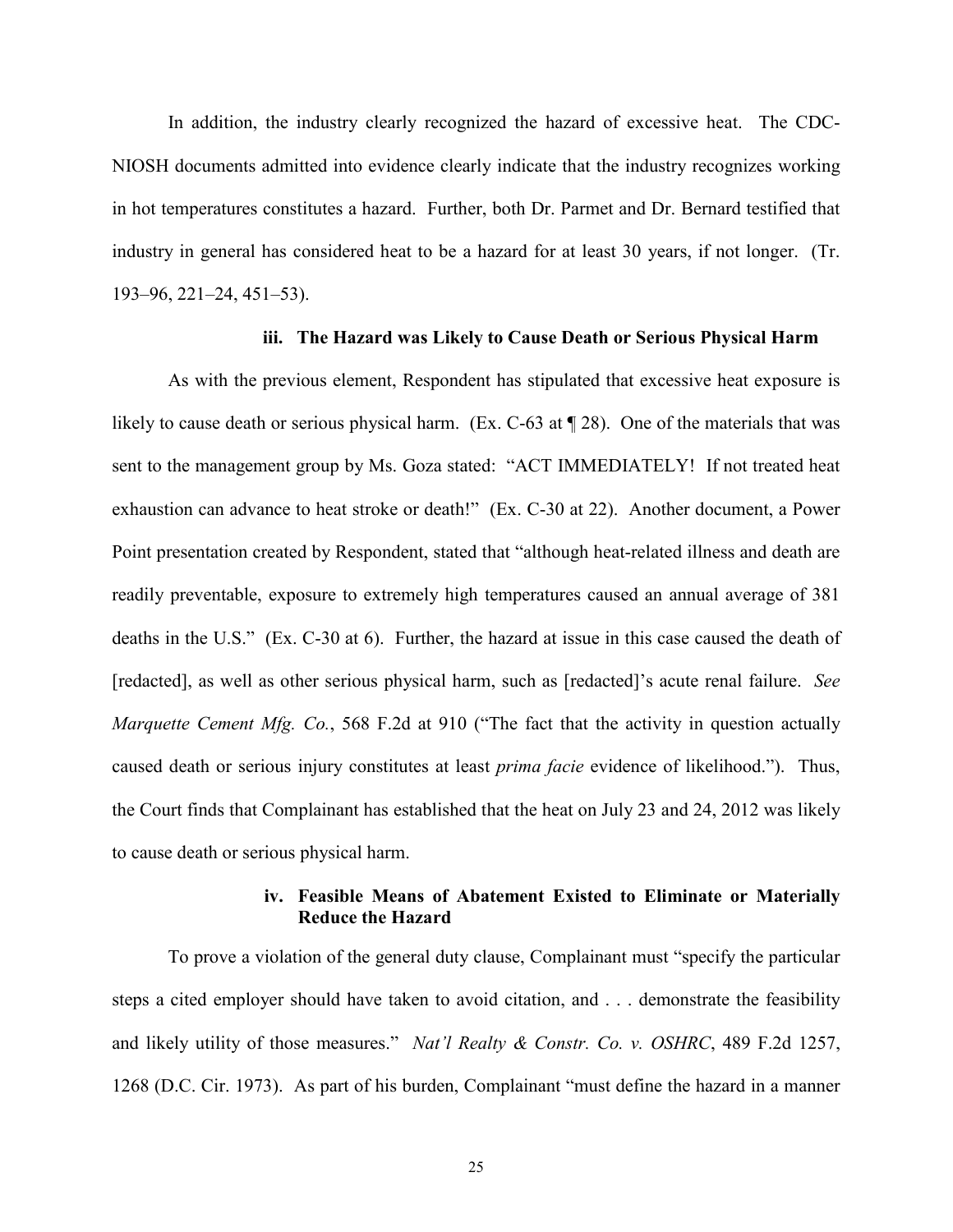that gives the employer fair notice of its obligations under the Act by specifying conditions or practices which are within the employer's control." Mark A. Rothstein, *Occupational Safety and Health Law* 290 (2013) (citing *Beverly Enterprises, Inc. v. Herman*, 119 F. Supp. 2d 1 (D.D.C. 2000)). A feasible abatement measure is one that will eliminate or materially reduce the hazard. *See Arcadian Corp.*, 20 BNA OSHC 2001 (No. 93-0628, 2004). The Court finds that Complainant has met his burden.

In the Citation, Complainant identified five primary abatement methods, one of which involves a heat stress management program that requires the implementation of specific protocols once the temperature reaches a point where excessive heat becomes a hazard. This is important from the standpoint of feasibility—the proposed abatement measures require an overarching program; but the actual implementation of such program is, for the most part, limited to situations where heat is a hazard. As Dr. Bernard testified, this determination does not require the same level of academic or scientific rigor he employed to determine threshold limit values for heat exposure; instead, Respondent can rely on the National Weather Service reports and advisories, which it already receives and distributes to members of management, to determine when the heat stress management protocol should be implemented. (Tr. 214–15). The Court shall address each of the proposed abatement methods.

First, Complainant proposed a program of acclimatization for new employees and employees returning to work after an extended absence. Acclimatization or acclimation is the process by which an employee is reintegrated into the work environment in a manner which allows the body to be better equipped to regulate its temperature through sweating and salt retention. (Tr. 453–54). Specifically, NIOSH recommends gradually increasing an employee's workload/exposure to heat over the course of the first week and allowing frequent breaks. (Ex.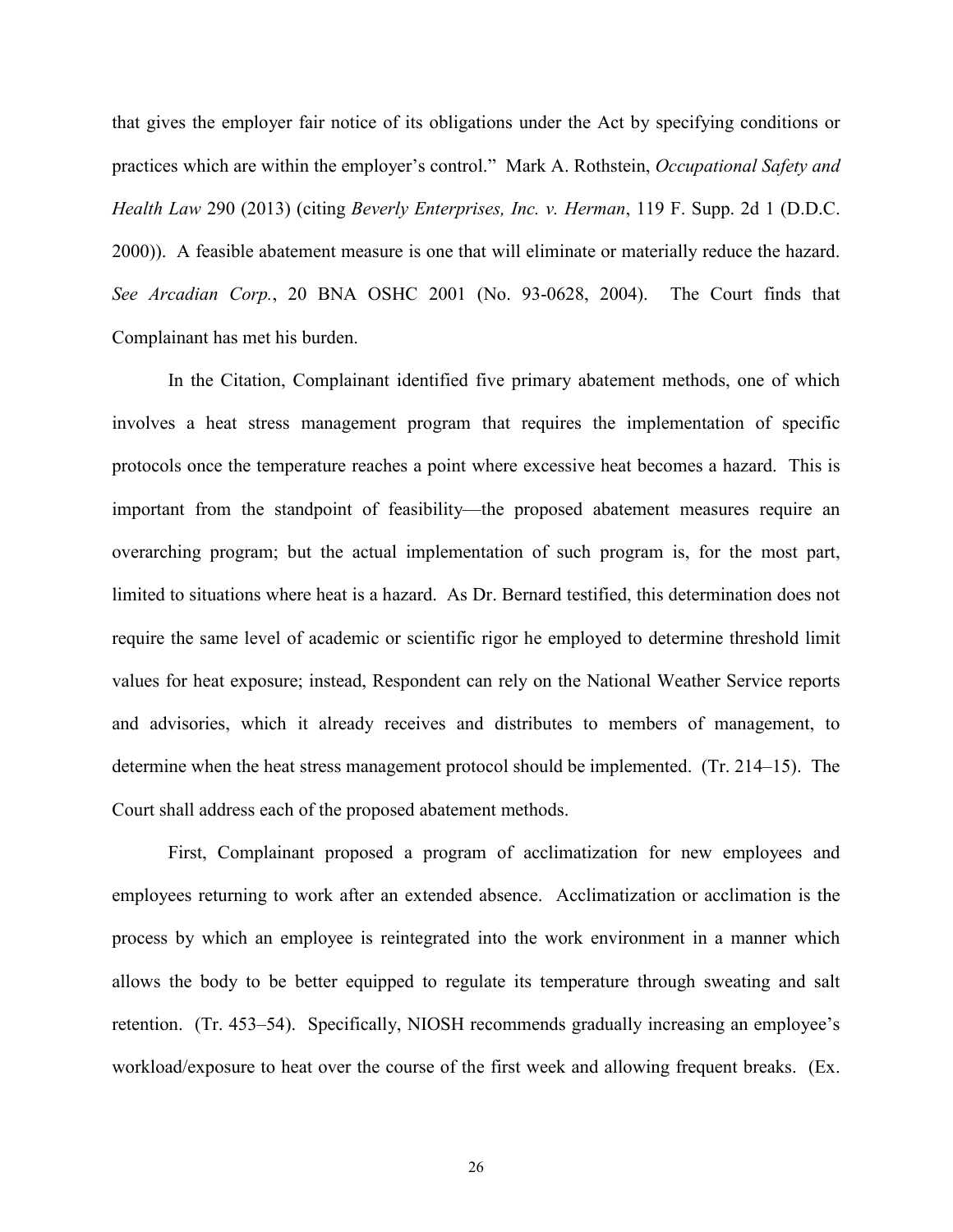C-22 at 2). Not only has this been recognized as a feasible abatement method through NIOSH since 1986, but Respondent recognized it as well. In one of the documents distributed by Ms. Goza, a Power Point presentation entitled "Heat Stress", Respondent addressed the need for acclimatization by stating, "Persons working in either indoors or outdoors in high temperatures should take special precautions including allowing 10–14 days to acclimate to high temperatures." (Ex. C-30, C-63 at ¶ 23). Notwithstanding the existence of this document, which was created by Respondent, Respondent admits that it did not have an acclimatization program.

Both Dr. Bernard and Dr. Parmet testified that the need for an acclimatization program is well-recognized across all industries. (Tr. 316–17, 455–56). Further, the extent to which Respondent specifically recognized this need and produced materials extolling the virtues of such a program is sufficient to find that such an abatement method is feasible.

The second and third abatement methods propose a training program that trains both supervisors and employees in the proper response to reports of heat-induced symptoms and requires supervisors specifically to go into the field to conduct in-person evaluations of employees reporting such symptoms. Significantly, Dr. Bernard testified one of the early symptoms of heat stroke is confusion and poor decision-making ability, which compromises the sufferer's ability to self-assess. (Tr. 229) As with the first proposed abatement method, Respondent had a number of tools at its disposal that not only recognized the importance of a heat-stress management program, but also recommended measures, such as training, that should be taken in order to prevent heat-related illness. (Exs. C-28 to C-35). The problem, however, was that the training was deficient at best. The letter carriers who testified at trial all stated they had either received no training whatsoever, or that the training they received was limited to an admonishment to hydrate or find shade. (Tr. 71–72, 84–85, 104, 172, 437). This was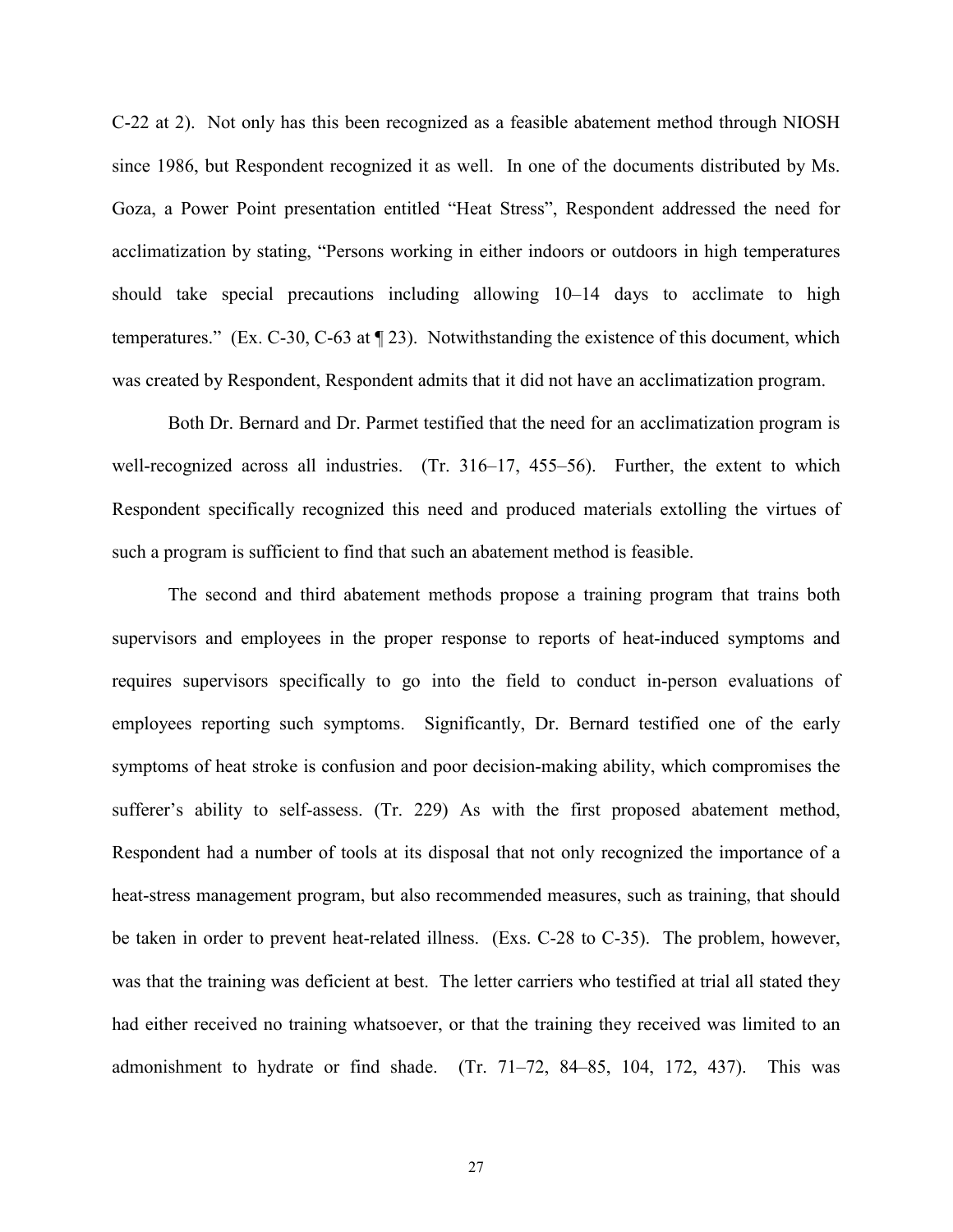particularly evident in the case of Mr. Bryant, who came to assist [redacted] on July 23, 2012. Mr. Bryant testified that he did not have proper training in how to address or even identify signs and symptoms of heat stress in a fellow letter carrier. (Tr. 71). Further, this lack of training is similarly evident in the interactions involving Mr. Dyer, Mr. Harvey, [redacted], and [redacted], none of which illustrate the type of hands-on approach suggested in both NIOSH and Respondent-generated literature.

Although Respondent proffered evidence that safety talks were given on the topic of heat-related illnesses, there is very little evidence to indicate what was discussed and virtually no evidence of a robust training regimen. Ms. Goza stated that she does not follow up with management to ensure the quality of the training; in fact, as noted above, she had very little training herself prior to the incident involving [redacted]. (Tr. C-68 at 27, 96, 104). Further, many of the documents sent to the management team from Ms. Goza were not extensively reviewed for quality control or compliance, nor were they systematically compiled as part of an overarching training program; rather, Ms. Goza received the documents, briefly reviewed them, and then forwarded them via email. (C-68 at 76–88). The effect of this *ad hoc* program is evident in the testimony of Mr. Harvey, who stated that he premised most of his training and understanding of heat hazards as "common sense." (Tr. 258). Dr. Bernard concluded, and the Court agrees, that the implementation of a training program is a feasible means of abatement and that the existing program of training is deficient.

The fourth proposed abatement method is to establish work rules and practices that encourage employees to seek assistance and evaluation when experiencing heat stress symptoms. As part of a comprehensive heat-stress management program, this abatement method is an affirmation of the training that both employees and managers should receive. The problem,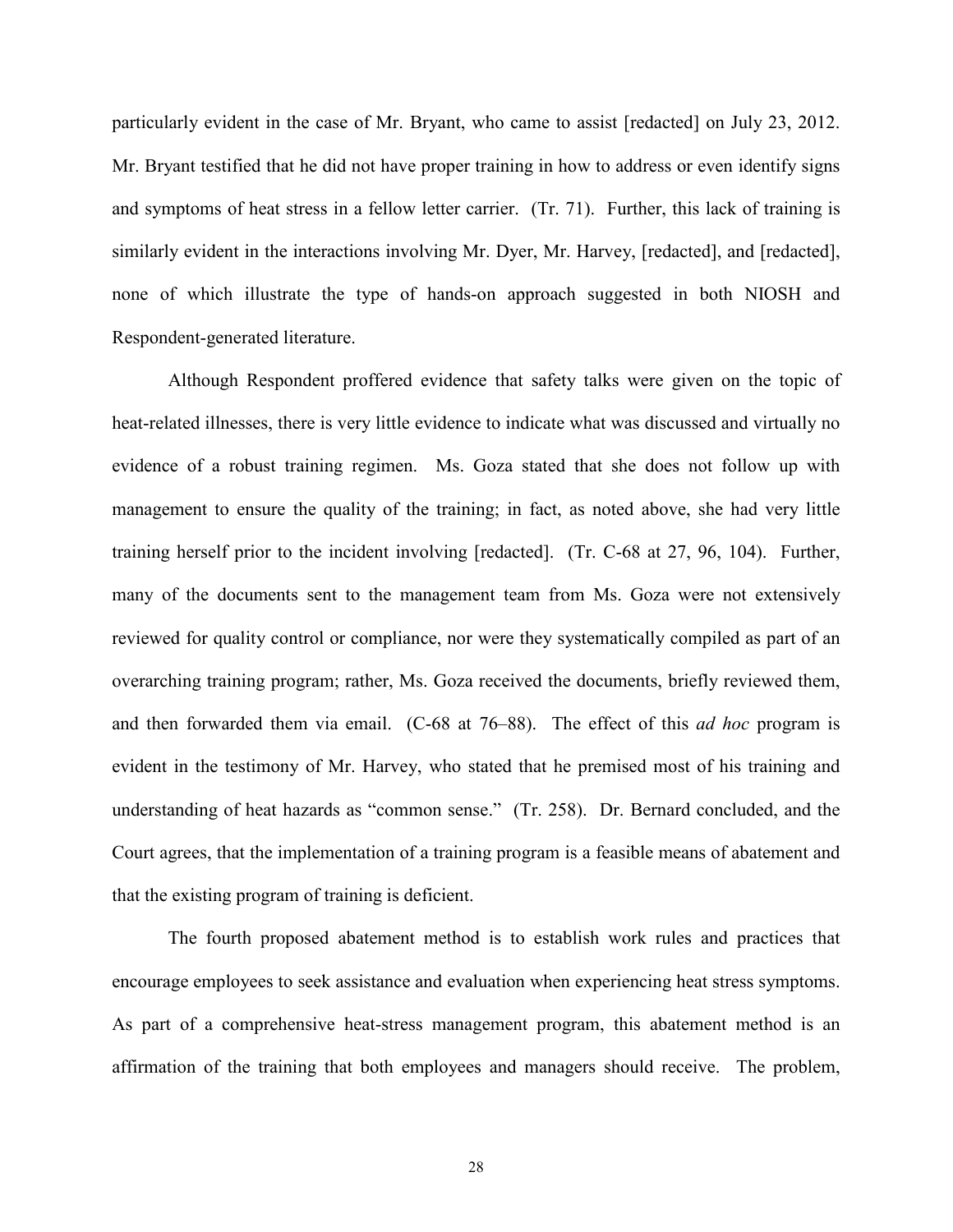however, is that letter carriers had been given the inconsistent message that heat was not an excuse for delays in delivery. In response, many of the letter carriers felt as if they had to "work through it" in order to ensure that they complied with their expected delivery times and the 5:30 p.m. cutoff time. (Tr. 104, 156). Respondent points out that there was not a single case of discipline issued for failure to meet the 5:30 p.m. cutoff time; however, based on the testimony of the letter carriers, the Court finds that the threat of such discipline was real and influenced employee behavior in such a way as to place them in a situation where they might disregard symptoms of heat-related illnesses. This much was evident in the testimony of [redacted], who testified that he was told to work through the discomfort and then file a grievance after the fact. (Tr. 156). Ultimately, the Court finds that this is a simple abatement method to implement, as it is a necessary corollary to the training that needs to be provided to managers and employees alike.

Finally, Complainant proposed that Respondent should establish a heat stress management program, which would be tailored to the particulars of Respondent's workplace and incorporate NIOSH guidelines. Complainant initially proposed ten elements to include as a part of this program; however, based on Dr. Bernard's testimony, Complainant only addressed eight of them in his brief. They are: (1) providing adequate amounts of cool water; (2) providing a work/rest regimen; (3) training employees about the effects of heat-related illness; (4) including a heat acclimatization plan for new employees and employees returning from extended absences; (5) providing a cool, climate-controlled area for heat-affected employees to take breaks; (6) in the absence of a climate-controlled area, providing a shaded area for employees to take breaks; (7) providing specific procedures to be followed in a heat-related emergency; and (8) monitoring the National Weather Service heat advisories and alerts and checking on carriers in the field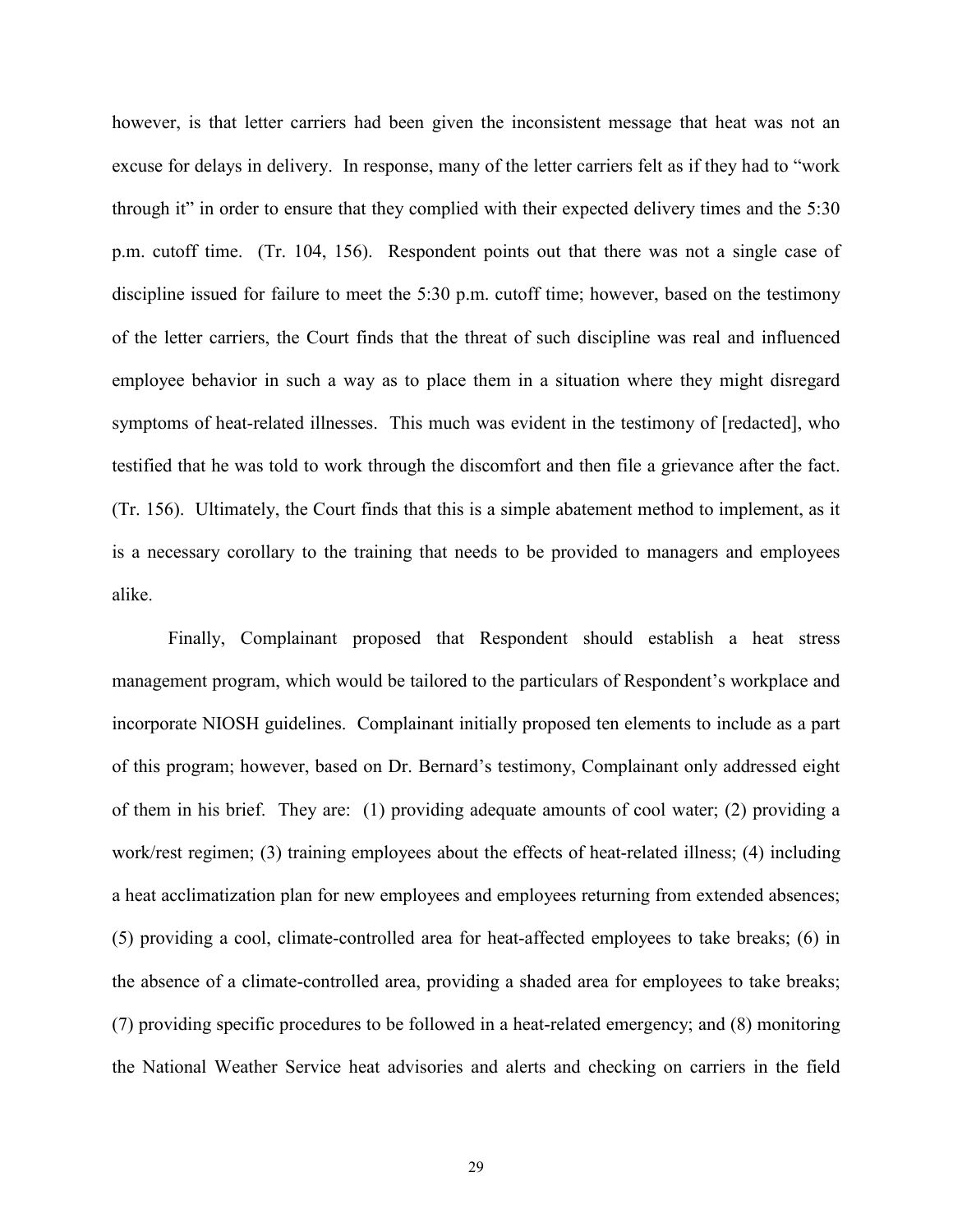during heat advisories or alerts. Items (3), (4), and (7) have been addressed above, so the Court will limit its discussion to the remaining items.

The first item, providing adequate amounts of cool water, is something that Respondent did. Respondent provided a cooler full of bottled water that was available for the employees. (Tr. 731). According to most sources, however, merely providing water is not sufficient. (Ex. C-22 at 2). NIOSH provides that water should be drunk frequently (approximately 1 cup every 15 to 20 minutes) and that reminders should be given to drink water because extreme heat can cause an insufficient thirst drive. (Ex. C-21 at 6). In *Post Buckley*, the court found that a heat stress management program was deficient because, although the respondent provided water, it did not specifically encourage employees at risk to drink it in a purposeful way. *See Post Buckley*, 24 BNA OSHC 1155. Although Respondent's employees perform their work unsupervised, this item could easily be implemented through a more robust and meaningful training program.

The second item requires providing a work/rest regimen. A work-rest regimen mitigates the impact of excessive heat by implementing cycles of work and rest throughout the course of the day. (Tr. 330–31; Ex. C-21 at 5). Such a work cycle allows the body to rid itself of excess heat, slows the production of internal body heat, and provides greater blood flow to the skin. (Ex. C-21 at 5). Respondent did not have a work/rest regimen; rather, employees exposed to excessive heat were expected to rely on the same break regimen that was in place throughout the year regardless of weather—two 10-minute breaks and one 30-minute lunch break. This is clearly insufficient, as it does not take heat into consideration. Instead, it places the onus on the employee to make the determination as to when they should take a break, which, in some cases, will be problematic if the individual is already suffering from the effects of heat illness,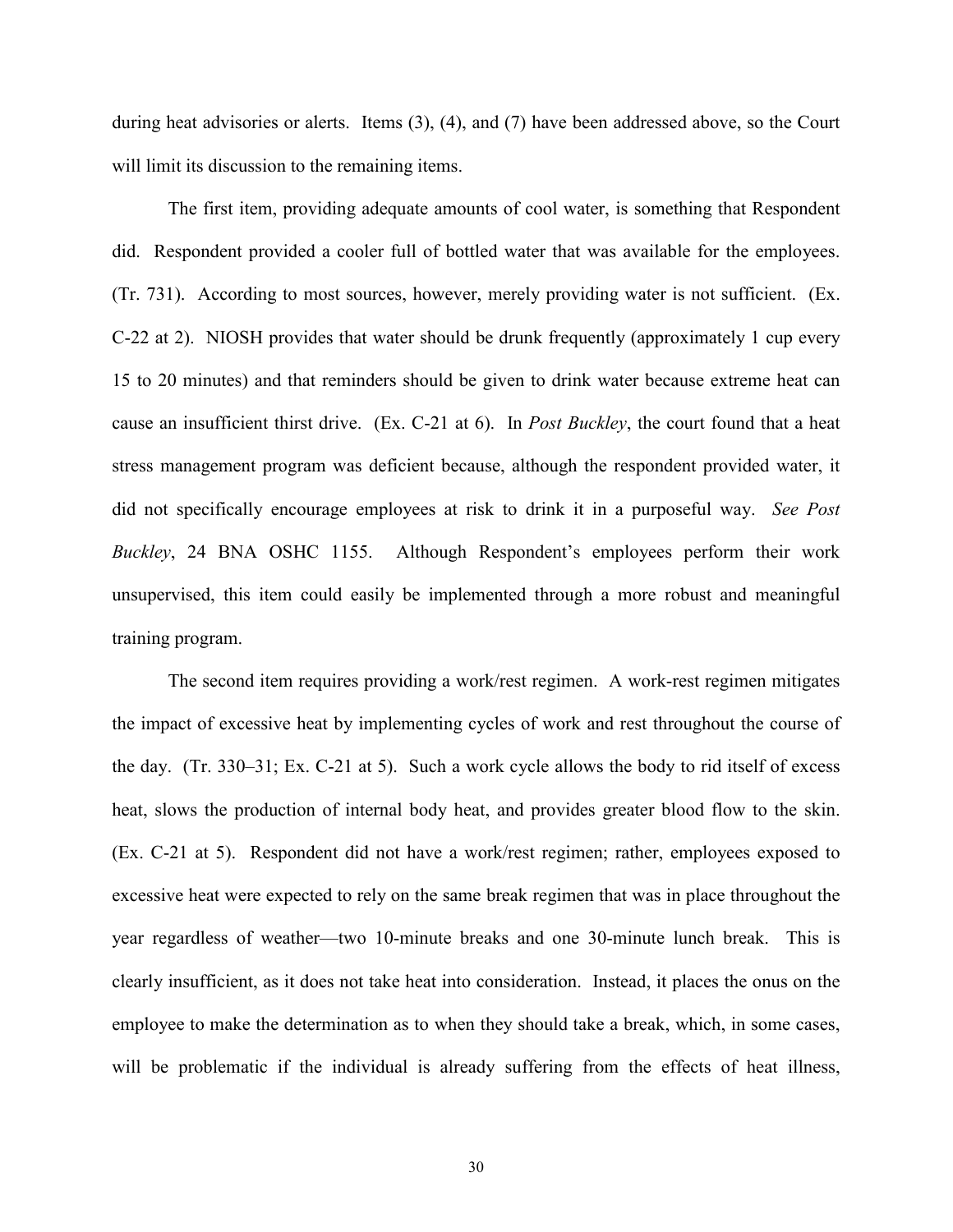rendering it difficult for them to determine if they actually need a break. (Tr. 229–30, 463); *see also Post Buckley*, 24 BNA OSHC 1155 at \*13. Based on the testimony of Dr. Bernard and Dr. Parmet, as well as the documents in Respondent's possession, the Court finds that this is a feasible means of abatement. (Tr. 453–57).

Items (5) and (6) deal with providing adequate break areas. If available, Respondent should provide a climate-controlled area for heat-affected employees to take breaks; however, in the absence of such an area, shade should be made available. Given the challenges inherent in Respondent's ability to control the environment in which its employees work, providing climatecontrolled areas is somewhat difficult—the vehicles driven by letter carriers are, for the most part, not air conditioned and must remain locked and closed up when a carrier is doing a walking relay. (Tr. 67, 81). According to Respondent, there are many locations for its letter carriers to take breaks along their route, and drivers are encouraged to provide input as to where they prefer to take their breaks. While this may be true, it does not appear that any coordinated effort had been made by management to contact local businesses about the use of their facilities instead of passing the responsibility for identifying break locations largely to individual letter carriers without adequate training, support, and safety monitoring. As with many of the previous items and methods of abatement, this sort of *ad hoc* system is not sufficient for the purposes of a heat stress management program—it is the employer's responsibility to ensure that the workplace, wherever it may be, is free of a recognized hazard. *See Armstrong Cork Co.*, 8 BNA OSHC 1070 at  $*$ 5 (No. 76-2777, 1980) ("The duty to comply with section  $5(a)(1)$ , however, rests with the employer. An employer cannot shift this responsibility to its employees by relying on them to, in effect, determine whether the conditions under which they are working are unsafe."). The Court finds it is feasible for Respondent's management team to make arrangements—or at least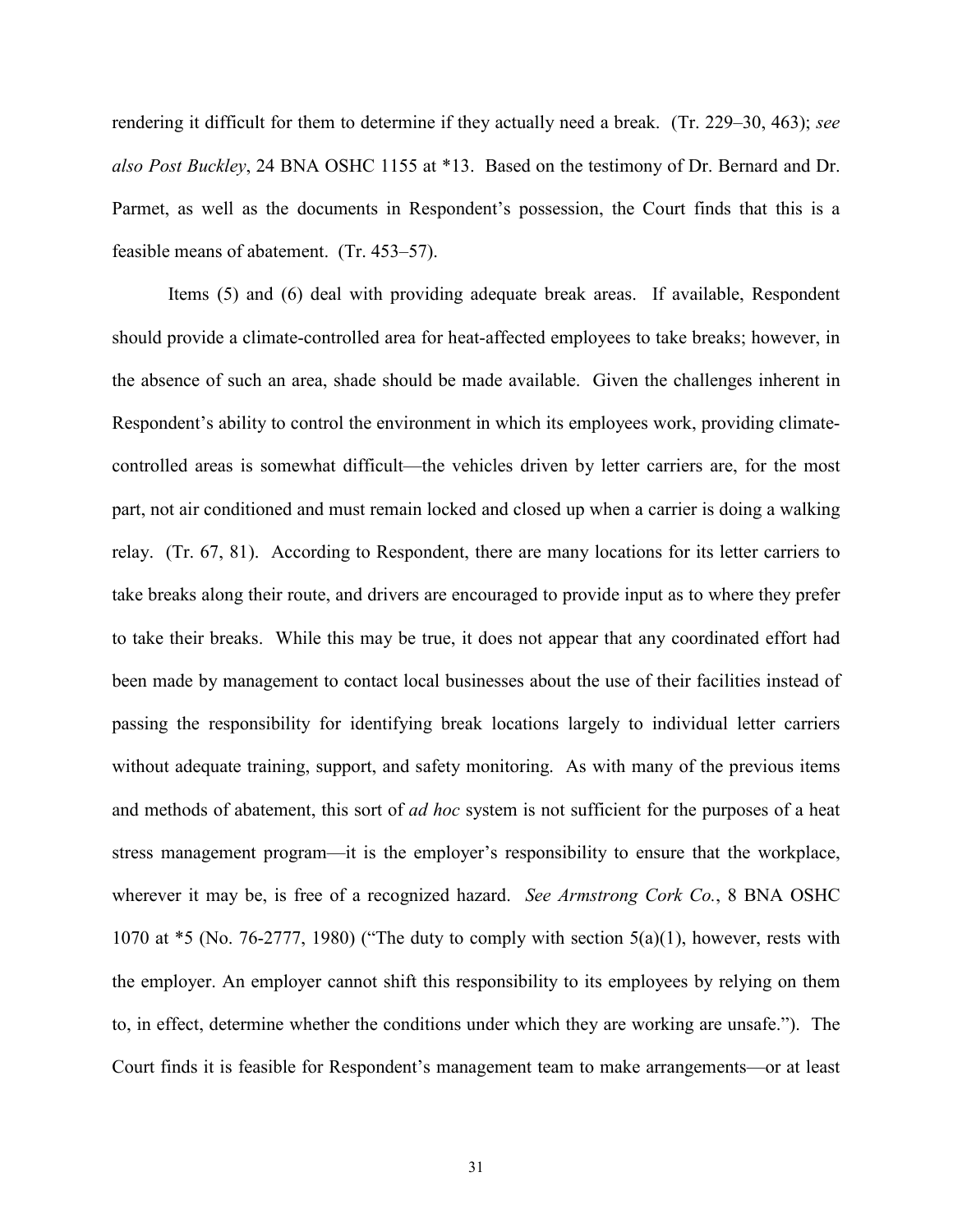implement a process for identifying appropriate rest locations—to enable its employees to have adequate facilities for climate-controlled air or shade.

Finally, item (8) requires monitoring the National Weather Service heat advisories and alerts and checking on carriers in the field during heat advisories or alerts, which warn of dangerous conditions. Respondent already receives and distributes the NWS heat advisories and alerts; however, according to Ms. Goza, Respondent did not have a procedure in place regarding how to respond to such alerts and advisories. (Ex. C-68 at 63–64). Further, neither Mr. Harvey nor Mr. Dyer monitored those reports or weather conditions. (Tr. 252, 258). This is a relatively simple procedure to implement, as Respondent already has the information at its disposal. Despite its simplicity, this particular item is of the utmost importance because it serves as the determining factor as to when the heat stress management protocol should be implemented.

Ultimately, the Court finds that all of the foregoing proposed abatement measures are feasible in the technical and economic sense. First, the heat stress management program and its attendant requirements only require implementation during periods of excessive heat, as indicated by the National Weather Service warnings and alerts. Second, Respondent has already paid lip-service to many of the foregoing measures through the documents sent out by Ms. Goza. (Ex. C-25, C-28 to C-35). In other words, Complainant is not recommending abatement measures that Respondent has not already addressed through its own literature or through the distribution of NIOSH-authored documents to its management team. The obstacle in this case is not feasibility; rather, it is the apparent unwillingness of management to accept that heat impacts performance, notwithstanding the information and literature available to them. Further, case law suggests when safety precautions are widely recognized and accepted, that is evidence of their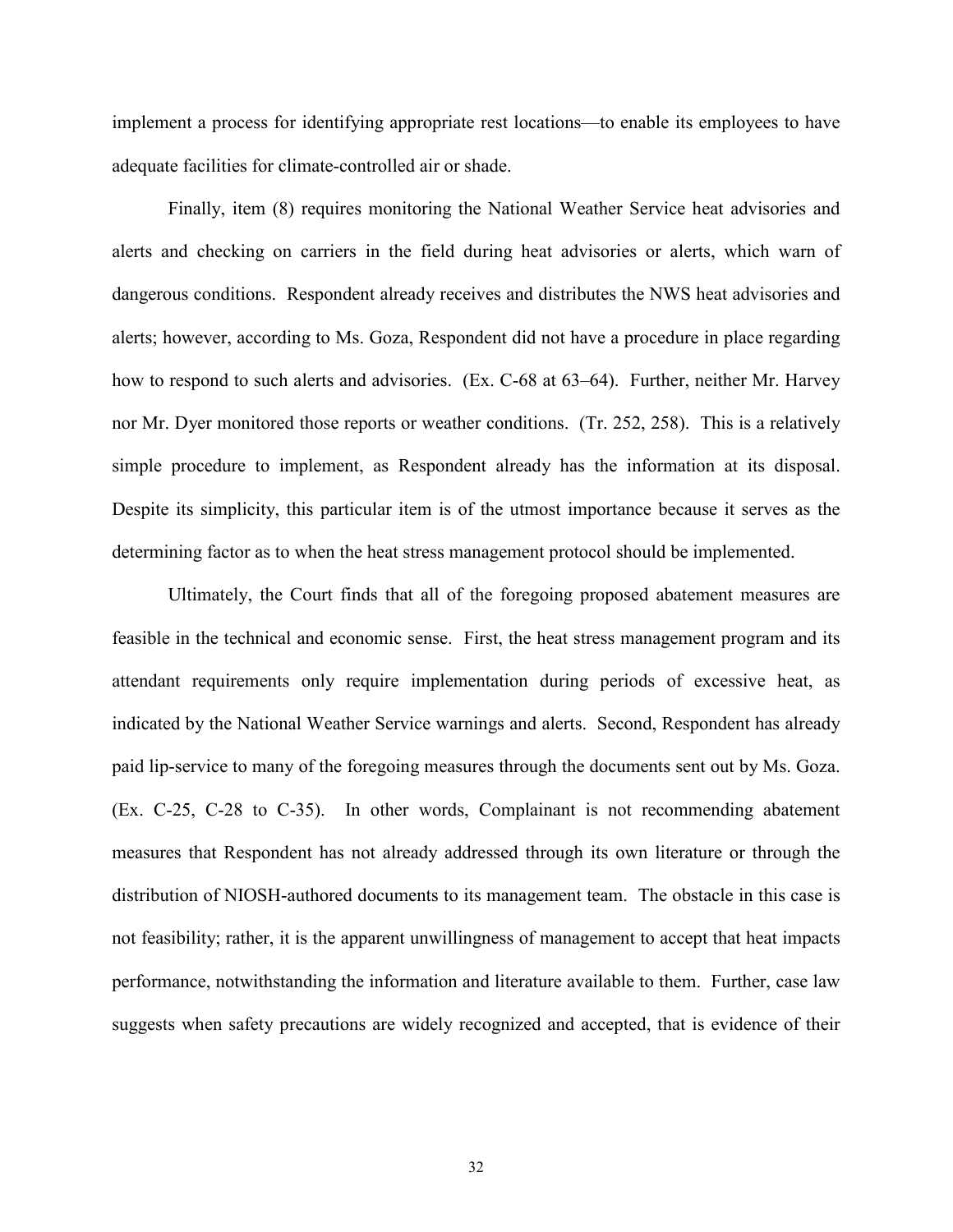economic feasibility. *See National Realty and Constr. Co.*, 489 F.3d at 1266 n.37; *Continental Co. v. OSHRC*, 630 F.2d 446, 449 (6th Cir. 1980).

# **v. Respondent Knew or Could have Known of the Hazardous Condition**

As noted above, the evidence must show that the employer knew or with the exercise of reasonable diligence, should have known of the hazardous condition. *Otis Elevator Company*, 21 BNA OSHC 2204. The Court finds that Complainant proffered ample evidence to show that Respondent knew or could have known of the hazardous condition.

First, Respondent was in possession of, and even authored, materials that explained the hazards associated with excessive heat and the conditions under which precautions should be taken. (Ex. C-28 to C-35). Second, not only was an excessive heat warning issued by the National Weather Service, but Respondent's own safety manager received those alerts, and, in many cases, distributed such alerts to members of management. Third, there were multiple incidents involving heat-related illnesses in the days and weeks leading up to July 23 and 24, 2012. In fact, in response to those very incidents, Ms. Goza specifically emailed the management group and inquired as to whether the safety talks regarding heat-related illnesses were being presented to Respondent's employees.

The Court finds that Respondent knew, or could have known, of the hazardous condition. Accordingly, based on the foregoing, the Court finds that Respondent violated Section 5(a)(1) of the Act.

#### **C. The Violation was Willful**

"The hallmark of a willful violation is the employer's state of mind at the time of the violation—an 'intentional, knowing, or voluntary disregard for the requirements of the Act or . . .

33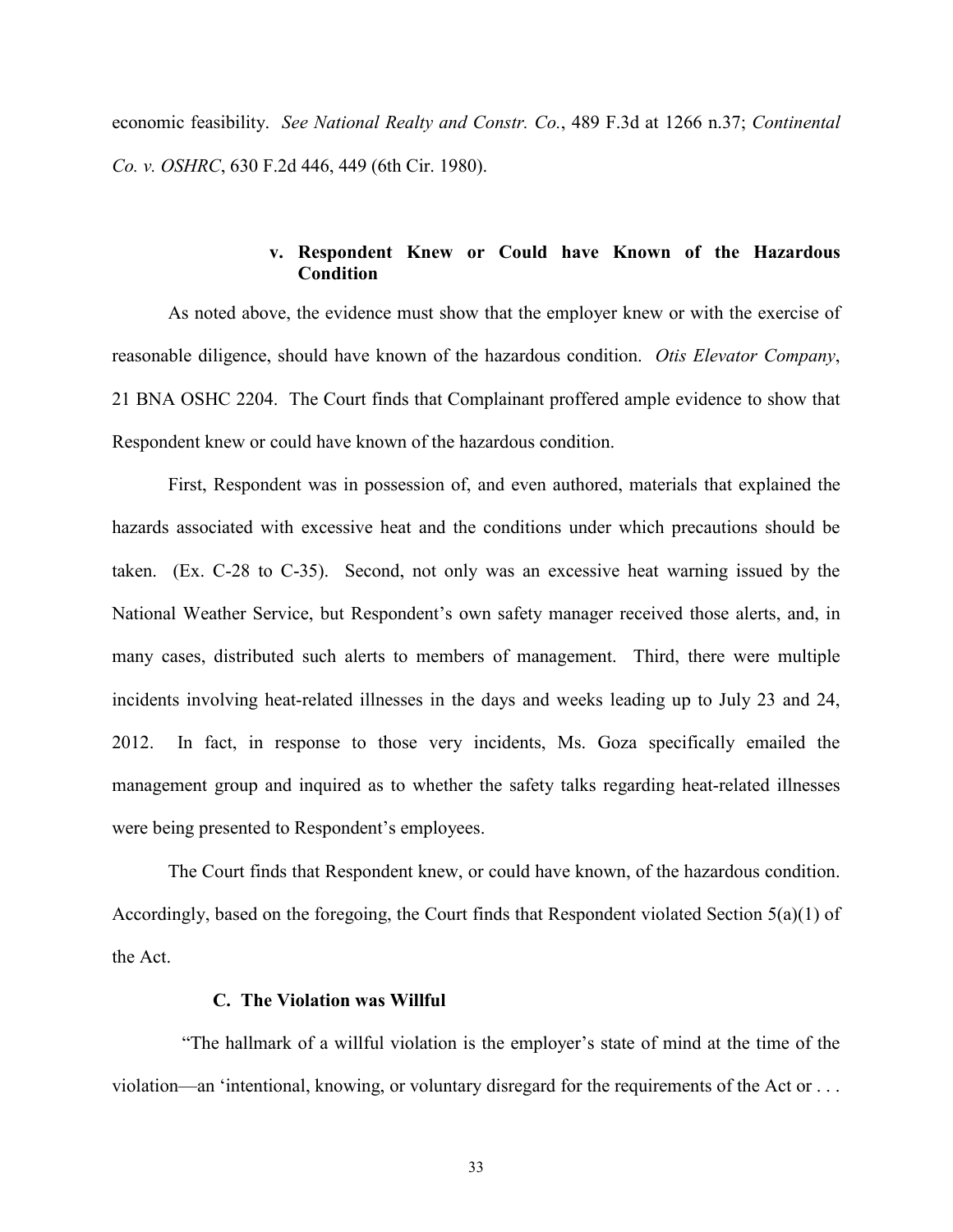plain indifference to employee safety."' *Kaspar Wire Works, Inc.*, 18 BNA OSHC 2178, 2181 (No. 90-2775, 2000) (citation omitted); *see also Hern Iron Works, Inc.*, 16 BNA OSHC 1206, 1214 (No. 89-433, 1993) ("A willful violation is differentiated by heightened awareness of the illegality of the conduct or conditions and by a state of mind of conscious disregard or plain indifference . . . ."). According to the Commission:

A willful violation is differentiated by a heightened awareness—of the illegality of the conduct or conditions—and by a state of mind—conscious disregard or plain indifference. There must be evidence that an employer knew of an applicable standard or provision prohibiting the conduct or condition and consciously disregarded the standard. Without such evidence of familiarity with the standard's terms, there must be evidence of such reckless disregard for employee safety or the requirements of the law generally that one can infer that if the employer had known of the standard or provision, the employer would not have cared that the conduct or conditions violated it. It is therefore not enough for the Secretary simply to show carelessness or lack of diligence in discovering or eliminating a violation; nor is a willful charge justified if an employer has made a good faith effort to comply with a standard or eliminate a hazard, even though the employer's efforts are not entirely effective or complete.

*Williams Enters. Inc.*, 13 BNA OSHC 1249 at \*9 (No. 85-355, 1987).

# **i. "Heat is No Excuse"**

From the very top of the management chain down to the floor supervisor, the message was clear: heat is not an excuse for performance issues. Mr. Behrends, the acting Officer-In-Charge at the time of the incident involving [redacted] and other letter carriers, gave sworn testimony that Gail Hendrix and Steve Erbland told him and other managers that heat does not matter and that employees should be able to perform within their expected delivery parameters regardless of the weather. (Tr. 245–47). This is further supported by the series of emails<sup>[14](#page-33-0)</sup> that were sent between the various managers in the Mid-America District. That message was relayed

 $\overline{a}$ 

<span id="page-33-0"></span><sup>14.</sup> These emails are discussed more fully in Section IV.F, *supra*.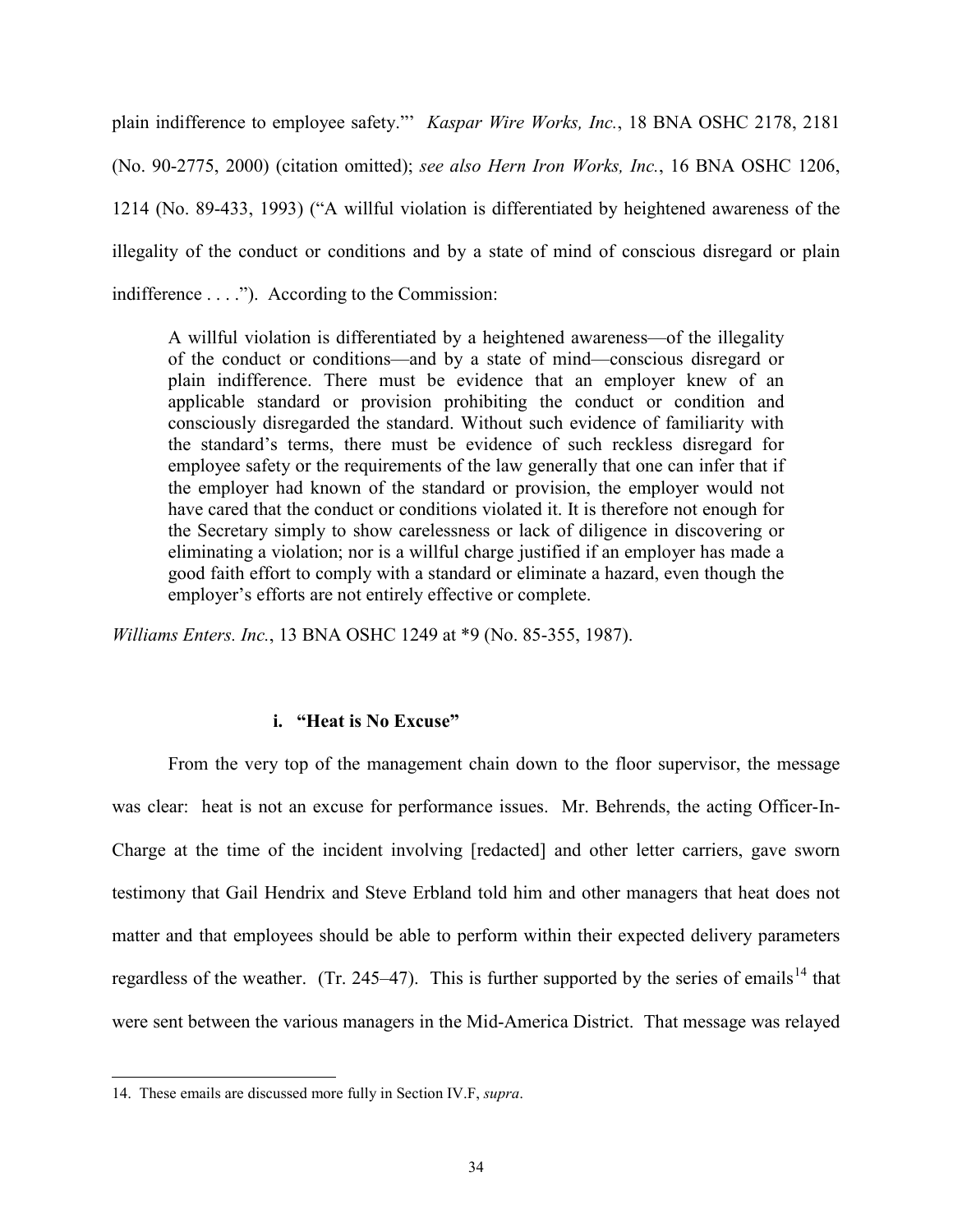to lower-level supervisors, such as Mr. Harvey and Mr. Dyer, who, in turn, conveyed the same message to the letter carriers.

The problem, of course, is that this message flies in the face of long-established industry knowledge regarding the effects of heat and also runs contrary to virtually all of the safety information Respondent had in its possession and distributed to members of its management team. Dr. Bernard and Dr. Parmet testified that it was a well-known and long-established fact that heat impacts performance. (Tr. 194, 458). Ms. Goza, notwithstanding her limited knowledge regarding heat safety, stated that she was aware of heat's impact upon delivery times. Nevertheless, Respondent's own District Manager characterized this statement as a mere assumption.

The fallout from this is that undue emphasis was placed on delivery cut-off time and avoiding the payment of penalty overtime. (Tr. 252, 264). Letter carriers were placed under significant pressure to perform within their expected delivery parameters, and, as a result, were subjected to unnecessary exposure to extreme heat without adequate preventative measures. (Tr. 104, 156). Further, to the extent that these employees became overworked or needed reprieve, their requests for assistance or sick leave were viewed with suspicion. (Tr. 98; Exs. C-9, C-12, C-14). Instead of making a factual determination about why sick leave was being used in uncharacteristic amounts, or why delivery times were longer than usual, management operated under the assumption that employees were abusing the system and lamented the impact it would have on the bottom line.

### **ii. Respondent Failed to Implement or Properly Utilize Available Safety Information**

Just as concerning to the Court is the fact that, although Respondent did not have a formal heat stress management program, it nevertheless had an overwhelming amount of

35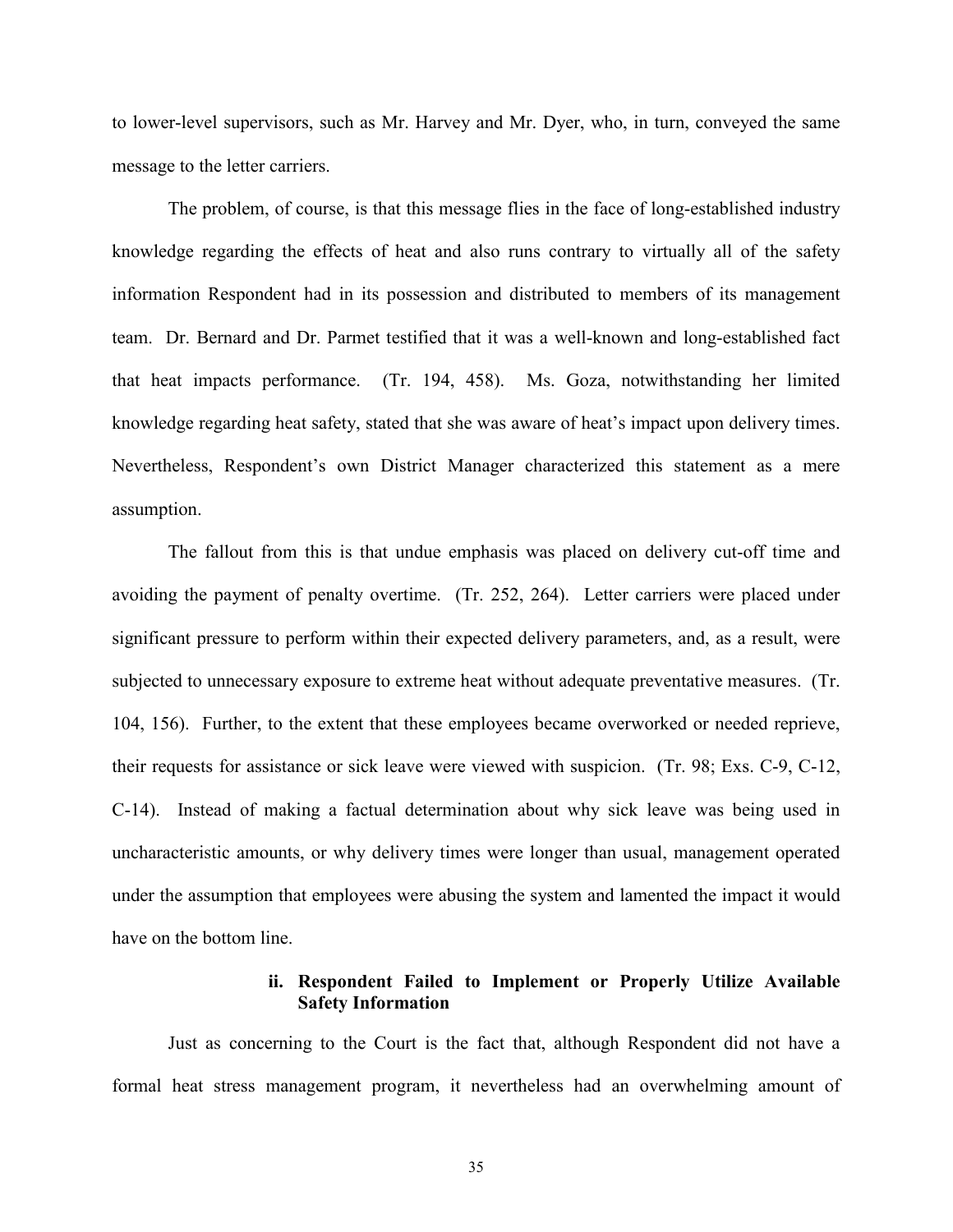information at its disposal—in some cases even generated by Respondent itself—indicating how to develop and implement an appropriate heat stress management program. (Ex. C-25, C-28 to C-35). To be sure, these documents and safety tips are not standards contained within the Act; however, they do comprise a part of Respondent's institutional knowledge regarding the hazards of exposure to excessive heat. This information was not merely limited to what to do, but also when to do it. Ms. Goza stated that she received and forwarded National Weather Service warnings and advisories to the management team; however, according to Mr. Dyer and Mr. Harvey, such warnings and advisories went unheeded. With a few modest exceptions, Respondent completely ignored readily available information that, if properly implemented, would have had the effect of eliminating, or at least materially reducing, the hazards associated with working in extreme heat.

# **iii. Respondent Failed to Respond to Known Instances of Heat-Related Illness**

In addition to the foregoing, and perhaps as a result thereof, Respondent repeatedly failed to properly respond to instances of heat-related illness. Even if we do not consider the events of July 23 and 24, 2012, it is clear that Respondent was aware that its employees were being impacted by heat-related medical issues. As noted above, on July 20, 2012, Ms. Goza asked the managers of the Mid-America District about six reported heat-related incidents and whether safety talks were being given. (Ex. C-68 at 27). Notwithstanding Ms. Goza's inquiry, no additional action was taken; in fact, it is not clear that Ms. Goza's email was even read.

This case is similar to a recent Commission case, wherein the respondent was in possession of information that it either chose to ignore or to which it failed to respond. In *Elliot Construction*, a foreman who was well-versed in the effects of carbon monoxide exposure failed to take proper precautions to prevent exposure before the project began and, subsequently, failed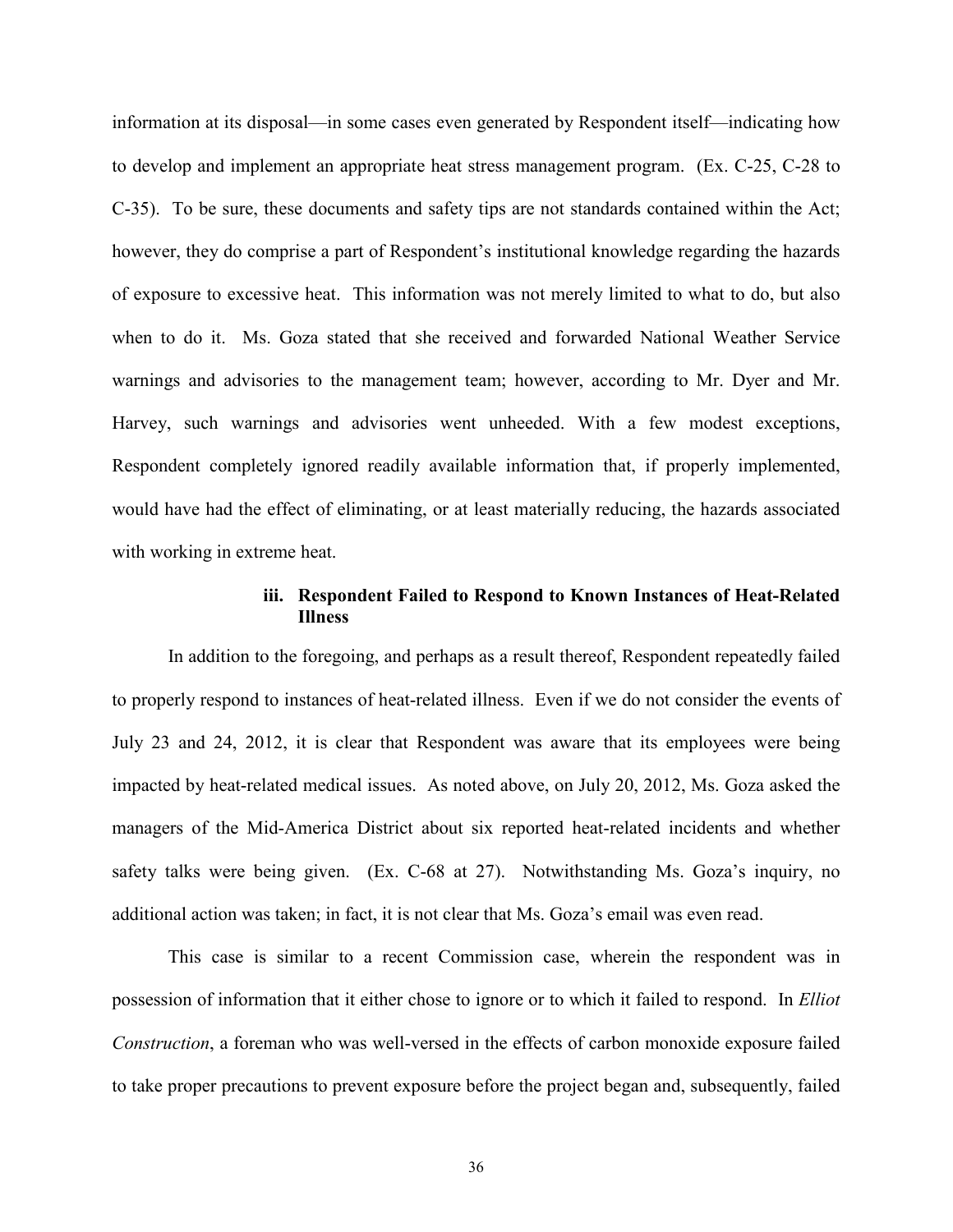to respond in a timely manner when his employees began to get sick. *Elliot Constr. Corp.*, 23 BNA OSHC 2110 (No. 07-1578, 2012). Even after some of his employees began to get sick, he allowed the project to proceed with those employees who were not falling ill. *Id.* In those circumstances, the Commission found that:

[D]espite Dynowski's heightened awareness of the potential for CO exposure at this particular site, and following employee health complaints that he knew were consistent with such exposure, he took no steps to monitor for CO and kept employees working inside the CO-contaminated room. Under these circumstances, we find that Dynowski was plainly indifferent to the safety of his crew and, given that he was a supervisor, his willful state of mind can be imputed to Elliot.

*Id.* at \*7. *See also Morrison-Knudsen, Inc.*, 16 BNA OSHC 1105 (No. 88-572, 1993) ("After all, persons had reminded the employer's officials of the duties embodied in the standards, but the employer did not implement the suggested abatement methods, such as engineering controls and a proper respiratory protection program. This evidence indicates that this employer either intentionally violated the standards or showed plain indifference to them.").

Respondent's attempts to mitigate the importance of its knowledge of prior incidents are unpersuasive. With respect to many of the incidents recounted at trial, Respondent continually argued that the affected employees did not specifically mention it was the heat that was affecting their performance. That, however, was part of the problem—managers were either unaware of, or completely ignored, information that would have assisted them in identifying and responding to heat-related illnesses, especially when, as Dr. Bernard testified characteristically can occur, affected employees may have had difficulty understanding or articulating what was affecting their performance because of heat-induced confusion . (Tr. 229–30).

The bottom line is that Respondent had an abundance of information at its disposal in order to address the hazards of excessive heat, and yet, it failed to do anything with it, with the exception of giving out water and instructing its employees to seek out shade. This was wholly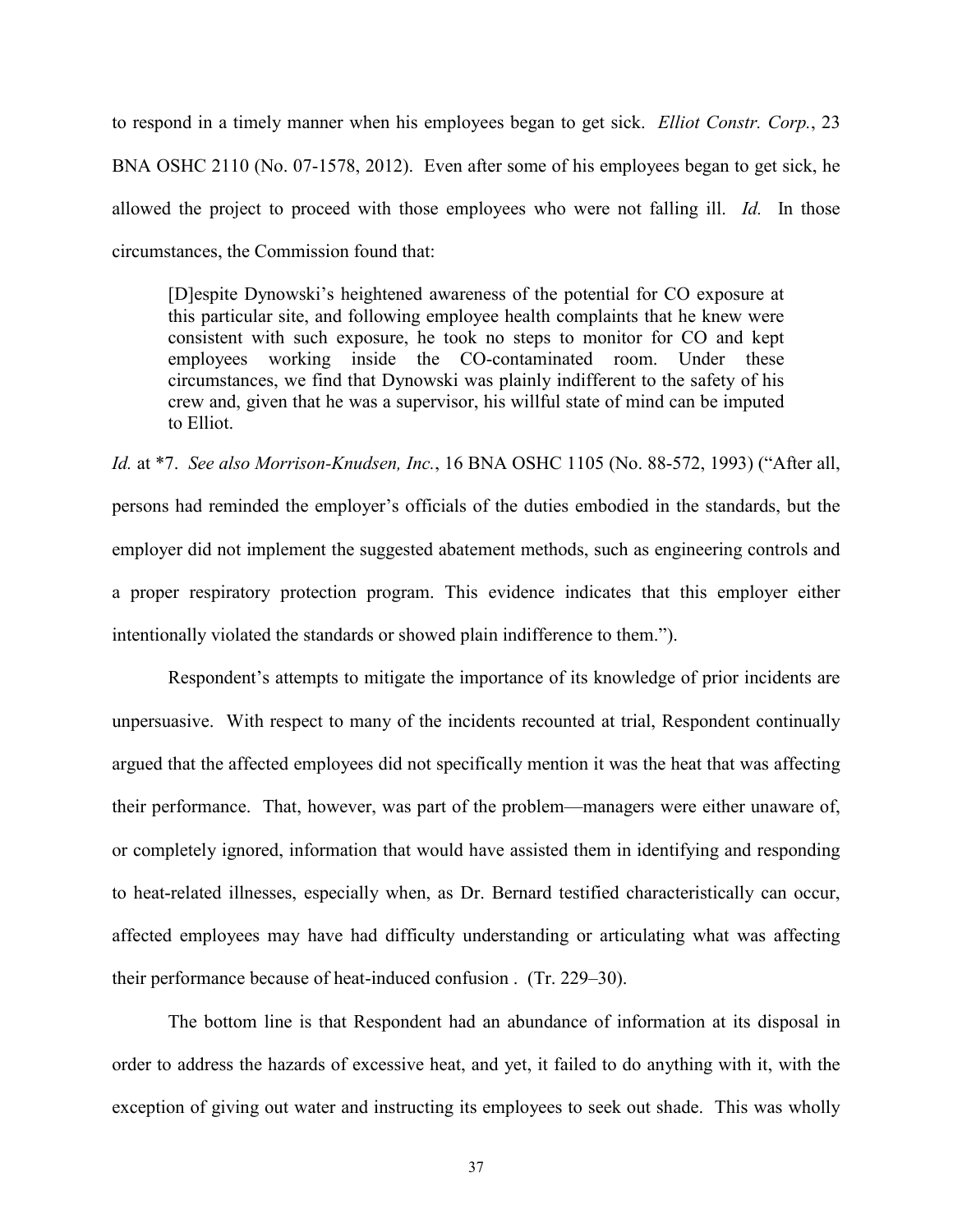insufficient—not only did Respondent have ample information regarding the implementation of a heat stress management program, but it was also presented with a number of incidents that should have prompted a more searching review of its safety program. Instead, Respondent's management continued to see its problems from the standpoint of production, viewing the use of sick leave and complaints about heat as indicators of a labor force gone astray as opposed to a serious safety issue.

The Court finds that Respondent, through its management, exhibited a conscious disregard of, and plain indifference to, employee safety. Accordingly, the Court finds that Citation 1, Item 1 was properly characterized as willful.

#### **D. Good Faith**

In response to Complainant's characterization of the violation as willful, Respondent contends it had a good faith belief it was in compliance with the Act. Specifically, Respondent contends that it was in compliance with no fewer than five of the proposed abatement measures, and, as such, it did not commit a willful violation. The Court disagrees.

According to the Commission, "An employer's conduct will not be found willful if it 'made a good faith effort to comply with a standard or eliminate a hazard, even though [its] . . . efforts were not entirely effective or complete.'" *Elliot Constr.*, 23 BNA OSHC 2110 (citing *A.E. Staley Mfg. Co.*, 19 BNA OSHC 1199, 1202 (No. 91-0637, 2000) (consolidated), *aff'd*, 295 F.3d 1341 (D.C. Cir. 2002)). Respondent lists the following amongst its good faith efforts to eliminate the hazard of excessive heat: (1) providing ice and water; (2) providing a work/rest regimen; (3) providing training and informational materials to management and employees; and (4) providing cool, climate-controlled locations and shaded areas.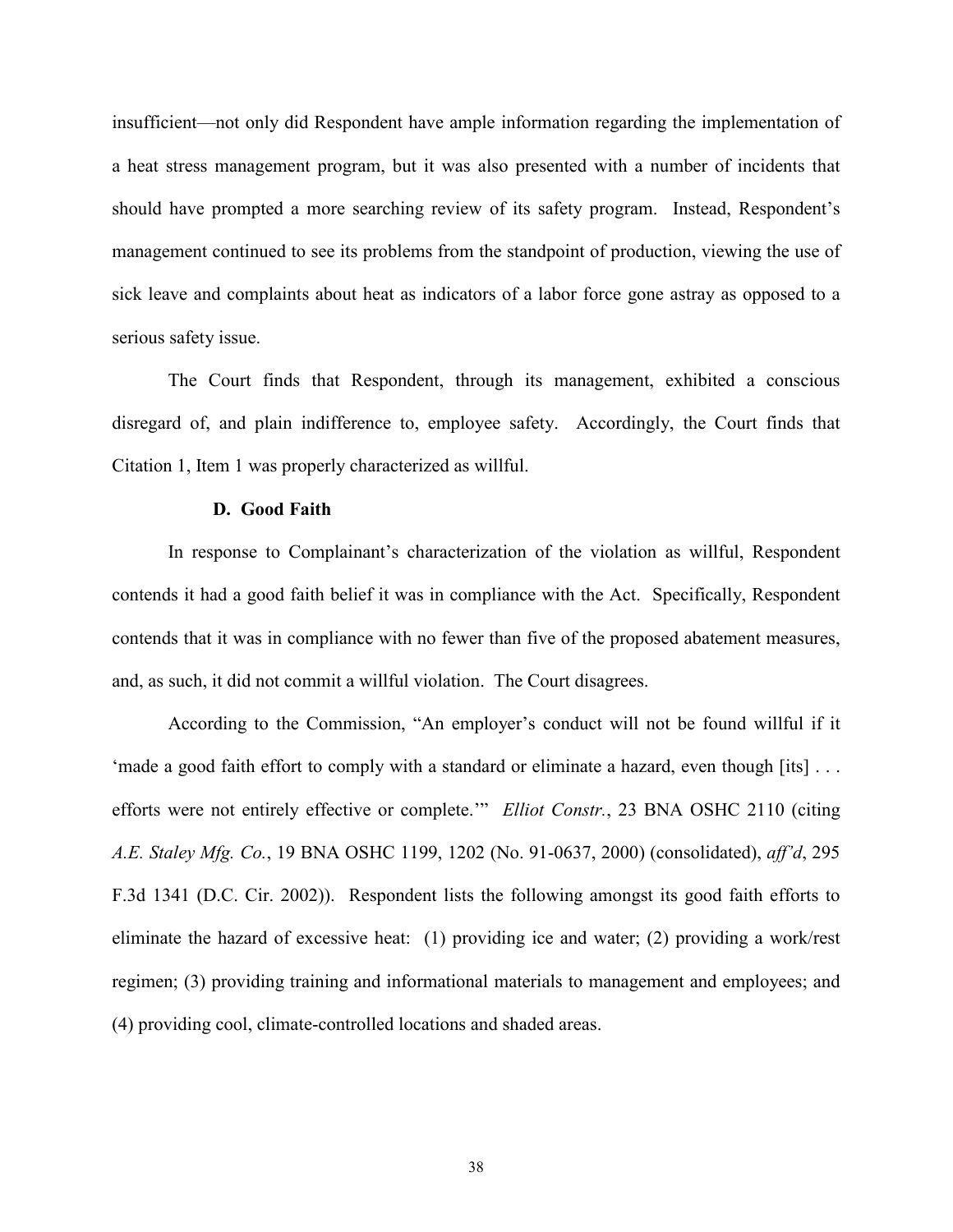First, the Court accepts that Respondent provided ice and water to its employees; however, as the court in *Post Buckley* noted, merely providing water is only one part of a comprehensive heat management program. *Post Buckley*, 24 BNA OSHC 1155.

Second, contrary to Respondent's arguments, it did not provide a work/rest regimen. A work/rest cycle takes current weather conditions into consideration and allows for periodic rest to allow the body to cool down. The breaks that were authorized for Respondent's employees were contractually bargained for, were applicable year-round, and did not take into consideration the increased need for periodic rest in high heat conditions. Rather, employees were expected to work within the same parameters in the month of July as they were in the month of April.

Third, as was previously discussed above, while Respondent may have given safety talks and provided information in the form of posters, its training program was woefully deficient. All but one of the letter carriers who testified stated that they received very little in the way of substantive training regarding the hazards of heat. Specifically, they recalled being told to drink lots of water and to seek out shade. Some recall being told to take rest breaks; however, most of them felt that such breaks had to fit within the existing allowance for breaks. Further, due to the threat of discipline for failure to complete routes in a timely manner, many of the employees felt they could not take extra breaks because it could potentially prevent them from being able to complete their respective routes within the projected time frame. Even members of management testified as to the cursory nature of their training—Mr. Dyer stated that he did not recall receiving training for excessive heat; Mr. Harvey stated that he relied a lot on common sense; and Ms. Goza stated that, prior to the incident involving [redacted], she had not received formal training on heat hazards. (Ex. C-68 at 27). The level of training was not commensurate with the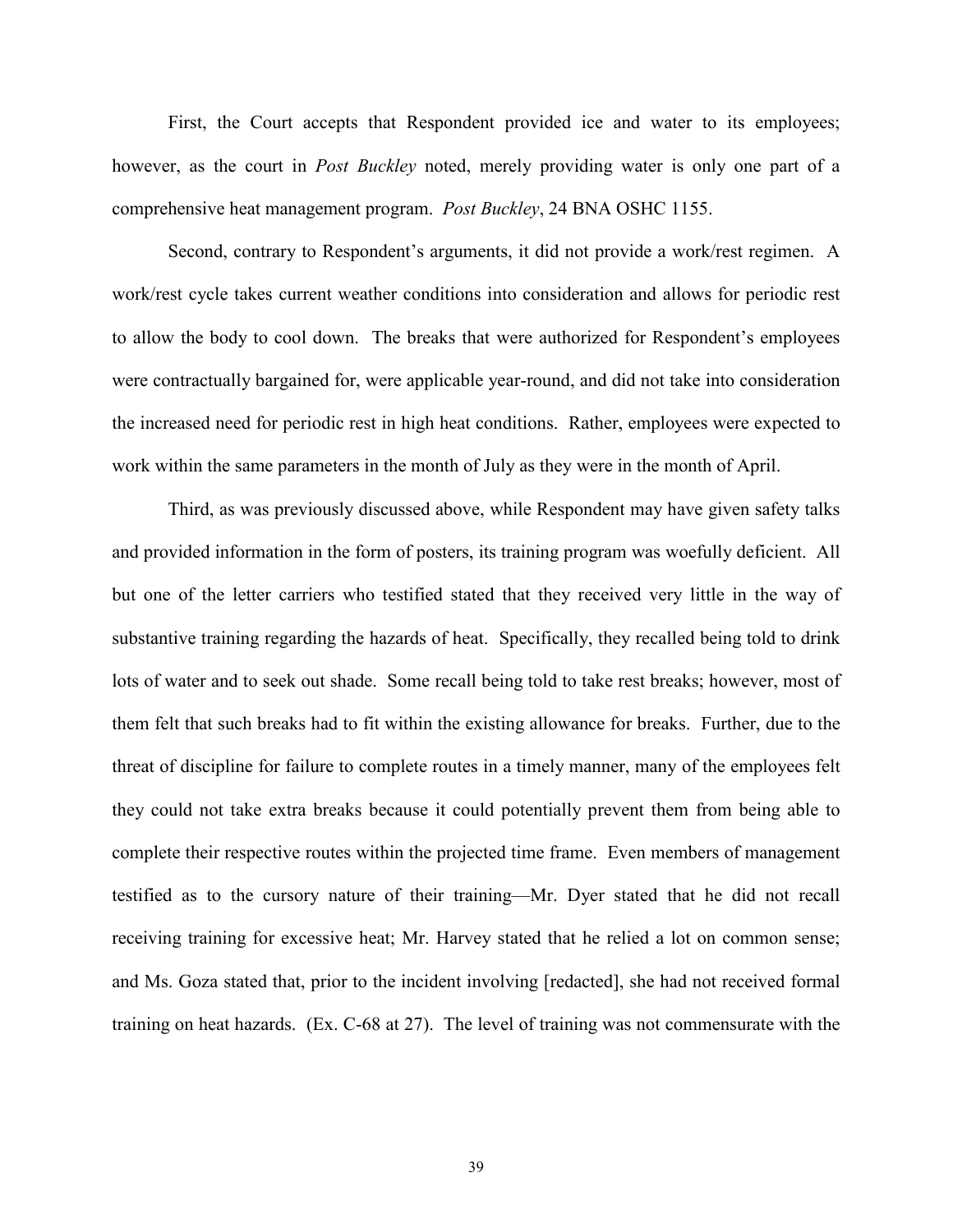amount of knowledge and information available to Respondent, and putting up posters and making information available for reading at a later time was a poor substitute for instruction.

Finally, while it sounds as if many of the local businesses provided climate-controlled areas and that letter carriers were able to find shade along their routes, the availability of such rest areas was not the product of management efforts to procure them. Instead, letter carriers needed to find their own rest stops, which were recorded in a book so that management would be able to find them. (Tr. 740). Ultimately, the location of break spots was "entirely up to the carrier." (Tr. 740). While this process makes sense in light of the individual nature of the job, the Court finds that Respondent should not be credited with good faith for playing a minor, passive role in agreeing with a letter carrier on his selected break areas (and only for the purpose of knowing where the carrier was stopping), particularly when rigid production standards were not adjusted to accommodate.

For the foregoing reasons, the Court finds that Respondent has not established the defense of good faith.

#### **VI. Penalty**

In determining the appropriate penalty for affirmed violations, section  $17(i)$  of the Act requires the Commission to give due consideration to four criteria: (1) the size of the employer's business, (2) the gravity of the violation, (3) the good faith of the employer, and (4) the employer's prior history of violations. 29 U.S.C. § 666(j). Gravity is the primary consideration and is determined by the number of employees exposed, the duration of the exposure, the precautions taken against injury, and the likelihood of an actual injury. *J.A. Jones Constr. Co.*, 15 BNA OSHC 2201, 2214 (No. 87-2059, 1993). It is well established that the Commission and

40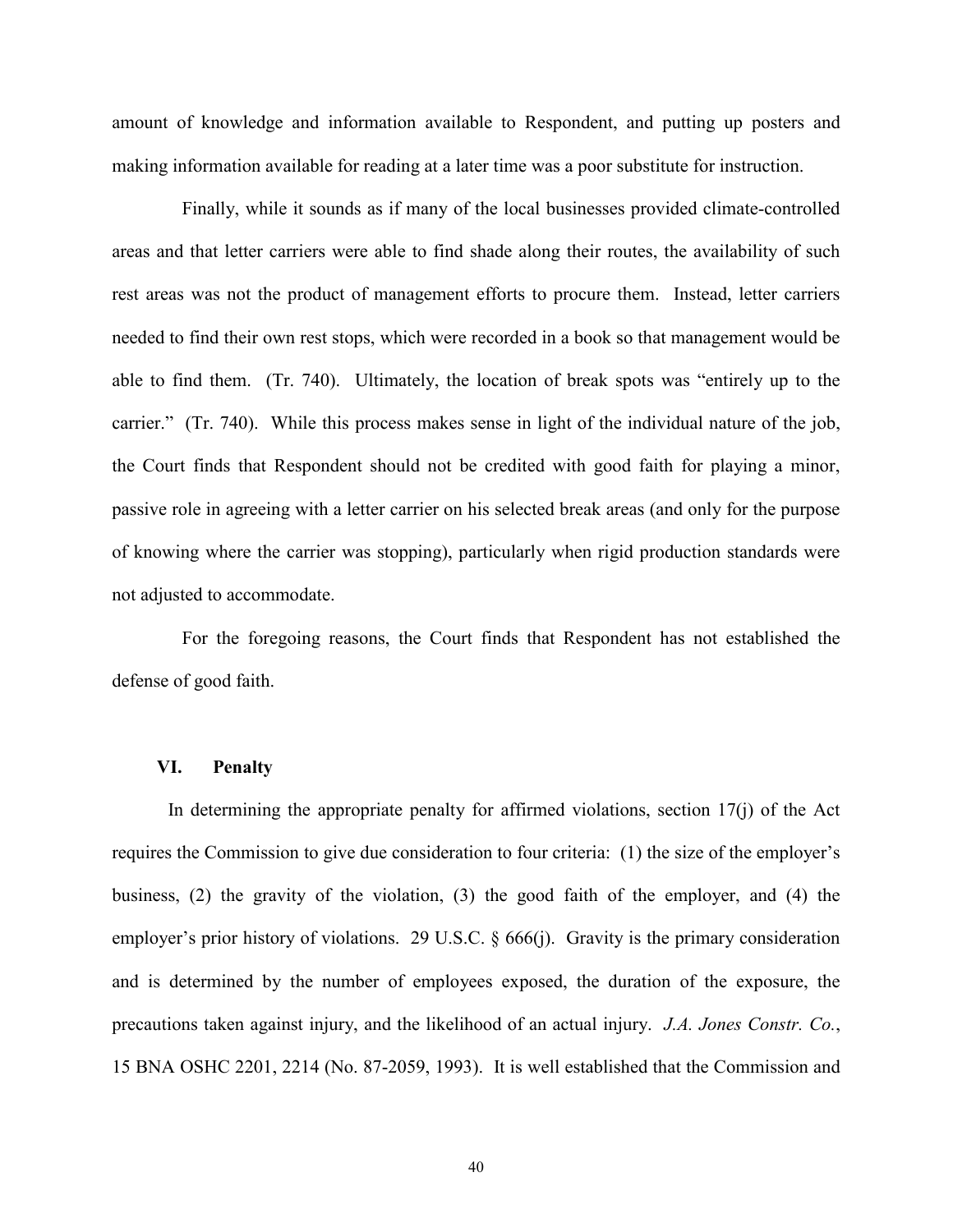its judges conduct *de novo* penalty determinations and have full discretion to assess penalties based on the facts of each case and the applicable statutory criteria. *E.g.*, *Allied Structural Steel Co.*, 2 BNA OSHC 1457, 1458 (No. 1681, 1975); *Valdak Corp*., 17 BNA OSHC 1135, 1138 (No. 93-0239, 1995), *aff'd,* 73 F.3d 1466 (8th Cir. 1995).

Complainant proposed the maximum penalty of \$70,000.00 for Citation 1, Item 1. This assessment was based on the fact that: (1) Respondent is a very large employer, with approximately 8,000 employees in the Mid-America District alone; (2) the gravity of the violation was high due to the significant risk of injury, the lack of meaningful protections, the fact that all employees at the Truman Station were exposed to the hazard, and the fact that multiple employees became sick, or, in [redacted]'s case, died; (3) Respondent did not exhibit good faith; and (4) Respondent had a history of violations in the recent past. (Tr. 551–55). The Court agrees with the assessment of Complainant. As noted by the Commission, gravity is given primary consideration. In this case, numerous employees were exposed to the hazard of excessive heat without being properly equipped with adequate training and resources to prevent, recognize, and treat heat-related illnesses. Considering the amount of information available to Respondent regarding heat hazards, the Court also finds that Respondent should not be entitled to any credit for good faith. Accordingly, the Court shall assess a penalty of \$70,000.00.